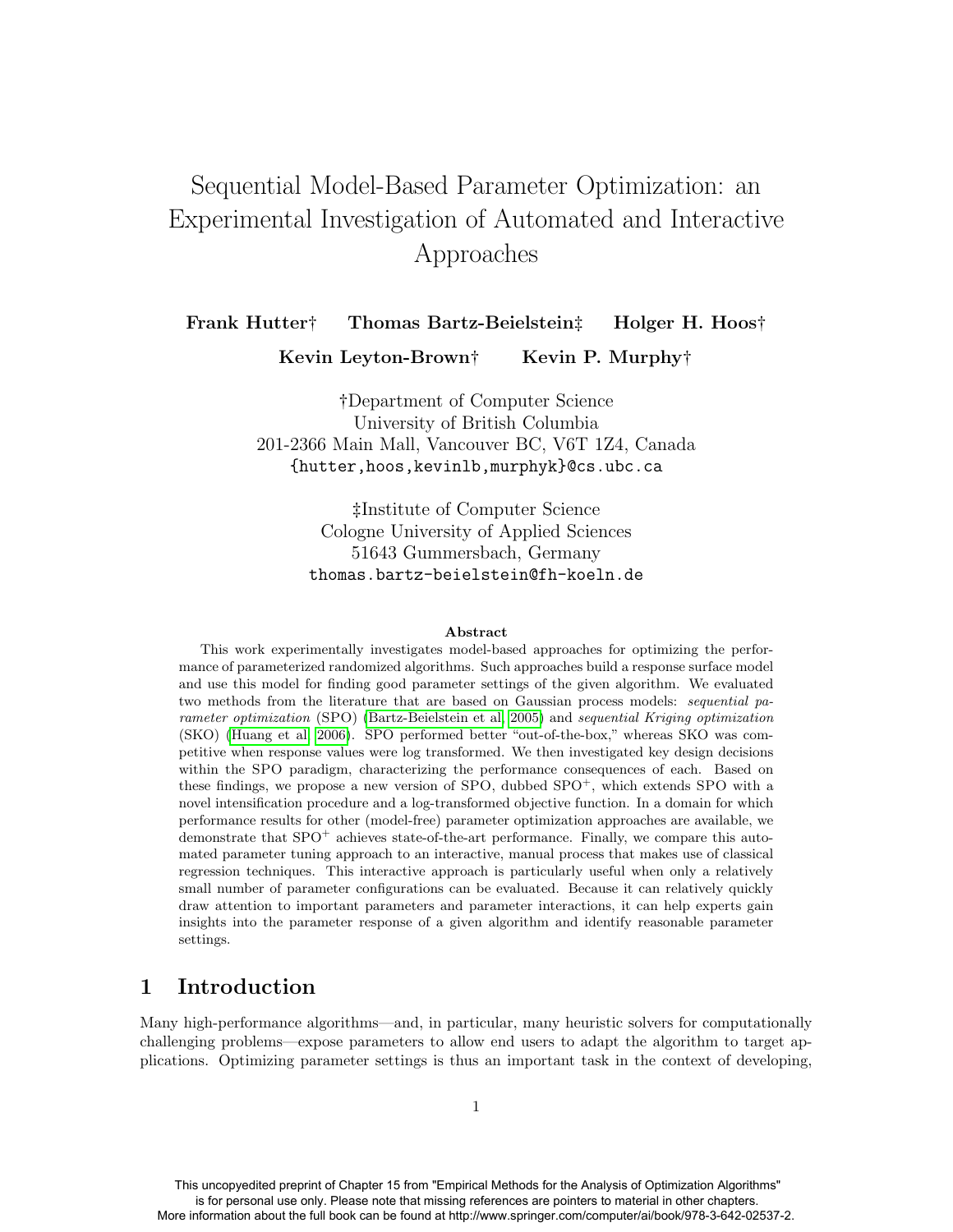evaluating and applying such algorithms. Recently, a substantial amount of research has been aimed at defining effective, automated procedures for parameter optimization (also called algorithm configuration or parameter tuning). More specifically, the goal is to find parameter settings of a given target algorithm that optimize a given performance metric on a given set (or distribution) of problem instances. The performance metric is usually based on the runtime required to solve a problem instance or—in the case of optimization problems—on the solution quality achieved within a given time budget.

Several variations of this problem have been investigated in the literature. These formulations vary in the number and type of target algorithm parameters allowed. Much existing work deals with relatively small numbers of numerical (often continuous) parameters; see, e.g., [Coy et al](#page-41-1) [\(2001\)](#page-41-1); [Audet and Orban](#page-40-0) [\(2006\)](#page-40-0); [Adenso-Diaz and Laguna](#page-40-1) [\(2006\)](#page-40-1). Some relatively recent approaches permit both larger numbers of parameters and categorical domains; see, e.g., [Birattari et al](#page-41-2) [\(2002\)](#page-41-2); [Beielstein](#page-41-3) [\(2003\)](#page-41-3); [Bartz-Beielstein and Markon](#page-40-2) [\(2004\)](#page-40-2); [Bartz-Beielstein et al](#page-41-4) [\(2004c\)](#page-41-4); [Hutter et al](#page-42-1) [\(2007,](#page-42-1) [2009b\)](#page-42-2). A different problem formulation also permits parameter adaptation on a per-instance basis; see, e.g., [Hutter et al](#page-42-3) [\(2006\)](#page-42-3).

Approaches also differ in whether or not explicit models (so-called response surfaces) are used to describe the dependence of target algorithm performance on parameter settings. There has been a substantial amount of work on both model-free and model-based approaches. Some notable modelfree approaches include F-Raceby [Birattari et al](#page-41-2) [\(2002\)](#page-41-2); [Balaprakash et al](#page-40-3) [\(2007\)](#page-40-3), Calibra by [Adenso-Diaz and Laguna](#page-40-1) [\(2006\)](#page-40-1), and ParamILS by [Hutter et al](#page-42-1) [\(2007\)](#page-42-1). State-of-the-art modelbased approaches use Gaussian stochastic processes (also known as Kriging models) to fit a response surface model. These models aim to minimize the mean squared error between predicted and actual responses, using a nonparametric function to represent the mean response. One particularly popular and widely studied version of Gaussian stochastic process models in the statistics literature is known under the acronym DACE, for *design and analysis of computer experiments* [\(Sacks et al,](#page-43-0) [1989\)](#page-43-0). Combining such a predictive model with sequential decisions about the most promising next design point (often based on a so-called *expected improvement criterion*) gives rise to a sequential optimization approach. An influential contribution in this field was the efficient global optimization (EGO) procedure by [Jones et al](#page-42-4) [\(1998\)](#page-42-4), which addressed the optimization of deterministic black-box functions. In the context of parameter optimization, EGO could be used to optimize deterministic algorithms with continuous parameters on a single problem instance. Two independent lines of work extended EGO to noisy functions, which in the context of parameter optimization, allow the consideration of randomized algorithms: the sequential Kriging optimization (SKO) algorithm by [Huang et al](#page-42-0) [\(2006\)](#page-42-0), and the *sequential parameter optimization* (SPO) procedure by Bartz-Beielstein et al[\(2004b;](#page-41-5) [2005\)](#page-41-0).

In the first part of this chapter, we maintain this focus on *Gaussian process* (GP) models; while in the second part, we consider the use of classical models in an interactive approach. Throughout, we limit ourselves to the simple case of only one problem instance. Such an instance may be chosen as representative of a set or distribution of similar instances. This restriction allows us to sidestep problems arising from performance variation across a set or distribution of problem instances and to focus on other core conceptual issues, while retaining significant practical relevance. (The management of such variation is an interesting and important topic of study; indeed, we have already begun to investigate it in our ongoing work. We note that this problem can be addressed by the algorithm of [Williams et al](#page-43-1) [\(2000\)](#page-43-1), though only in the case of deterministic target algorithms.)

This chapter leverages our own previous work in a number of ways. In particular, a short version of Sects. [1](#page-0-0)[–5](#page-16-0) was published by [Hutter et al](#page-42-5) [\(2009a\)](#page-42-5). Here, we formalize mathematical and algorithmic concepts from that paper much more thoroughly and provide more details throughout. The general sequential optimization approach using Kriging models has a long tradition in the statistics literature [\(Mockus et al, 1978;](#page-42-6) [Jones et al, 1998\)](#page-42-4) and was adapted to the optimization of algorithm parameters by [Bartz-Beielstein et al](#page-40-4) [\(2004a,](#page-40-4)[b\)](#page-41-5). [Bartz-Beielstein et al](#page-41-0) [\(2005\)](#page-41-0) summarized results from SPO applications in various problem domains and [Bartz-Beielstein](#page-40-5) [\(2006\)](#page-40-5) described

This uncopyedited preprint of Chapter 15 from "Empirical Methods for the Analysis of Optimization Algorithms" is for personal use only. Please note that missing references are pointers to material in other chapters. More information about the full book can be found at http://www.springer.com/computer/ai/book/978-3-642-02537-2.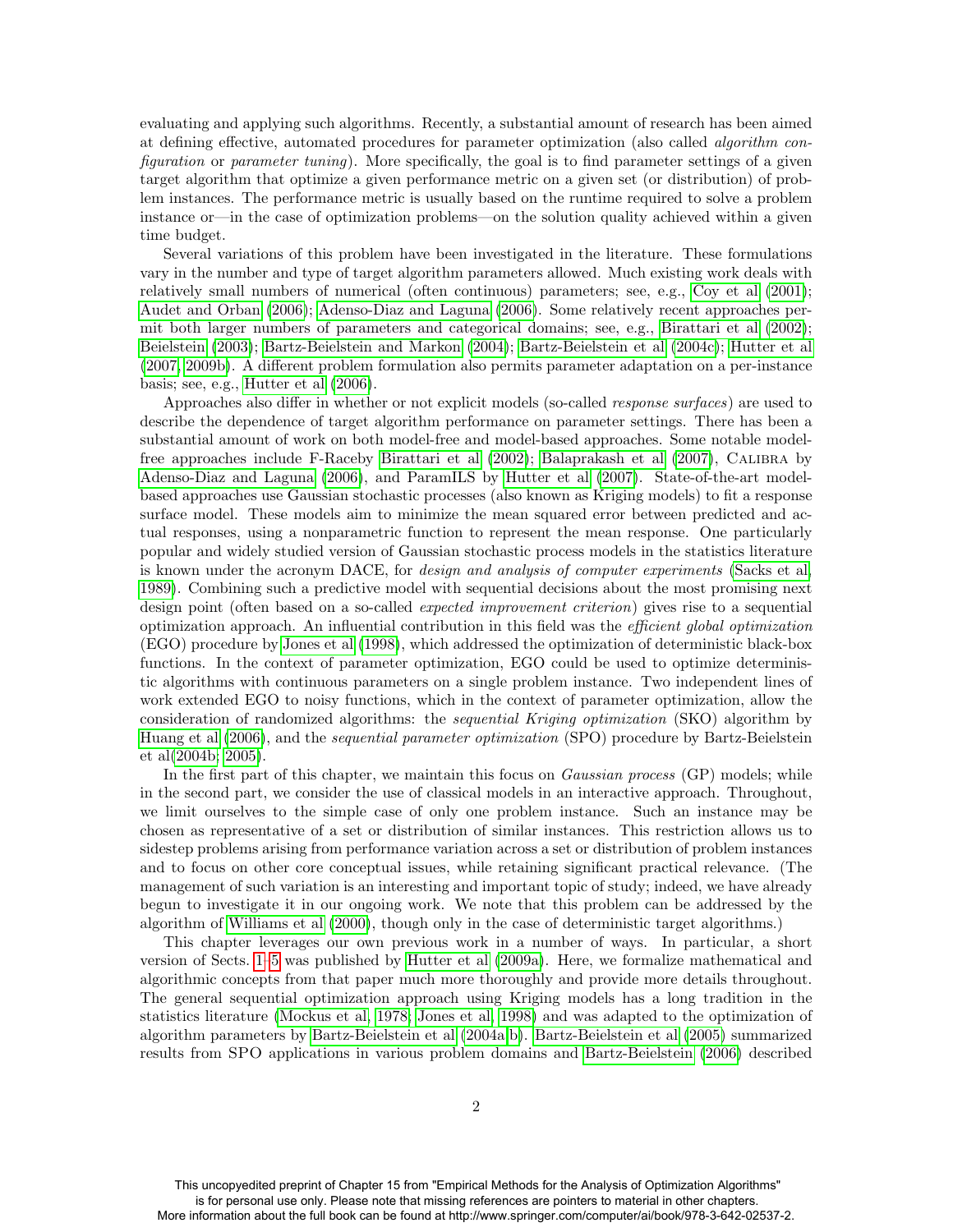SPO's methodology in detail. [Bartz-Beielstein and Preuss](#page-40-6) [\(2006\)](#page-40-6) and [Bartz-Beielstein et al](#page-41-6) [\(2008b\)](#page-41-6) studied the allocation of a fixed computational budget to SPO's initial design and to the evaluation of each parameter setting. The interactive approach used in Sect. [6](#page-27-0) was first presented by [Beielstein](#page-41-3) [\(2003\)](#page-41-3); [Bartz-Beielstein](#page-40-7) [\(2003\)](#page-40-7), and [Bartz-Beielstein and Markon](#page-40-2) [\(2004\)](#page-40-2).

In the following, we use the term *sequential parameter optimization* (SPO) to refer to the methodological framework, i.e., a sequential approach to improve and understand an algorithm's performance by optimizing its parameters. The *sequential parameter optimization toolbox* (SPOT) is a software framework supporting both automated and interactive applications of this approach. Further discussion of SPOT is offered in Chap. ??, while the general SPO framework is presented in Chap. ??. Finally, we study three fully-automatic SPO procedures, which we refer to as SPO 0.3,  $SPO~0.4$ , and  $SPO<sup>+</sup>$ . In the first part of the chapter, where we study these procedures in detail, we sometimes also use the term SPO to refer to the algorithmic framework of which SPO 0.3, SPO 0.4, and  $SPO<sup>+</sup>$  are instantiations.

The first part of our study thoroughly investigates the two fundamental components of any modelbased optimization approach in this setting: the procedure for building the predictive model and the sequential procedure that uses this model to find performance-optimizing parameter settings of the target algorithm. We begin in Sect. [2](#page-3-0) by describing our experimental setup, focusing especially on the two target algorithms we consider: CMA-ES [\(Hansen and Ostermeier, 1996;](#page-42-7) [Hansen and Kern,](#page-41-7) [2004\)](#page-41-7), a prominent gradient-free numerical optimization algorithm, and SAPS [\(Hutter et al, 2002\)](#page-42-8), a high-performance local search algorithm for the propositional satisfiability problem. In Sect. [3,](#page-4-0) we compare the model-based optimization procedures SKO and SPO. Overall, we found that SPO produced more robust results than SKO in terms of the final target algorithm performance achieved. Consequently, the remainder of our study focuses on the mechanisms that underly SPO.

In Sect. [4,](#page-14-0) we investigate the effectiveness of various methods for determining the set of parameter settings used for building the initial parameter response model. Here we found that using more complex initial designs did not consistently lead to improvements over more naïve methods. More importantly, we also found that parameter response models built from log-transformed performance measurements tended to be substantially more accurate than those built from raw data (as used by SPO). In Sect. [5,](#page-16-0) we turn to the sequential experimental design procedure. We introduce a simple variation in SPO's intensification mechanism which led to significant and substantial performance improvements. Next, we consider two previous expected improvement criteria for selecting the next parameter setting to evaluate, and derive a new expected improvement criterion specifically for optimization based on predictive models trained on log-transformed data. These theoretical improvements, however, did not consistently correspond to improvements in observed algorithm performance. Nevertheless, we demonstrate that overall, our novel variant of SPO—dubbed SPO+ achieved an improvement over the best previously known results on the SAPS parameter optimization benchmark.

Section [6](#page-27-0) presents the second part of our study, in which we investigate a different perspective on optimizing the parameters of an algorithm. Specifically, we explore the interactive use of statistical tools in parameter optimization, which (like automated tuning) is also supported by the SPOT. Our approach is based on *response surface methodology* (RSM), which can be characterized as a collection of mathematical and statistical techniques that are useful for the modeling and analysis of problems in which a response of interest is influenced by several variables and the objective is to maximize or minimize this response [\(Montgomery, 2001;](#page-42-9) [Beielstein, 2003\)](#page-41-3). We show how to assess the relative importance of each parameter as well as interactions between parameters, and to manually refine the region of interest based on this knowledge. While the automated tuning option requires nearly no statistical knowledge, it can be computationally expensive. In contrast, the interactive option requires some knowledge about statistics (especially classical regression analysis), but can reduce computational costs and help the algorithm designer to learn which parameters deserve attention. This is particularly useful in cases where target algorithm evaluations are costly compared to the overall computational resources and time available for the parameter optimization process.

This uncopyedited preprint of Chapter 15 from "Empirical Methods for the Analysis of Optimization Algorithms" is for personal use only. Please note that missing references are pointers to material in other chapters. More information about the full book can be found at http://www.springer.com/computer/ai/book/978-3-642-02537-2.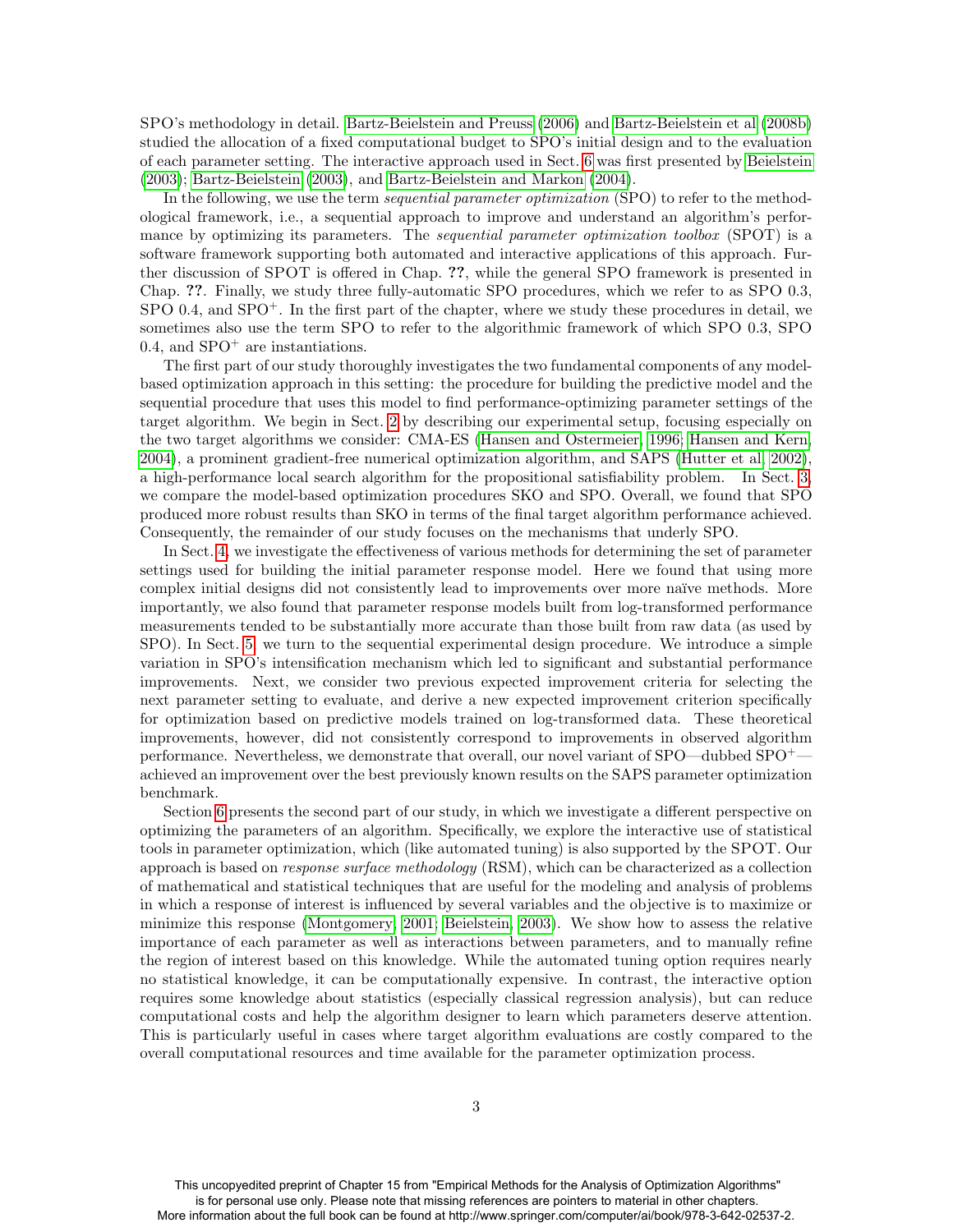| Target algorithm | Parameter       | Domain       | Type       |
|------------------|-----------------|--------------|------------|
|                  | <b>NPARENTS</b> | [1, 50]      | integer    |
| CMA-ES           | NU              | [2, 10]      | continuous |
|                  | CS              | (0, 1]       | continuous |
|                  | <b>DAMPS</b>    | [0.25, 0.99] | continuous |
|                  | $\alpha$        | (1, 1.4]     | continuous |
| <b>SAPS</b>      | ρ               | [0, 1]       | continuous |
|                  | $P_{smooth}$    | [0, 0.2]     | continuous |
|                  | wp              | [0, 0.06]    | continuous |

<span id="page-3-2"></span>Table 1: Target algorithms, parameters, and the regions of interest (parameter domains) considered

Finally, Sect. [7](#page-39-0) concludes the chapter with a discussion of advantages and drawbacks of automated and interactive approaches and the identification of interesting directions for future work.

## <span id="page-3-0"></span>2 Target Algorithms and Experimental Setup

Our first target algorithm was the covariance matrix adaptation evolution strategy (CMA-ES). CMA-ES is a prominent gradient-free global optimization algorithm for continuous functions [\(Hansen and](#page-42-7) [Ostermeier, 1996;](#page-42-7) [Hansen and Kern, 2004\)](#page-41-7). It is based on an evolutionary strategy that uses a covariance matrix adaptation scheme. We used the Matlab implementation CMA-ES  $2.54$ ,<sup>[1](#page-3-1)</sup> which is integrated into the SPO toolbox version 0.4 and was used as an example application for parameter optimization in the SPOT manual [\(Bartz-Beielstein et al, 2008a\)](#page-41-8). CMA-ES has two obvious parameters: the number of parents, NPARENTS, and a factor  $NU \ge 1$  relating the number of parents to the population size. (The population size is defined as  $NPARENTS \times NU + 0.5$ ). [Bartz-Beielstein](#page-41-8) [et al](#page-41-8) [\(2008a\)](#page-41-8) modified CMA-ES's interface to expose two additional parameters: the "learning rate for the cumulation for the step size control," CS, and the damping parameter, DAMPS (for details, see [Hansen](#page-41-9) [\(2006\)](#page-41-9), where NPARENTS, NU, CS, and DAMPS are called *N*,  $v$ ,  $c_{\sigma}$ , and  $d_{\sigma}$ , respectively). We used exactly the same region of interest (ROI; also called *experimental region*) considered in [Bartz-Beielstein et al](#page-41-8) [\(2008a\)](#page-41-8)'s SPOT example based on CMA-ES. Table [1](#page-3-2) provides a summary of the target algorithms, parameters, and regions of interest we used.

For each run of CMA-ES, we allowed a limited number of function evaluations and used the resulting solution quality (i.e., the minimal function value found) as the response variable to be optimized. We considered four canonical 10-dimensional test functions with a global minimum function value of zero that were previously used in published evaluations of CMA-ES. Specifically, we considered the Sphere function (used in the SPOT example mentioned above) and the Ackley, Griewangk, and Rastrigin functions (used by [Hansen and Kern](#page-41-7) [\(2004\)](#page-41-7)). Following [Bartz-Beielstein](#page-41-8) [et al](#page-41-8) [\(2008a\)](#page-41-8), for the Sphere function we initialized CMA-ES at the point  $[10, ..., 10]^T \in \mathbb{R}^{10}$ . To test global search performance, in the other test functions we initialized CMA-ES further away from the optima, at the point  $[20, ..., 20]^T \in \mathbb{R}^{10}$ . For the first two functions, we optimized mean solution quality reached by CMA-ES within 1,000 function evaluations. For the latter two functions, which are more challenging, we set a limit of 10,000 function evaluations. This setup is summarized in Table [2.](#page-4-1)

The second target algorithm we considered was *Scaling And Probabilistic Smoothing* (SAPS) [\(Hut](#page-42-8)[ter et al, 2002\)](#page-42-8), a high-performance dynamic local search algorithm for the propositional satisfiability problem. We used the standard UBCSAT implementation [\(Tompkins and Hoos, 2004\)](#page-43-2) of SAPS and

<span id="page-3-1"></span><sup>&</sup>lt;sup>1</sup>The newest CMA-ES version, 3.0, differs mostly in its interface and its support of "separable" CMA (see the change log at [http://www.lri.fr/~hansen/cmaes\\_inmatlab.html](http://www.lri.fr/~hansen/cmaes_inmatlab.html)).

This uncopyedited preprint of Chapter 15 from "Empirical Methods for the Analysis of Optimization Algorithms" is for personal use only. Please note that missing references are pointers to material in other chapters. More information about the full book can be found at http://www.springer.com/computer/ai/book/978-3-642-02537-2.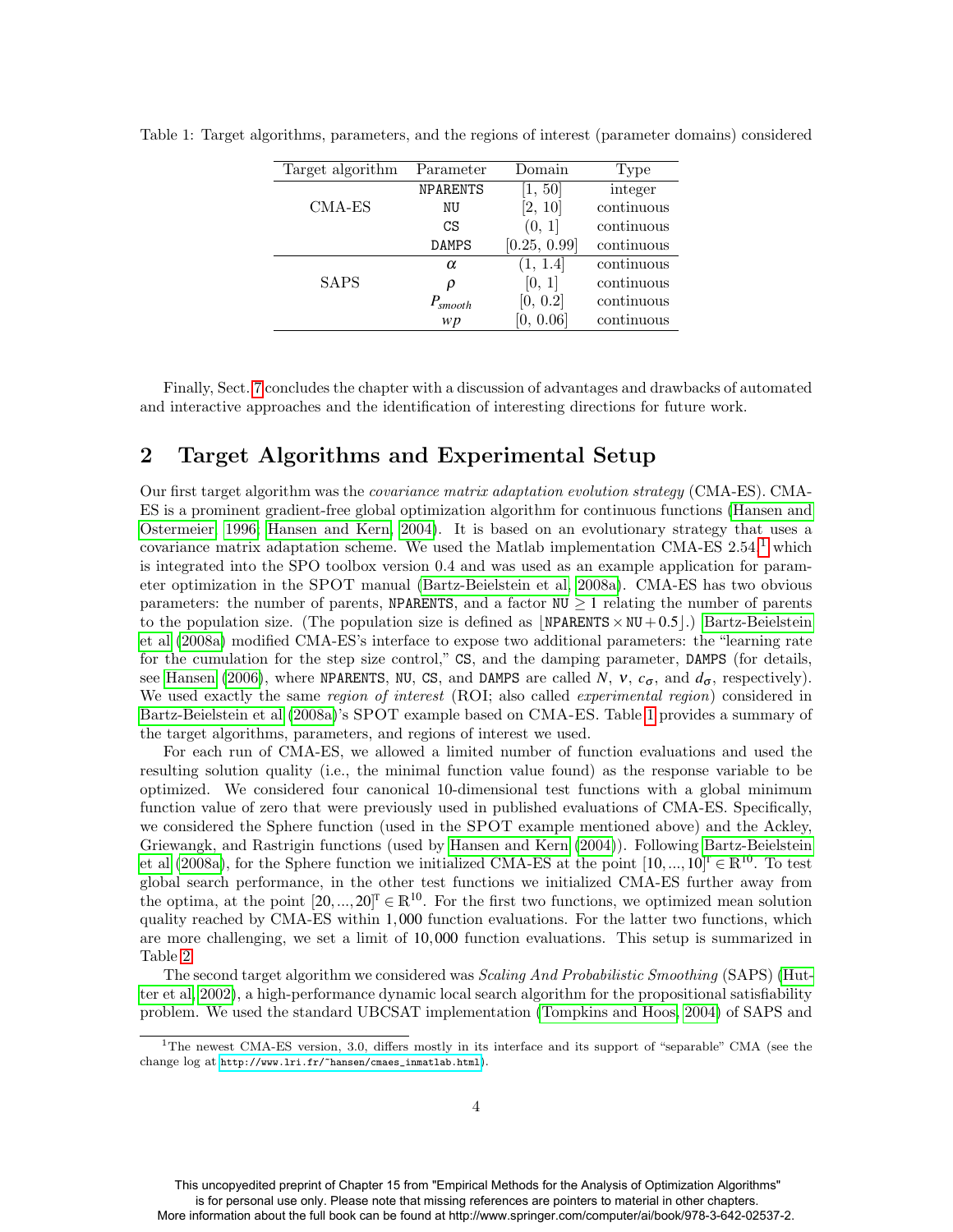| Test function | Dimensionality | Initial point $[ \cdot \mathbf{1} \in \mathbb{R}^{10} ]$ | $#$ Function evaluations allowed |
|---------------|----------------|----------------------------------------------------------|----------------------------------|
| <b>Sphere</b> |                |                                                          | 1 000                            |
| Ackley        |                | 20                                                       | 1 000                            |
| Griewangk     |                | 20                                                       | 10 000                           |
| Rastrigin     |                |                                                          | $10\ 000$                        |

<span id="page-4-1"></span>Table 2: Experimental setup for the CMA-ES test cases

defined the region of interest (Table [1\)](#page-3-2) to closely follow an earlier parameter optimization study of SAPS by [Hutter et al](#page-42-1) [\(2007\)](#page-42-1), with the difference that we did not discretize parameter values. (Hutter et aldid so because the parameter optimization procedure used in that work required it.) For SAPS, our goal was to minimize median runtime (measured in local search steps) for solving the "quasigroups with holes" (QWH) SAT instance used by [Hutter et al](#page-42-1) [\(2007\)](#page-42-1). This instance belongs to a family of distributions that has received considerable interest in the SAT community. We chose this particular instance to facilitate direct comparison of the performance achieved by the parameter optimization procedures considered here and by [Hutter et al](#page-42-1) [\(2007\)](#page-42-1).

To evaluate the quality  $Q(\theta)$  of a proposed parameter setting  $\theta$  in an offline evaluation stage of the algorithm, we always performed additional test runs of the target algorithm with setting  $\theta$ . In particular, for the CMA-ES test cases, we computed  $Q(\theta)$  as the mean solution cost achieved by CMA-ES using  $\theta$  across 100 test runs. For the higher-variance SAPS domain, we computed  $Q(\theta)$ as the median runtime achieved by SAPS with setting  $\theta$  across 1,000 test runs. We define the solution cost  $c_k$  of a parameter optimization run after  $k$  runs of the target algorithm as the quality  $Q(\theta)$  of the parameter setting  $\theta$  the method would output if terminated at that point. The final performance of a parameter optimization run is the performance at the end of the run. In order to measure the performance of a parameter optimization method, we performed 25 runs of the method with different random seeds, reporting mean and standard deviation of the final performance across these 25 repetitions. We also performed paired Max-Wilcoxon signed rank tests for differences in final performance. We chose a paired test because, using identical random seeds, the *i*th repetition of every parameter optimization method used the same initial design and response values. For the experiments in Sect. [5.3](#page-25-0) this pairing did not apply, and consequently, we used the (unpaired) Mann–Whitney U test instead.

## <span id="page-4-0"></span>3 Existing Methods for Sequential Model-Based Optimization of Noisy Functions

In this section, we review two existing model-based optimization methods for noisy responses: the sequential Kriging optimization (SKO) algorithm by [Huang et al](#page-42-0) [\(2006\)](#page-42-0), and the sequential parameter optimization (SPO) procedure by Bartz-Beielstein et al[\(2004b;](#page-41-5) [2005\)](#page-41-0).

## 3.1 General Gaussian Process Regression

In order to model the dependence of a response variable (in our case, the performance of a given target algorithm) on parameter settings, both SKO and SPO use a form of Gaussian stochastic process, a nonparametric regression method that predicts both the mean and variance of a response variable. We first give the basic equations for Gaussian process regression and then describe the differences in the ways this approach is used by SKO and SPO.

To apply Gaussian process regression, first we need to select a parameterized kernel function  $k_{\lambda}$ :  $\Theta \times \Theta \to \mathbb{R}^+$  that quantifies the similarity between two parameter settings. We also need to set the variance  $\sigma^2$  of Gaussian-distributed measurement noise. The predictive distribution of a

This uncopyedited preprint of Chapter 15 from "Empirical Methods for the Analysis of Optimization Algorithms" is for personal use only. Please note that missing references are pointers to material in other chapters. More information about the full book can be found at http://www.springer.com/computer/ai/book/978-3-642-02537-2.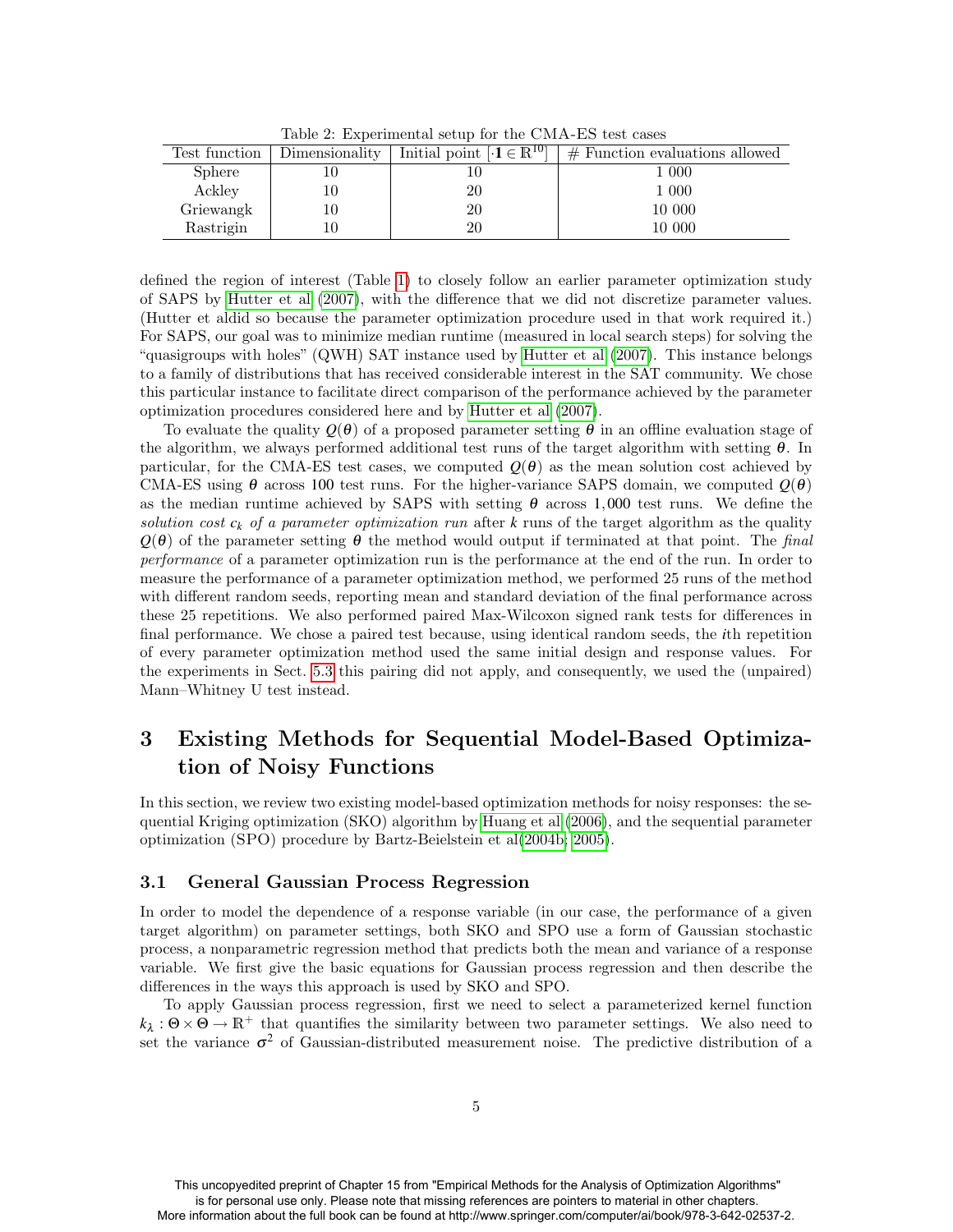| Symbol            | Meaning                                                                                                   |
|-------------------|-----------------------------------------------------------------------------------------------------------|
| Θ                 | Space of allowable parameter settings (region of interest)                                                |
| θ                 | Parameter setting, element of $\Theta$                                                                    |
| $\theta_{i:j}$    | Vector of parameter settings, $[\theta_i, \theta_{i+1}, \ldots, \theta_i]$                                |
| D                 | Dimensionality of $\Theta$ (number of parameters to be tuned)                                             |
| $\mathcal{V}$     | Response variable (performance of target algorithm)                                                       |
| history           | Structure keeping track of target runs executed and responses, as well as incumbents                      |
| $N(\theta)$       | Number of previous target algorithm runs with setting $\theta$ ; depends on history                       |
| $\hat{c}(\theta)$ | Empirical cost statistic over the $N(\theta)$ runs with $\theta$ (e.g., mean runtime); depends on history |
| M                 | Predictive model                                                                                          |
| r                 | Number of repeats in SPO (increases over time). Initial value: SPO parameter                              |
| maxR              | Maximal number of repeats in SPO                                                                          |
| d                 | Size of initial design in SPO                                                                             |
| $\boldsymbol{m}$  | Number of parameter settings to evaluate in each iteration in SPO                                         |
| p                 | Number of previous parameter setting to evaluate in each iteration of $SPO+$                              |
| $Q(\theta)$       | Test quality (cost) of parameter setting $\theta$                                                         |
| $c_k$             | Solution cost $Q(\theta)$ of incumbent parameter setting $\theta$ at step k                               |

<span id="page-5-0"></span>Table 3: Summary of notation. The upper part of the table contains symbols used in the pseudocode, the middle part contains SPO parameters, and the lower part general notation

zero-mean Gaussian stochastic process for response  $y_{n+1}$  at input  $\theta_{n+1}$  given training data  $\mathscr{D}$  =  $\{(\theta_1, y_1), \ldots, (\theta_n, y_n)\}\$ , measurement noise with variance  $\sigma^2$ , and kernel function *k* is then

$$
p(y_{n+1}|\theta_{n+1}, \theta_{1:n}, \mathbf{y}_{1:n}) = \mathcal{N}(y_{n+1}|\mathbf{k}_*^{\mathrm{T}}[\mathbf{K} + \sigma^2 \mathbf{I}]^{-1} \mathbf{y}_{1:n}), k_{**} - \mathbf{k}_*^{\mathrm{T}}(\mathbf{K} + \sigma^2 \mathbf{I})^{-1},
$$
\n(1)

where

$$
\boldsymbol{K} = \begin{pmatrix} k(\boldsymbol{\theta}_1, \boldsymbol{\theta}_1) & \dots & k(\boldsymbol{\theta}_1, \boldsymbol{\theta}_n) \\ \vdots & \vdots & \vdots \\ k(\boldsymbol{\theta}_n, \boldsymbol{\theta}_1) & \dots & k(\boldsymbol{\theta}_n, \boldsymbol{\theta}_n) \end{pmatrix}
$$
 (2)

$$
\mathbf{k}_{*} = (k(\theta_{1}, \theta_{n+1}), \ldots, k(\theta_{n}, \theta_{n+1})) \tag{3}
$$

$$
k_{**} = k(\theta_{n+1}, \theta_{n+1}) + \sigma^2, \qquad (4)
$$

I is the *n*-dimensional identity matrix, and  $p(a|b) = \mathcal{N}(a|c,d)$  denotes that the conditional distribution of *a* given *b* is a Gaussian with mean *b* and variance *c*; see, e.g., [Rasmussen and Williams](#page-43-3) [\(2006\)](#page-43-3) for a derivation. A variety of kernel functions can be used, the most common of which is of the form

$$
K(\theta_i, \theta_j) = \sum_{k=1}^d \exp(-\lambda_k(\theta_{ik} - \theta_{jk})^2), \qquad (5)
$$

where  $\lambda_1, \ldots, \lambda_d$  are the kernel parameters. This kernel is most appropriate if the response is expected to vary smoothly in the input parameters  $\theta$ . The kernel parameters and the observation noise variance  $\sigma^2$  constitute the *hyper-parameters*  $\phi$ , which are typically set by maximizing the *marginal likelihood*  $p(\mathbf{y}_{1:N})$  with a gradient-based optimizer. Using the chain rule, the gradient is

$$
\frac{\partial \log p(\mathbf{y}_{1:N})}{\partial \phi_j} = \frac{\partial \log p(\mathbf{y}_{1:N})}{\partial (\mathbf{K} + \sigma^2 \mathbf{I})} \frac{\partial (\mathbf{K} + \sigma^2 \mathbf{I})}{\partial \phi_j}.
$$

In noise-free Gaussian process models, the observation noise variance is fixed to  $\sigma^2 = 0$ .

This uncopyedited preprint of Chapter 15 from "Empirical Methods for the Analysis of Optimization Algorithms" is for personal use only. Please note that missing references are pointers to material in other chapters. More information about the full book can be found at http://www.springer.com/computer/ai/book/978-3-642-02537-2.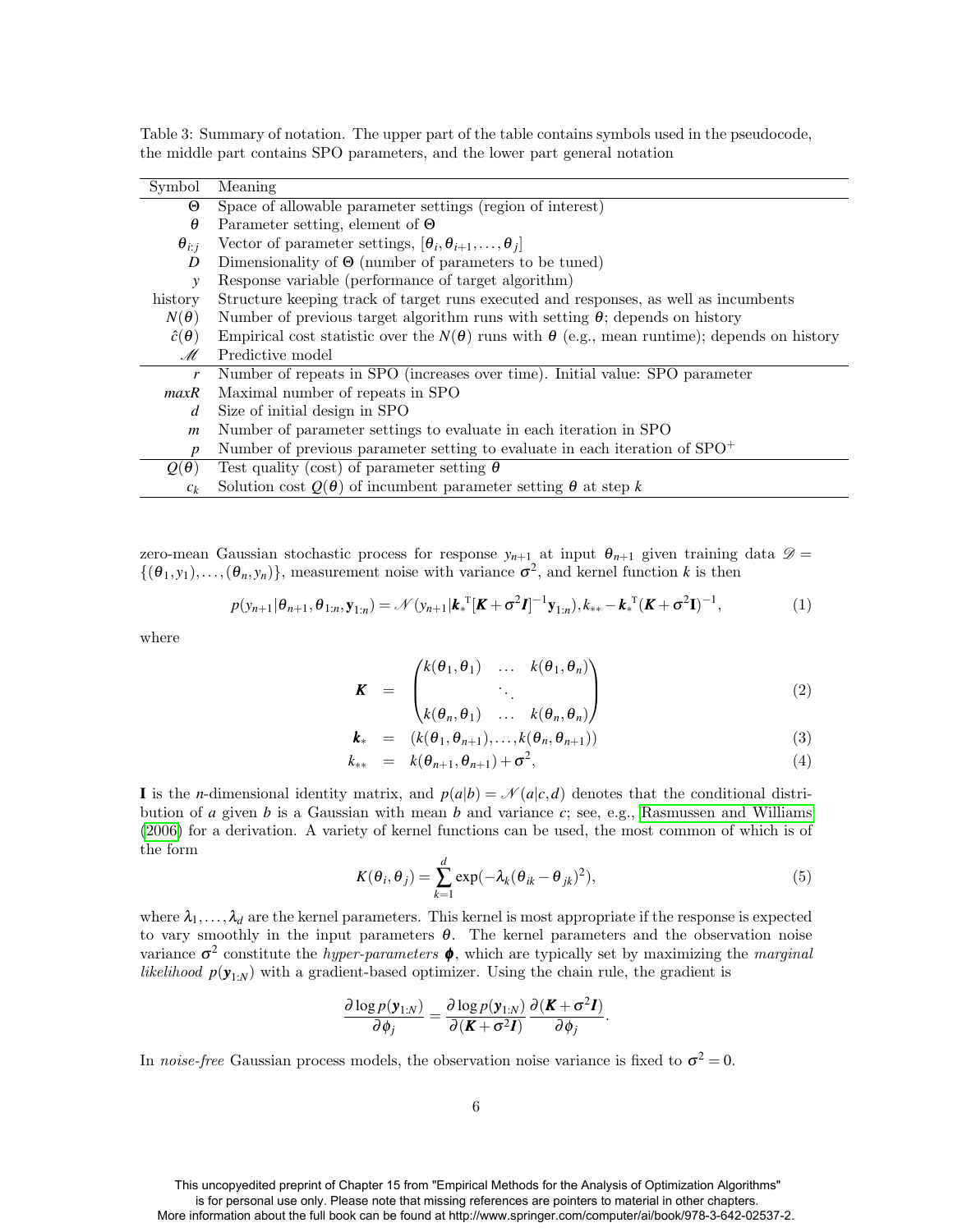| Algorithm Framework 1: Sequential model-based Optimization |  |  |  |
|------------------------------------------------------------|--|--|--|
|                                                            |  |  |  |

Input : Target algorithm *A* Output: Incumbent parameter setting θ*inc* 1 [history,  $\theta_{inc}$ ]  $\leftarrow$  Initialize();  $2 \mathcal{M} \leftarrow \emptyset;$ <sup>3</sup> repeat  $4 \mid [\mathcal{M}, \theta_{inc}] \leftarrow \text{FitModel}(\mathcal{M}, \text{ history}, \theta_{inc});$ 5  $\Theta_{new} \leftarrow \text{SelectNewParameterSetting}(\mathcal{M}, \Theta_{inc}, \text{history});$ 6  $\left[$  [history,  $\theta_{inc}$ ]  $\leftarrow$  Intensify( $\Theta_{new}$ ,  $\theta_{inc}$ ,  $\mathcal{M}$ , history);  $\tau$  until TerminationCriterion(); 8 return  $\theta_{inc}$ ;

#### Procedure [2:](#page-6-0) ExecuteRuns(history, θ, numRuns)

1 for  $i = 1, \ldots, numRuns$  do

**2** Execute target algorithm *A* with parameter setting  $\theta$ , store response in *y*;

- **3** Append  $\theta$  to history. $\theta$ ;
- <sup>4</sup> Append *y* to history.*y*;
- <sup>5</sup> return history

Learning a Gaussian stochastic process model from data can be computationally expensive. Inverting the  $n \times n$  matrix  $[K + \sigma^2]$  takes time  $O(n^3)$ , and has to be done in every step of the hyper-parameter optimization. Various approximations can be used to reduce this to  $O(n^2)$ ; see, e.g., [Quinonero-Candela et al](#page-43-4) [\(2007\)](#page-43-4). We refer to the process of optimizing hyper-parameters and computing the inverse as fitting the model. Subsequent predictions are cheaper than fitting the model, requiring matrix-vector multiplications and thus time  $O(n^2)$ . This is still substantially slower than prediction with a parametric model, the time complexity of which is independent of *n*.

### 3.2 A Common Framework for Sequential Model-Based Optimization

<span id="page-6-0"></span>In this section, we describe SKO and SPO in a unified framework, which is outlined in the form of pseudocode in Algorithm Framework [1.](#page-6-0) One common building block of all parameter-optimization algorithms is a procedure that executes the target algorithm with a given parameter setting and stores the response. This building block is described in our Procedure [2,](#page-6-0) ExecuteRuns. On the first invocation, history. $\theta$  and history.*y* are initialized to be empty lists.

Table [3](#page-5-0) summarizes our notation and defines some global variables used in SKO and SPO. Note in particular  $N(\theta)$  and  $\hat{c}(\theta)$ ;  $N(\theta)$  denotes the number of runs we have so far executed with a parameter setting  $\theta$ , and  $\hat{c}(\theta)$  denotes the empirical performance across the  $N(\theta)$  runs that have been performed for  $\theta$ .

#### 3.2.1 Initialization

We outline the initialization of SKO and SPO in Procedures [3](#page-7-0) and [4,](#page-7-0) respectively. Procedure Initialize() is called as

$$
[\text{history}, \theta_{\text{inc}}] = \text{Initialize}().
$$

SKO starts with a Latin hypercube design of  $10 \cdot D$  parameter settings, where *D* is the number of parameters to be optimized. It executes the target algorithm at these settings and then performs an additional run for the *D* settings with the lowest response. The incumbent  $\theta_{inc}$  is chosen as the setting with the lowest empirical cost  $\hat{c}(\theta)$  out of these *D* settings. In SPO, *d* parameter settings are

This uncopyedited preprint of Chapter 15 from "Empirical Methods for the Analysis of Optimization Algorithms" is for personal use only. Please note that missing references are pointers to material in other chapters. More information about the full book can be found at http://www.springer.com/computer/ai/book/978-3-642-02537-2.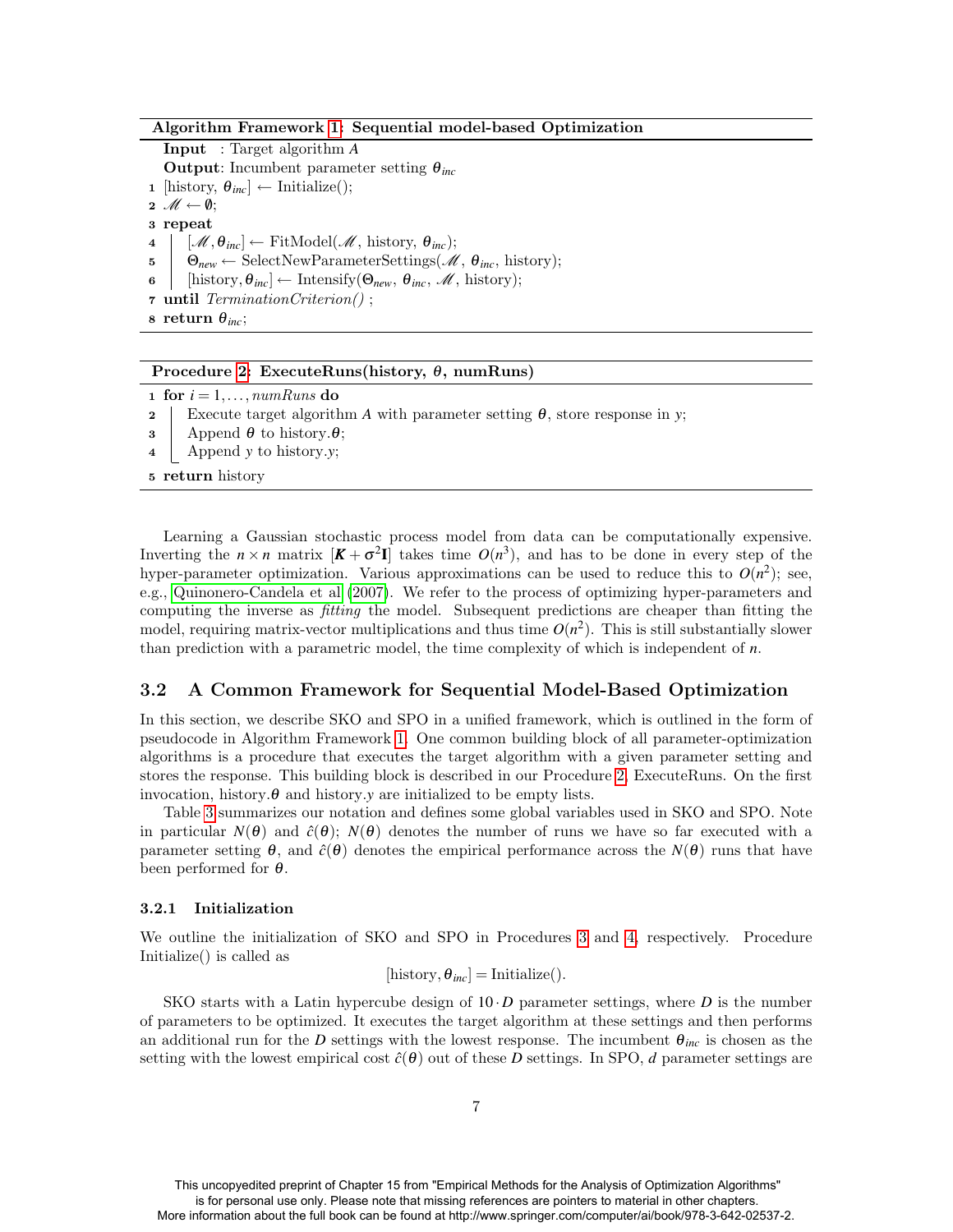#### Procedure [3:](#page-7-0) Initialize() in SKO

Θ denotes the space of allowable parameter settings (the region of interest); *D* denotes the number of parameters to be tuned.

 $1 \ k \leftarrow 10D$ ;

2  $\theta_{1:k} \leftarrow$  LatinHypercubeDesign( $\Theta$ , k); 3 for  $i = 1, \ldots, k$  do 4 | history ← ExecuteRuns(history,  $\theta_i$ , 1); 5  $\theta_{k+1:k+D}$  ← the *D* settings  $\theta_j$  out of  $\theta_{1:k}$  with smallest  $\hat{c}(\theta_j)$ ; 6 for  $i = 1, \ldots, D$  do  $\tau$  | history ← ExecuteRuns(history,  $\theta_{k+i}$ , 1);  $\theta$ <sub>*inc*</sub> ← random element of argmin $\theta \in {\theta_1, \dots, \theta_d}$   $\hat{c}(\theta)$ ;

9 return [history,  $\theta_{inc}$ ];

#### Procedure [4:](#page-7-0) Initialize() in SPO

Θ denotes the space of allowable parameter settings (the region of interest). The number of LHD parameter settings, *d*, and the number of repetitions, *r*, are parameters of SPO

1  $\theta_{1:d} \leftarrow$  LatinHypercubeDesign( $\Theta$ , *d*);

2 for  $i = 1, \ldots, d$  do

**a** | history ← ExecuteRuns(history,  $\theta_i$ , *r*);

 $\theta$ <sub>*inc*</sub> ← random element of argmin $\theta$ ∈{θ<sub>1</sub>,...,θ<sub>d</sub>}</sub>  $\hat{c}(\theta)$ ;

5 history. $\Theta_{hist} \leftarrow {\theta_{inc}};$ 

<sup>6</sup> return [history, θ*inc*]

chosen with a Latin hypercube design, and the target algorithm is executed *r* times for each of them; *d* and *r* are algorithm parameters. In practice, the initial design size *d* is chosen as the minimum number of points required to fit a reasonably accurate model. (Here, we used  $d = 250$  and  $r = 2$  as discussed in Sect. [4.1;](#page-14-1) however, in the direct comparison to SKO, we used the initial design of SKO within SPO to limit the number of confounding factors in the comparison.) The incumbent  $\theta_{inc}$  is chosen as the parameter setting with the lowest empirical cost  $\hat{c}(\theta)$ .

#### <span id="page-7-0"></span>3.2.2 Fit of Response Surface Model

Both SKO and SPO base their predictions on a combination of a linear model and a Gaussian process (GP) model fit on the residual errors of the linear model. However, both of them default to using only a single constant basis function in the linear model, thus reducing the linear model component to a constant offset term, the mean response value. Throughout this chapter, we use these defaults; the model we use is thus an offset term plus a zero-mean GP model. Our implementation of SPO uses the DACE Matlab toolbox to construct this predictive model, while SKO implements the respective equations itself. The exact equations used in both SKO and the DACE toolbox implement methods to deal with ill-conditioning; we refer the reader to the original publications for details [\(Huang et al,](#page-42-0) [2006;](#page-42-0) [Bartz-Beielstein, 2006;](#page-40-5) [Lophaven et al, 2002\)](#page-42-10).

Procedure FitModel is called as

$$
[\mathcal{M}, \theta_{inc}] = \text{FitModel}(\mathcal{M}, \text{history}, \theta_{inc}).
$$
\n(6)

<span id="page-7-1"></span>When it is first called,  $\mathcal{M} = \emptyset$ . Note that FitModel may update the incumbent configuration,  $\theta_{inc}$ . SKO makes use of this, while SPO does not. (Instead, SPO updates  $\theta_{inc}$  in Procedure Intensify.)

This uncopyedited preprint of Chapter 15 from "Empirical Methods for the Analysis of Optimization Algorithms" is for personal use only. Please note that missing references are pointers to material in other chapters. More information about the full book can be found at http://www.springer.com/computer/ai/book/978-3-642-02537-2.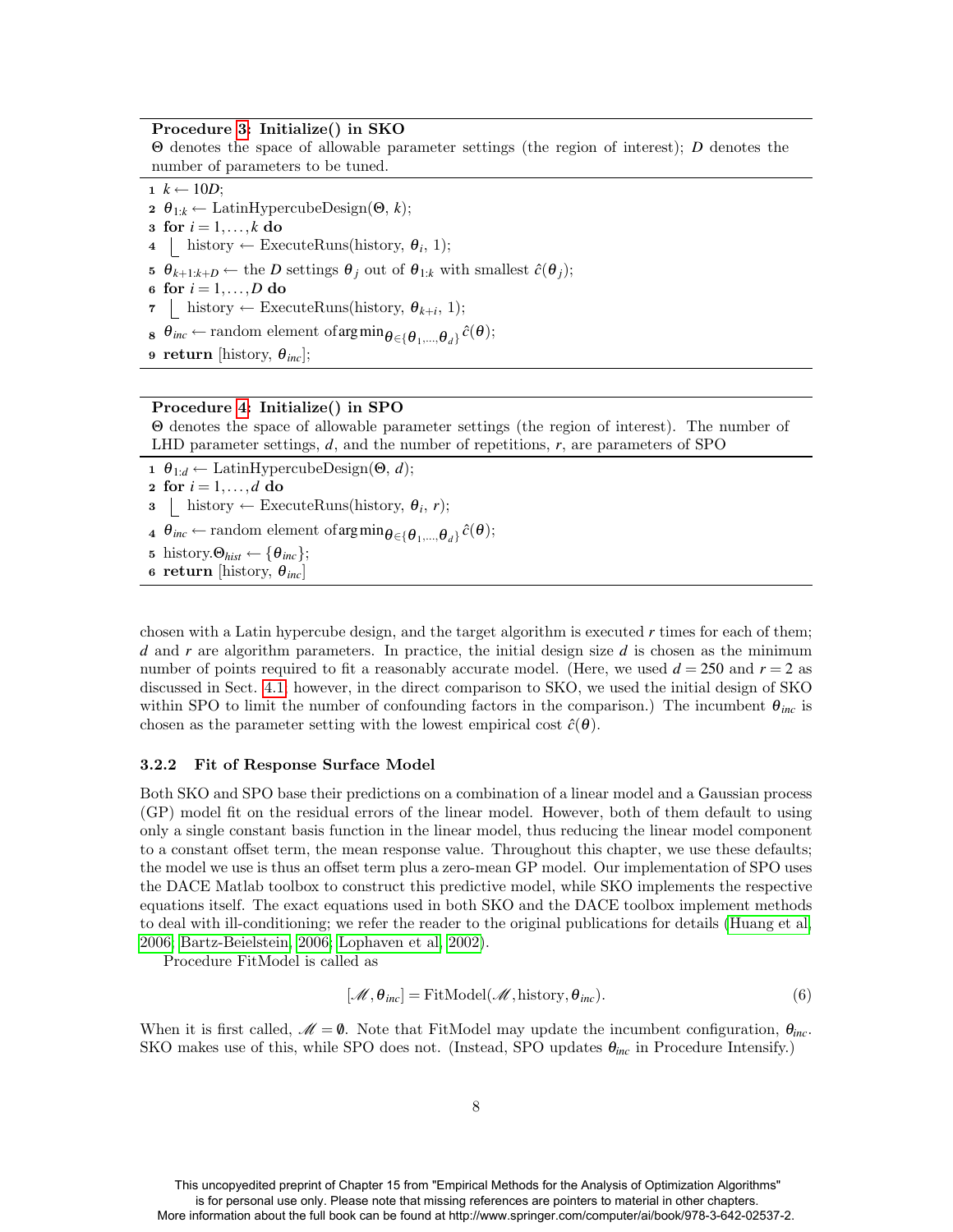## Procedure [5:](#page-7-1) FitModel(M, history, θ*inc*) in SKO

SKO sets its incumbent  $\theta_{inc}$  based on the learnt model

1 if  $M == 0$  or last hyper-parameter optimization occurred more than *n* steps ago then

**2** | Fit GP model M and hyper-parameters for data  $\{(\text{history.}\theta_i, \text{history.} y_i)\}_{i \in \{1,\dots,n\}}$ 

<sup>3</sup> else

Fit GP model M for data  $\{(\text{history.}\theta_i, \text{history.} y_i)\}_{i\in\{1,\dots,n\}}$ , re-using hyper-parameters saved in previous  $\mathscr{M};$ 

5  $\Theta_{seen} \leftarrow \bigcup_{i=1}^{n} {\text{history.}\theta_i};$ 

<sup>6</sup> for all θ ∈ Θ*seen* do

 $\tau \quad \left[ \ \mu_{\boldsymbol{\theta}}, \sigma_{\boldsymbol{\theta}}^2 \right] \leftarrow \mathrm{Predict}(\mathscr{M}, \ \boldsymbol{\theta});$ 

**8**  $\theta_{inc} \leftarrow$  random element of argmin $\theta \in \Theta(\mu_{\theta} + \sigma_{\theta});$ 

9 return  $[\mathcal{M}, \theta_{inc}];$ 

## Procedure [6:](#page-7-1) FitModel(M, history, θ*inc*) in SPO

Recall that  $\hat{c}(\theta)$  is the cost statistic across all runs with setting  $\theta$ . SPO does not update its incumbent  $\theta_{inc}$  in this procedure

1  $\Theta_{seen} \leftarrow \bigcup_{i=1}^{n} {\text{history.}\theta_i};$ 

**2** Fit GP model M and hyper-parameters for data  $\{\theta, \hat{c}(\theta)\}_{\theta \in \Theta_{seen}}$ , using fixed  $\sigma^2 = 0$ ;

3 return  $[\mathcal{M}, \theta_{inc}];$ 

SKO uses Gaussian process regression in the conventional manner to fit noisy response data directly; we describe this in Procedure [5.](#page-7-1) Note that when a GP model is trained directly on noisy response data, measurement noise is assumed to be normally distributed, an assumption that is violated in many applications of parameter optimization. While distributions of solution qualities across multiple runs of a randomized heuristic algorithm can often be approximated quite well with a Gaussian distribution, it is well known that the distributions of runtimes of randomized heuristic algorithms for solving hard combinatorial problems tend to exhibit substantially fatter tails; see, e.g., Chap. 4 of Hoos and Stützle [\(2005\)](#page-42-11). Also note that Gaussian process regression assumes symmetric noise and fits the arithmetic mean of the response that is used as input. Thus, if the inputs are raw response values, Gaussian processes model mean response. Commonly, the response value is transformed in order to yield a better model fit (see Sect. [4.2](#page-16-1) for a more detailed discussion of transformations). In particular, a log transformation appears to be reasonable in many circumstances. However, note that under a log transformation, Gaussian process regression fits the mean of the transformed response, which corresponds to the geometric mean rather than the arithmetic mean of the true response.

As also described in Procedure [9,](#page-10-0) after fitting its model, SKO updates the new configuration, θ*inc*, based on the new model. The parameter setting that minimizes a GP model's mean prediction is not necessarily the best choice for the incumbent, because it may be based on dramatically fewer function evaluations than other, similar-scoring configurations. Recognizing this fact, SKO implements a riskaverse strategy: it picks the previously evaluated parameter setting that minimizes predicted mean plus one predicted standard deviation.

SPO uses Gaussian process regression in a very different, nonstandard way, described in Pro-cedure [6.](#page-7-1) It first computes the user-defined empirical performance metric  $\hat{c}(\theta)$  for each parameter setting  $\theta$  evaluated so far, and then fits a *noise-free* GP model to learn a mapping from parameter settings to the performance metric. This approach has several benefits and drawbacks. If we have executed a single run with parameter setting  $\theta_1$  and many runs with setting  $\theta_2$ , naturally our confidence in performance estimate  $\hat{c}(\theta_1)$  will be lower than our confidence in  $\hat{c}(\theta_2)$ . SPO ignores

This uncopyedited preprint of Chapter 15 from "Empirical Methods for the Analysis of Optimization Algorithms" is for personal use only. Please note that missing references are pointers to material in other chapters. More information about the full book can be found at http://www.springer.com/computer/ai/book/978-3-642-02537-2.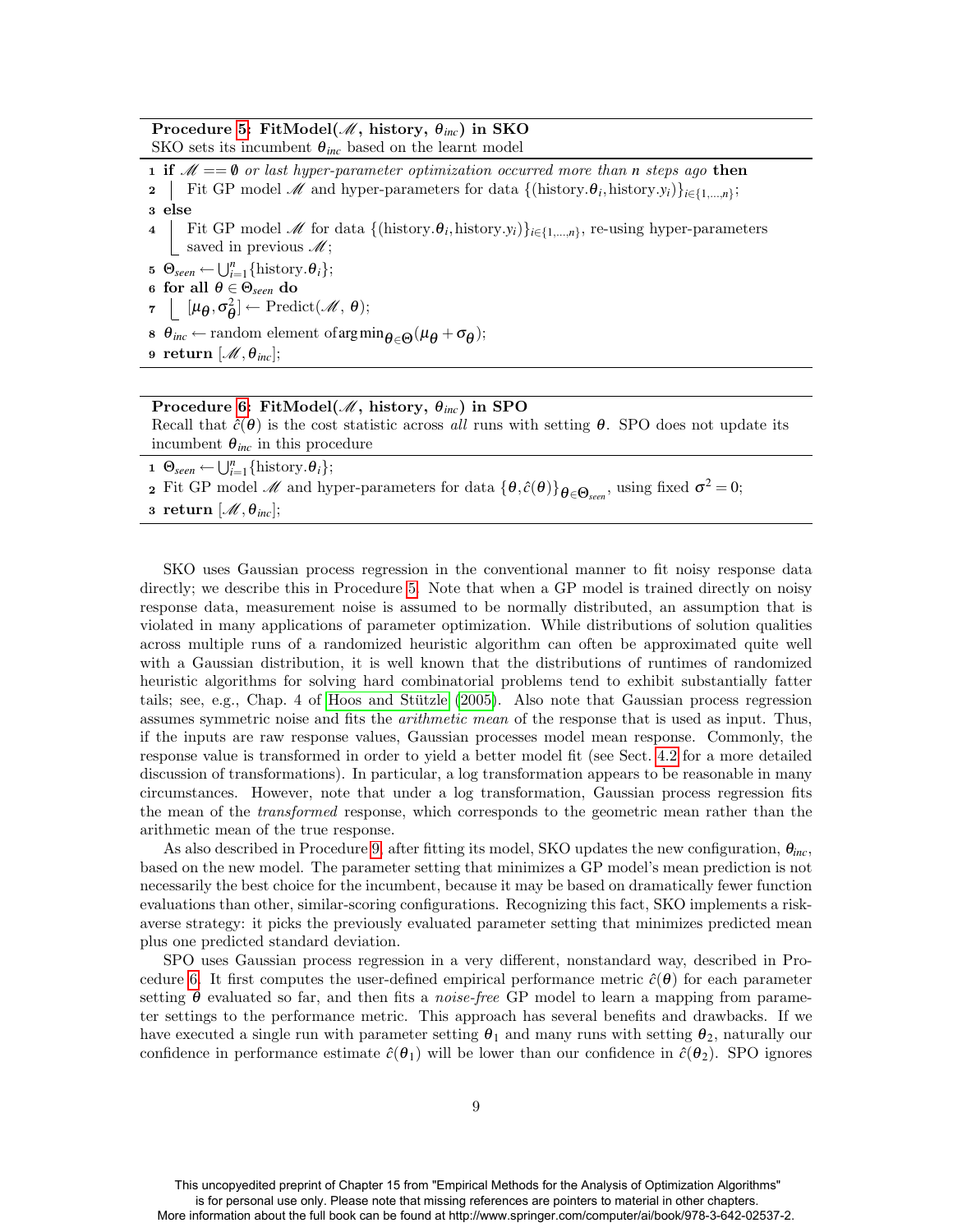#### Procedure [7:](#page-9-0) SelectNewParameterSettings(M,θ*inc*,history) in SKO

1  $\Theta_{new}$  ← the single parameter setting found by optimizing the augmented expected improvement criterion from [\(Huang et al, 2006\)](#page-42-0) using the Nelder–Mead simplex method. <sup>2</sup> return Θ*new*

### Procedure [8:](#page-9-0) SelectNewParameterSettings(M,θ*inc*,history) in SPO Note that *m* is a parameter of SPO

// ===== Select *m* parameter settings with expected improvement 1  $\Theta_{rand} \leftarrow$  set of 10,000 elements drawn uniformly at random from  $\Theta$ ; 2 for all  $\theta \in \Theta_{rand}$  do  $\mathbf{s} \mid [\mu_{\boldsymbol{\theta}}, \sigma_{\boldsymbol{\theta}}^2] \leftarrow \text{Predict}(\mathscr{M}, \boldsymbol{\theta});$ θ  $\mathcal{L} = EI(\theta) \leftarrow$  Compute expected improvement criterion  $E[I^2(\theta)]$  (see Sect. [5.2\)](#page-23-0) given  $\mu_{\theta}$  and  $\sigma_{\theta}^2$ ; 5  $\Theta_{new} \leftarrow$  the *m* elements of  $\Theta_{rand}$  with highest  $EI(\theta)$ ; <sup>6</sup> return Θ*new*;

this fact and collapses all information for a parameter setting  $\theta$  to a single value  $\hat{c}(\theta)$ , discarding all information on variance. On the other hand, fitting the GP model to the performance metric directly enables SPO to optimize almost arbitrary user-defined performance metrics, which could not be done with standard GP models. Examples include median performance, variance across runs, and trade-offs between mean and variance. To our best knowledge, SPO is the only existing model-based method with such flexibility in the objective function being optimized. Another benefit is that the assumption of normally-distributed response values is dropped. The final benefit of collapsing the data to a single point per parameter setting lies in the reduction in computational complexity thus achieved. While SKO has cubic scaling behavior in the number of target algorithm runs performed, SPO only takes time cubic in the number of *disjoint* parameter settings evaluated.

### 3.2.3 Selection of New Parameter Settings to Evaluate

Following [Jones et al](#page-42-4) [\(1998\)](#page-42-4), both SKO and SPO use an expected improvement criterion (EIC) to determine which parameter settings to investigate next, thereby drawing on both the mean and variance predictions of the GP model. This criterion trades off learning about new, unknown parts of the parameter space and intensifying the search locally in the best known region (a so-called exploration/exploitation trade-off).

<span id="page-9-0"></span>Procedure SelectNewParameterSettings is called as

$$
\Theta_{new} = \text{SelectNewParameterSetting}(\mathcal{M}, \theta_{inc}, \text{history}).
$$
\n(7)

SKO selects a single new parameter setting by maximizing an augmented expected improvement criterion using the Nelder-Mead simplex method. The augmentation adds a bias away from parameter settings for which predictive variance is low; see [Huang et al](#page-42-0) [\(2006\)](#page-42-0). SPO, on the other hand, evaluates the  $E[I^2]$  expected improvement criterion [\(Schonlau et al, 1998\)](#page-43-5) at 10,000 randomly-selected parameter settings, and chooses the *m* with the highest expected improvement; see Sect. [5.2](#page-23-0) for more details. In this work, we use the default  $m = 1$ . For completeness, we give the simple pseudocode for these methods in Procedures [8](#page-9-0) and [7.](#page-9-0)

This uncopyedited preprint of Chapter 15 from "Empirical Methods for the Analysis of Optimization Algorithms" is for personal use only. Please note that missing references are pointers to material in other chapters. More information about the full book can be found at http://www.springer.com/computer/ai/book/978-3-642-02537-2.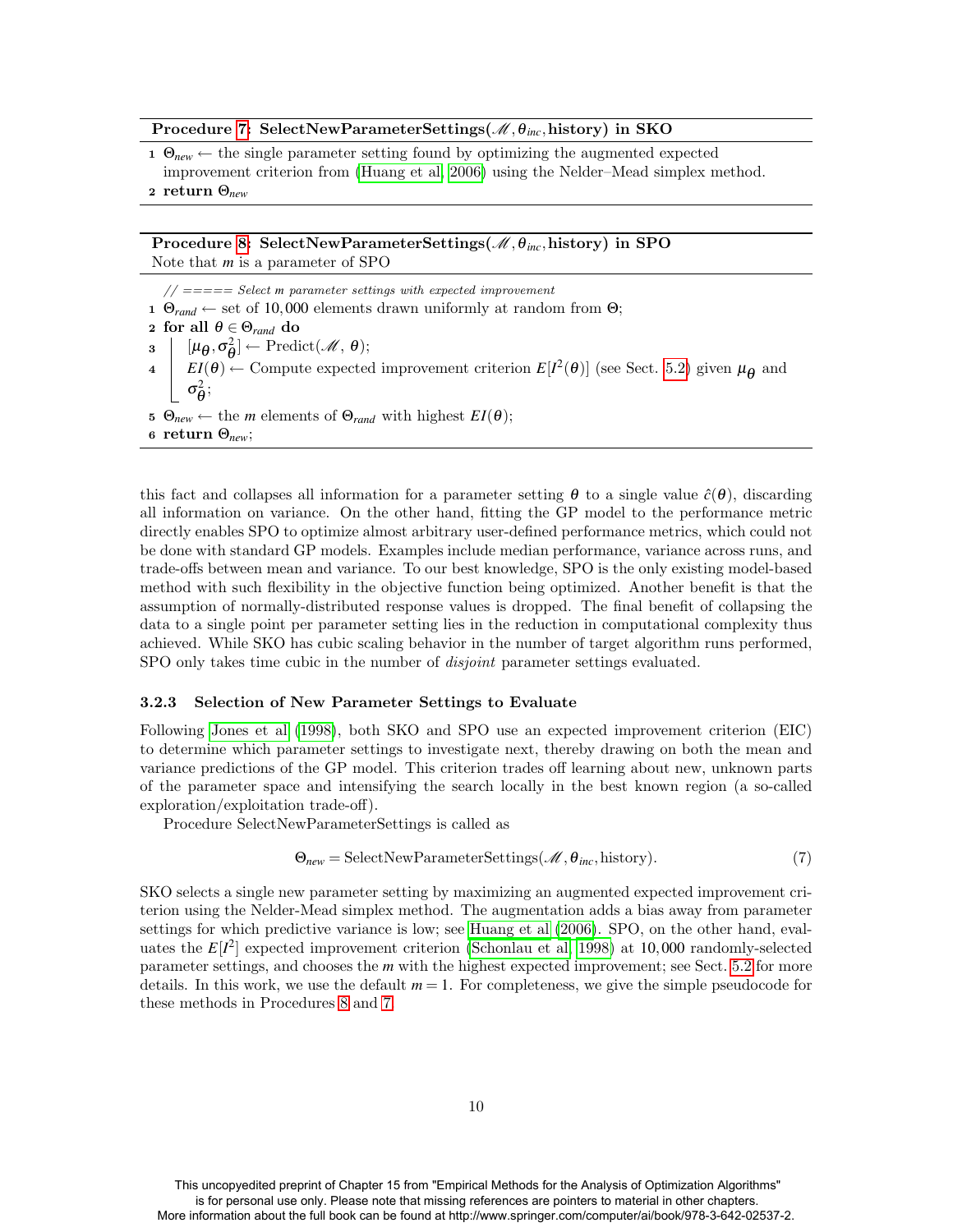Procedure [9:](#page-10-0) Intensify( $\Theta_{new}$ ,  $\theta_{inc}$ , *M*, history) in SKO SKO does not update its incumbent in this procedure

1  $\theta \leftarrow$  the single element of  $\Theta_{new}$ ;

- **2** history  $\leftarrow$  ExecuteRuns(history,  $\theta$ , 1);
- **3 return** [history,  $\theta_{inc}$ ];

Procedure [10:](#page-10-0) Intensify(Θ*new*, θ*inc*, M, history) in SPO 0.3

After performing runs for the incumbent and the new parameter settings, SPO updates the incumbent. Side effect: may increase the global number of repeats, *r*

1 for all  $\theta \in \Theta_{new}$  do **2** | history ← ExecuteRuns(history,  $\theta$ , *r*); **3** history ← ExecuteRuns(history,  $\theta_{inc}$ ,  $r/2$ ); 4  $\Theta_{seen} \leftarrow \bigcup_{i=1}^{n} {\text{history.}\theta_i};$  $\theta_{inc} \leftarrow$  random element of  $\arg\min_{\theta \in \Theta_{seen}} \hat{c}(\theta);$ 6 if  $\theta_{inc} \in history.\Theta_{hist}$  then  $r \leftarrow min\{2r, maxR\};$ <sup>7</sup> history.Θ*hist* ← history.Θ*hist* ∪ {θ*inc*}; **8 return** [history,  $\theta_{inc}$ ];

#### <span id="page-10-1"></span>3.2.4 Intensification

Any parameter optimization method must make decisions about which parameter setting θ*inc* to return to the user as its incumbent solution, both if interrupted during the search progress and (especially) upon completion. Candidate parameter settings are suggested by Procedure SelectNew-ParameterSettings, and in order to decide whether they, the current incumbent, or even another parameter setting should become the new incumbent, we need to perform additional runs of the target algorithm. Which parameter settings to use, how many runs to execute with each of them, and how to determine the new incumbent based on those runs is specified in Procedure Intensify, which is called as

$$
[\text{history}, \theta_{inc}] = \text{Intensity}(\Theta_{new}, \theta_{inc}, \mathcal{M}, \text{history}). \tag{8}
$$

Note that this procedure allows an update of the incumbent,  $\theta_{inc}$ . SPO makes use of this option, while SKO updates its incumbent in Procedure FitModel (see Procedure [5\)](#page-7-1).

In order to provide more confident estimates for its incumbent, SPO implements an explicit intensification strategy. In SPO, predictive uncertainty cannot be used in the context of updating the incumbent parameter setting, because the underlying noise-free GP model predicts uncertainty to be exactly zero at all previously evaluated parameter settings. Instead, the number of evaluations performed for a parameter setting is used as a measure of confidence. SPO performs additional runs for its incumbent parameter setting  $\theta_{inc}$  in order to challenge that configuration. This is done to make sure that  $\theta_{inc}$  did not merely happen to yield low response values in the limited number of target algorithm runs previously performed with  $\theta_{inc}$ . The number of evaluations used in this context differs between SPO versions 0.3 and 0.4; Procedures [10](#page-10-0) and [11](#page-10-0) reflect the differences between these two versions. In contrast, SKO does not implement an explicit intensification strategy; it only performs a single run with each parameter setting considered.

## <span id="page-10-0"></span>3.3 Empirical Comparison of SKO and SPO

We empirically compared SKO and SPO on the CMA-ES test cases, based on the same initial design (the one used by SKO) and with a limit of 200 runs of the target algorithm.

This uncopyedited preprint of Chapter 15 from "Empirical Methods for the Analysis of Optimization Algorithms" is for personal use only. Please note that missing references are pointers to material in other chapters. More information about the full book can be found at http://www.springer.com/computer/ai/book/978-3-642-02537-2.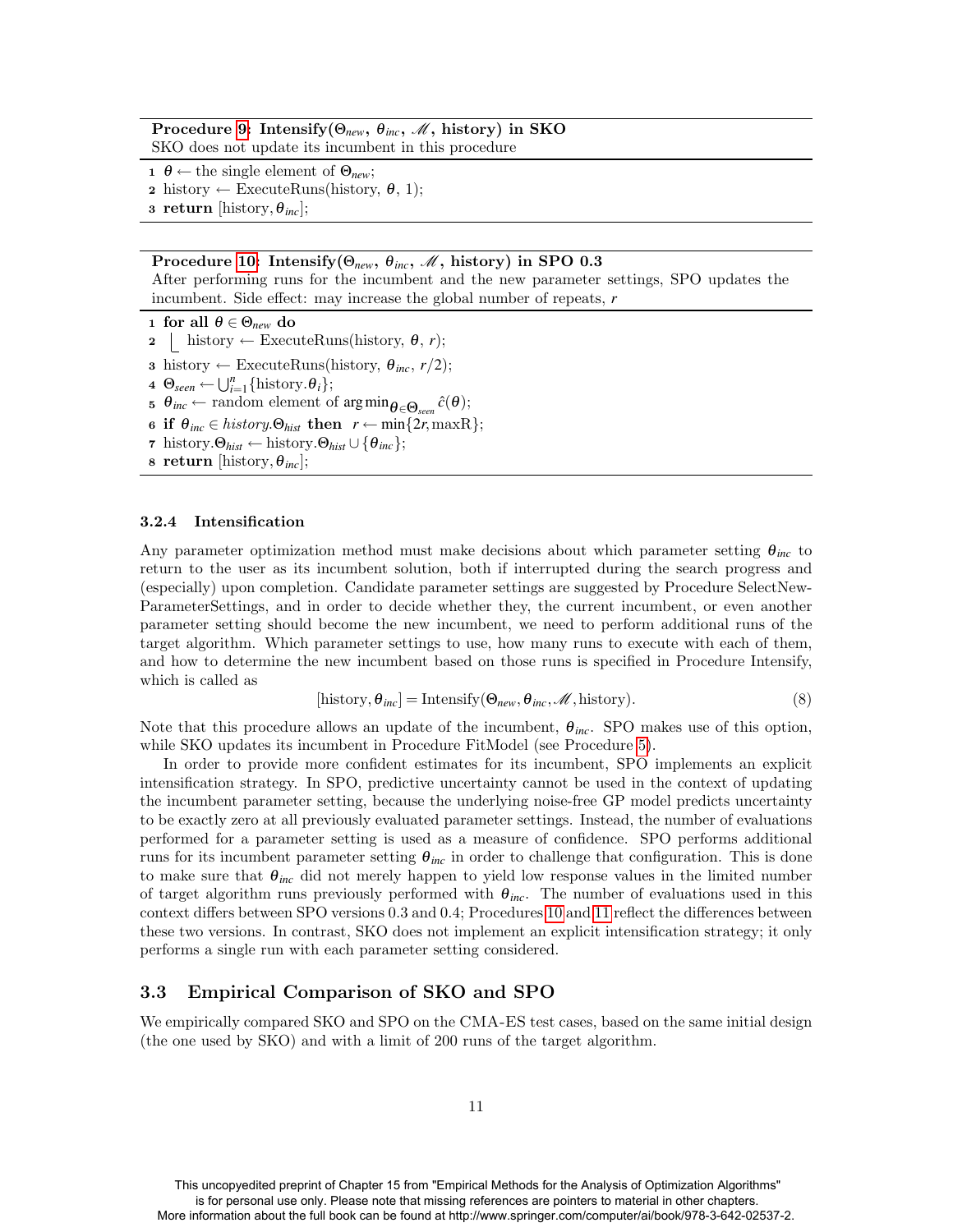Procedure [11:](#page-10-0) Intensify( $\Theta_{new}$ ,  $\theta_{inc}$ , M, history) in SPO 0.4 After performing runs for the incumbent and the new parameter settings, SPO updates the incumbent. Side effect: may increase the global number of repeats, *r*

- 1 for all  $\theta \in \Theta_{\textit{new}}$  do
- **2** | history ← ExecuteRuns(history,  $\theta$ , *r*);
- <sup>3</sup> history ← ExecuteRuns(history, θ*inc*, *r* −*N*(θ*inc*));
- 4  $\Theta_{seen} \leftarrow \bigcup_{i=1}^{n} {\text{history.}\theta_i};$

 $\theta_{inc} \leftarrow$  random element of  $\arg\min_{\theta \in \Theta_{seen}} \hat{c}(\theta);$ 

- 6 if  $\theta_{inc} \in history.\Theta_{hist}$  then  $r \leftarrow min\{r+1, maxR\};$
- <sup>7</sup> history.Θ*hist* ← history.Θ*hist* ∪ {θ*inc*};
- **8 return** [history,  $\theta_{inc}$ ];

We chose this low limit on the number of runs because the original SKO implementation was very slow: even limited to as few as 200 runs of the target algorithm, SKO runs took about one hour.<sup>[2](#page-11-0)</sup> SKO spent most of its time performing numerical optimization of the expected improvement criterion. The iterations of SKO became slower as a run progressed, and therefore we could only afford to perform tuning runs for 200 runs of the target algorithm. For this reason and because SKO can only optimize mean performance, we did not perform experiments with SKO for the Saps scenario, which features quite high observation noise and in which the objective is to minimize median runtime.

We reimplemented SPO 0.3 and 0.4, as well as a new version,  $SPO<sup>+</sup>$  (defined in Sect. [5.1\)](#page-17-0). We verified that the performance of our reimplemented SPO 0.4 matched that of the original SPO 0.4 implementation. The SPO runs were substantially faster than those of SKO. They took about 2 minutes per repetition,<sup>[3](#page-11-1)</sup> 85% of which was spent running the target algorithm.

Our first set of experiments used original, untransformed CMA-ES solution quality as the objective function to be minimized; we show the results in Fig. [1.](#page-12-0) On the Sphere function, the LHD already contained very good parameter settings, and the challenge was mostly to select the best of these and stick with it. From the figure, we observe that SPO largely succeeded in doing this, while SKO did not. On the Ackley function, SKO's performance was quite good, except for a drastic spike close to 200 runs of the target algorithm. On the Griewangk and Rastrigin functions, the variation of performance across multiple runs of CMA-ES was very high. Correspondingly, all approaches showed large variation in the quality of the parameter settings they selected over time. (Intuitively, the parameter optimization procedure detects a new region, which seems promising based on a few runs of the target algorithm. Then, after additional target algorithm runs, that region is discovered to be worse than initially thought, and the optimizer moves on. During the period it takes to discover the true, poor nature of the region, the search returns a poor incumbent.)  $SPO^+$  showed the most robust performance of the four parameter optimization procedures.

Secondly, we experimented with log-transformed qualities (see Sect. [4.2](#page-16-1) for a more detailed discussion of log-transformations). Figure [2](#page-13-0) shows that this transformation improved SKO performance quite substantially and did not affect the SPO variants much. We attribute this to the fact that

<span id="page-11-0"></span><sup>&</sup>lt;sup>2</sup>We ran SKO on a 3 GHz Pentium 4 with 4 GB RAM running Windows XP Professional, Service Pack 3. We report wall clock time on an otherwise idle system. (We did not use Linux machines for these experiments because SKO only compiled for Windows.) In order to ascertain that the target algorithm has exactly the same behavior as for other methods running under Linux, we gathered the function values SKO requested by means of a wrapper script that connected to the machines the SPO experiments were carried out on, performed a requested run of the target algorithm there, and returned the result of the run. This incurred very little overhead. Finally, some SKO runs failed due to problems in the numerical optimization of the expected improvement criterion. We repeated those runs until they completed. These repetitions were nondeterministic due to measurement noise in the objective function.

<span id="page-11-1"></span><sup>3</sup>These experiments were carried out on a cluster of 55 dual 3.2 GHz Intel Xeon CPUs with 2 GB RAM each and 2 MB cache per CPU, running OpenSuSE Linux 10.1. Each run only used one CPU and we report CPU time.

This uncopyedited preprint of Chapter 15 from "Empirical Methods for the Analysis of Optimization Algorithms" is for personal use only. Please note that missing references are pointers to material in other chapters. More information about the full book can be found at http://www.springer.com/computer/ai/book/978-3-642-02537-2.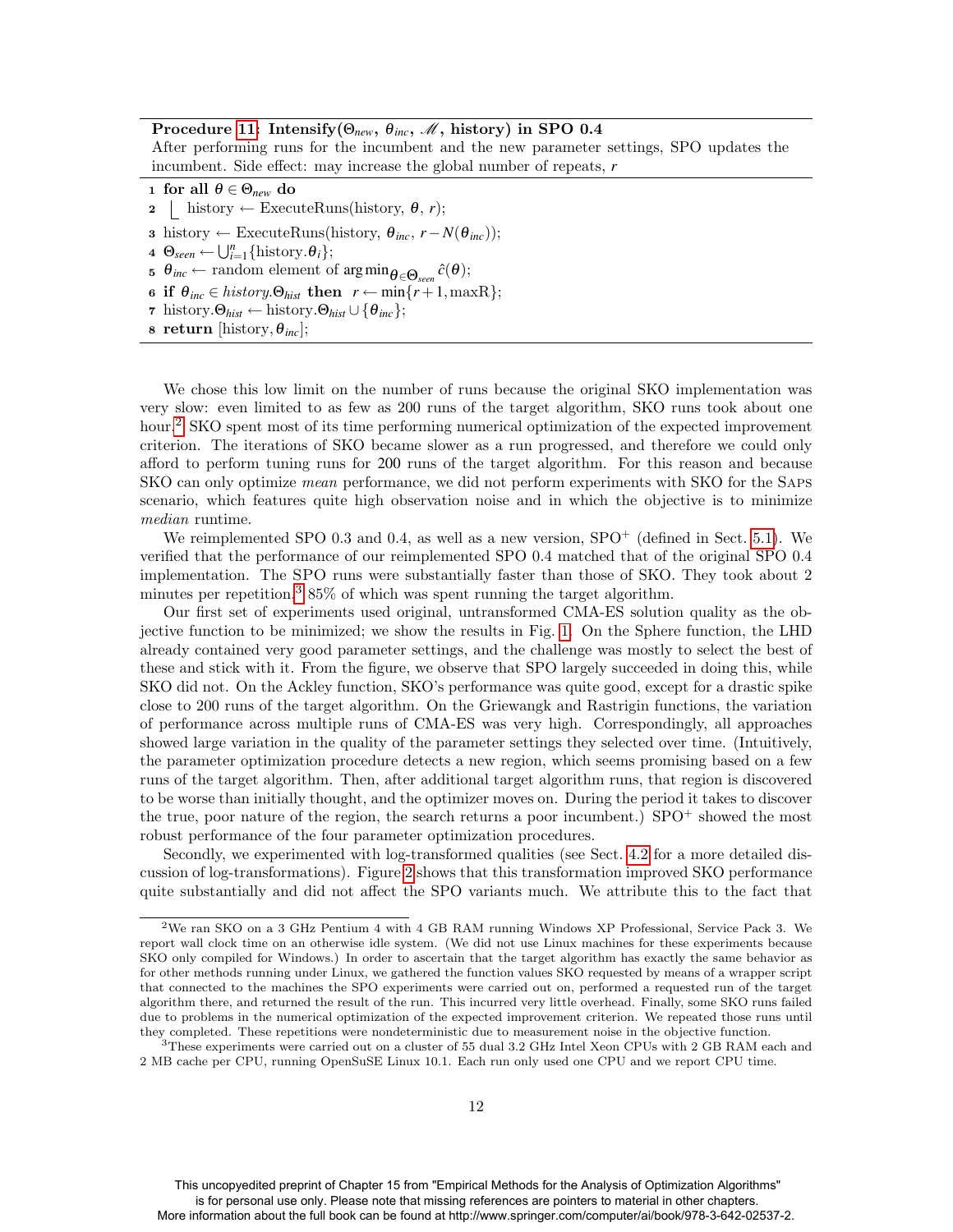

<span id="page-12-0"></span>Figure 1: Comparison of SKO and three variants of SPO for optimizing CMA-ES on the Sphere function. We plot the solution cost  $c_k$  of each method (mean solution quality CMA-ES achieved in 100 test runs on each of the 4 test functions using the method's chosen parameter settings) as a function of the number of algorithm runs, *k*, it was allowed to perform. These values are averaged across 25 runs of each method. All models were based on SKO's initial design and original untransformed data

This uncopyedited preprint of Chapter 15 from "Empirical Methods for the Analysis of Optimization Algorithms" is for personal use only. Please note that missing references are pointers to material in other chapters. More information about the full book can be found at http://www.springer.com/computer/ai/book/978-3-642-02537-2.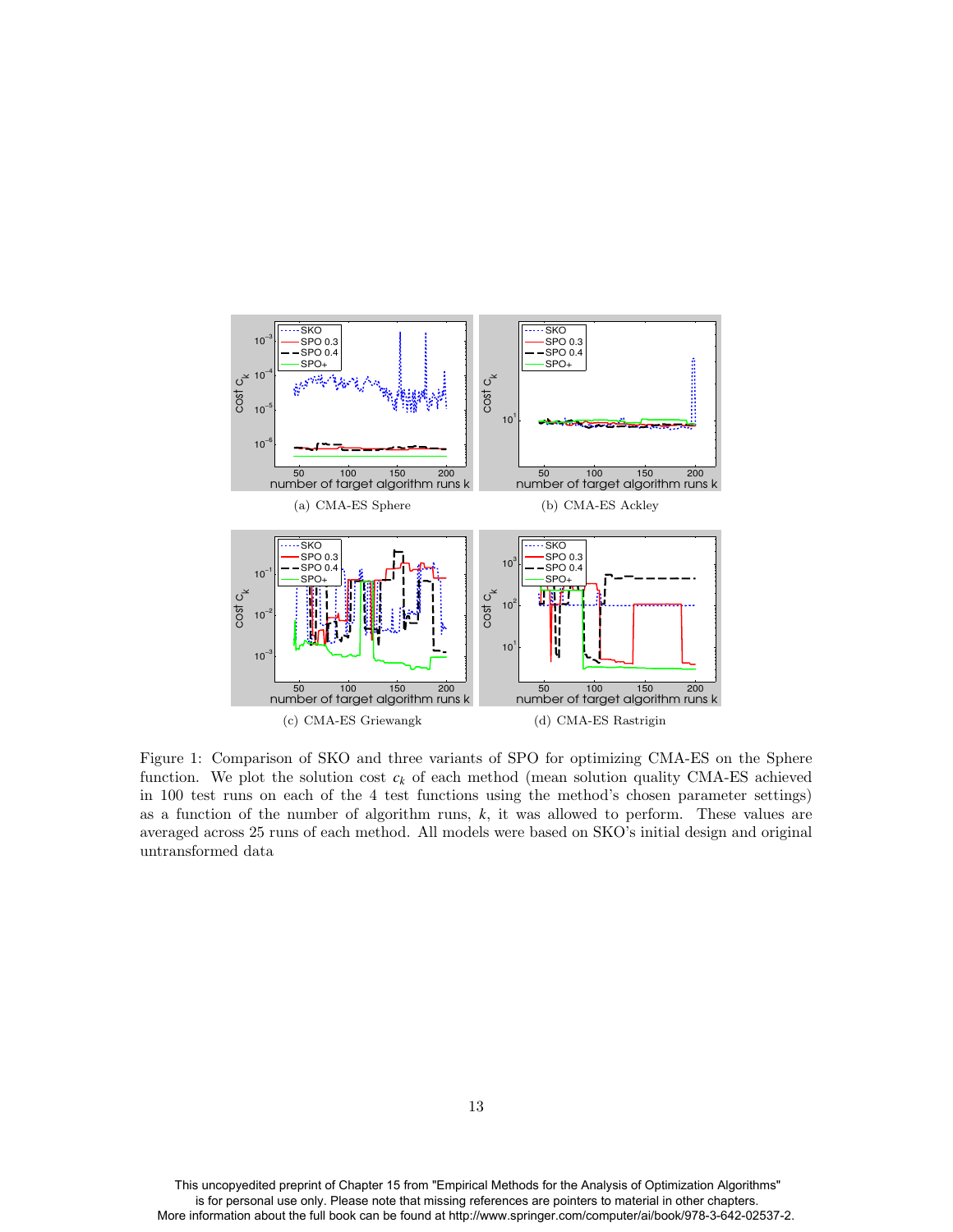

<span id="page-13-0"></span>Figure 2: Comparison of SKO and three variants of SPO for optimizing CMA-ES on the Sphere function. We plot the solution cost  $c_k$  of each method (mean solution quality CMA-ES achieved in 100 test runs on each of the 4 test functions using the method's chosen parameter settings) as a function of the number of algorithm runs, *k*, it was allowed to perform. These values are averaged across 25 runs of each method. All models were based on SKO's initial design and log-transformed data (for SPO as discussed in Sect. [4.2\)](#page-16-1)

This uncopyedited preprint of Chapter 15 from "Empirical Methods for the Analysis of Optimization Algorithms" is for personal use only. Please note that missing references are pointers to material in other chapters. More information about the full book can be found at http://www.springer.com/computer/ai/book/978-3-642-02537-2.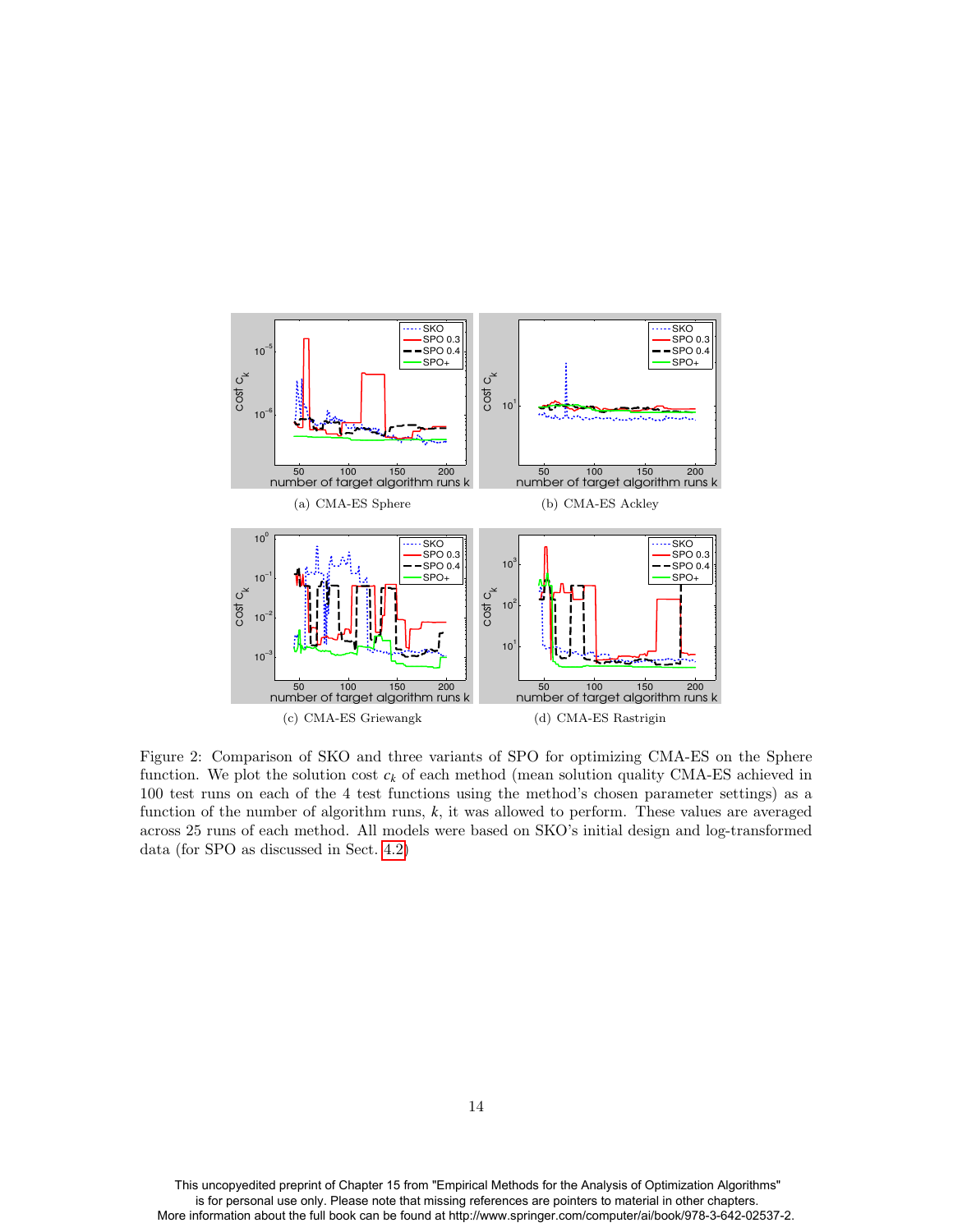the quality of the model is much more important in SKO. While SPO "only" uses the model in order to make decisions about the next parameter setting to evaluate, SKO also uses it in order to select its incumbent. After the log transformation, SKO and  $SPO<sup>+</sup>$  performed comparably. For three main reasons, we decided to focus the remainder of this study on various aspects of the SPO framework. Firstly, our main interest is in complex scenarios, in which the predictive model might not actually perform very well. In such scenarios, we believe it is important to employ an explicit intensification criterion instead of relying on the model alone to select incumbents. Secondly, SPO has the advantage of being able to optimize a variety of user-defined objective functions, while the Gaussian process model underlying SKO can only fit the mean of the data. In practice, users might be more interested in statistics other than mean performance, such as the best out of ten algorithm runs. SPO implements this performance metric and also allows for many other options. Finally, the SKO implementation we used was simply too slow to perform the type of experiments with tens of the thousands of target algorithm runs that interested us. Nevertheless, a worthwhile direction for future work would be to experiment with explicit intensification mechanisms in the SKO framework.

## <span id="page-14-0"></span>4 Model Quality

It is not obvious that a model-based parameter optimization procedure needs models that accurately predict target algorithm performance across all parameter settings, particularly including very bad ones. Nevertheless, all else being equal, models with good overall accuracy are generally helpful to such methods, and are furthermore essential to more general tasks such as performance robustness analysis. In this section, we investigate the effects of two key model-design choices on the accuracy of the GP models used by SPO.

## <span id="page-14-1"></span>4.1 Choosing the Initial Design

In the overall approach described in Algorithm Framework [1,](#page-6-0) an initial parameter response model is determined by constructing a GP model based on the target algorithm's performance on a given set of parameter settings (the *initial design*). This initial model is then subsequently updated based on runs of the target algorithm ith additional parameter settings. The decision about which additional parameter settings to select is based on the current model.

It is reasonable to expect that the quality of the final model (and the performance-optimizing parameter setting determined from it) would depend on the quality of the initial model. Therefore, we studied the overall accuracy of the initial parameter response models constructed based on various initial designs. The effect of the number of parameter settings in the initial design, *d*, as well as the number of repetitions for each parameter setting, *r*, has been studied before [\(Bartz-Beielstein and](#page-40-6) [Preuss, 2006\)](#page-40-6), and we thus fixed them in this study.<sup>[4](#page-14-2)</sup> Specifically, we used  $r = 2$  and  $d = 250$ , such that when methods were allowed 1,000 runs of the target algorithm, half of them were chosen with the initial design.

Here, we study the effect of the method for choosing which 250 parameter settings to include in the initial design, considering four methods: (1) a uniform random sample from the region of interest; (2) a random Latin hypercube design (LHD); (3) the LHD used in SPO; and (4) a more complex LHD based on iterated distributed hypercube sampling (IHS) [\(Beachkofski and Grandhi,](#page-41-10) [2002\)](#page-41-10).

We evaluated the parameter response models obtained using these initialisation strategies by assessing how closely model predictions at previously unseen parameter settings matched the true performance achieved using these settings. In particular, we were interested in how useful the predictions were for determining whether a given parameter setting performed better or worse than

<span id="page-14-2"></span><sup>&</sup>lt;sup>4</sup>We do note, however, that this previous work has not conclusively answered the question of how best to set the initial design size, and thus that this question continues to present an open research problem.

This uncopyedited preprint of Chapter 15 from "Empirical Methods for the Analysis of Optimization Algorithms" is for personal use only. Please note that missing references are pointers to material in other chapters. More information about the full book can be found at http://www.springer.com/computer/ai/book/978-3-642-02537-2.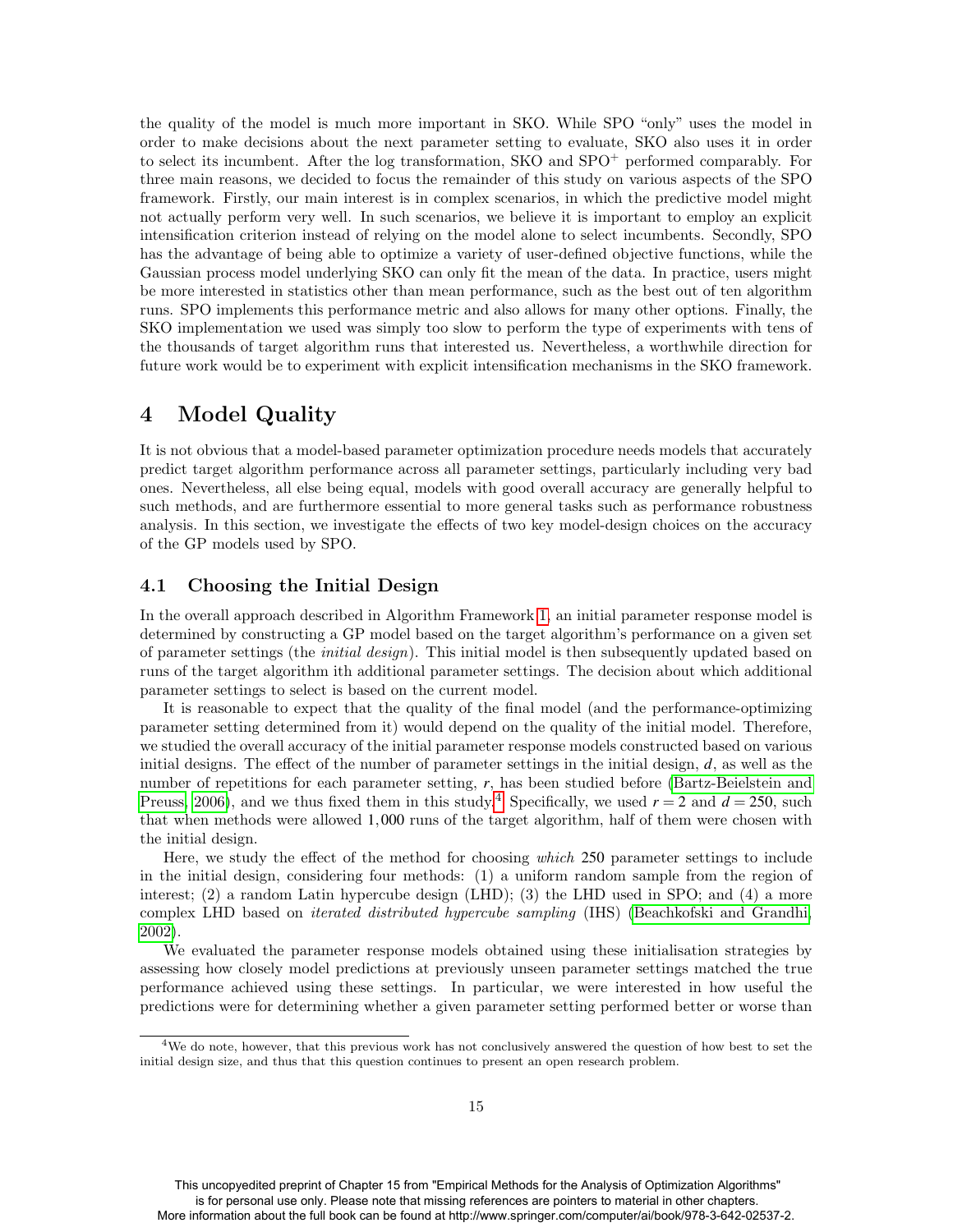

<span id="page-15-0"></span>Figure 3: Performance of models based on different initial designs and raw, untransformed data. We computed the Spearman correlation coefficient (CC) between actual and predicted performance for 250 randomly selected test parameter settings and show boxplots across 25 independent repetitions. Each repetition used the same test parameter settings



<span id="page-15-1"></span>Figure 4: Performance of models based on different initial designs and log-transformed data. We compute the Spearman correlation coefficient (CC) between actual and predicted performance for 250 randomly selected test parameter settings and show boxplots across 25 independent repetitions. Each repetition used the same test parameter settings

This uncopyedited preprint of Chapter 15 from "Empirical Methods for the Analysis of Optimization Algorithms" is for personal use only. Please note that missing references are pointers to material in other chapters. More information about the full book can be found at http://www.springer.com/computer/ai/book/978-3-642-02537-2.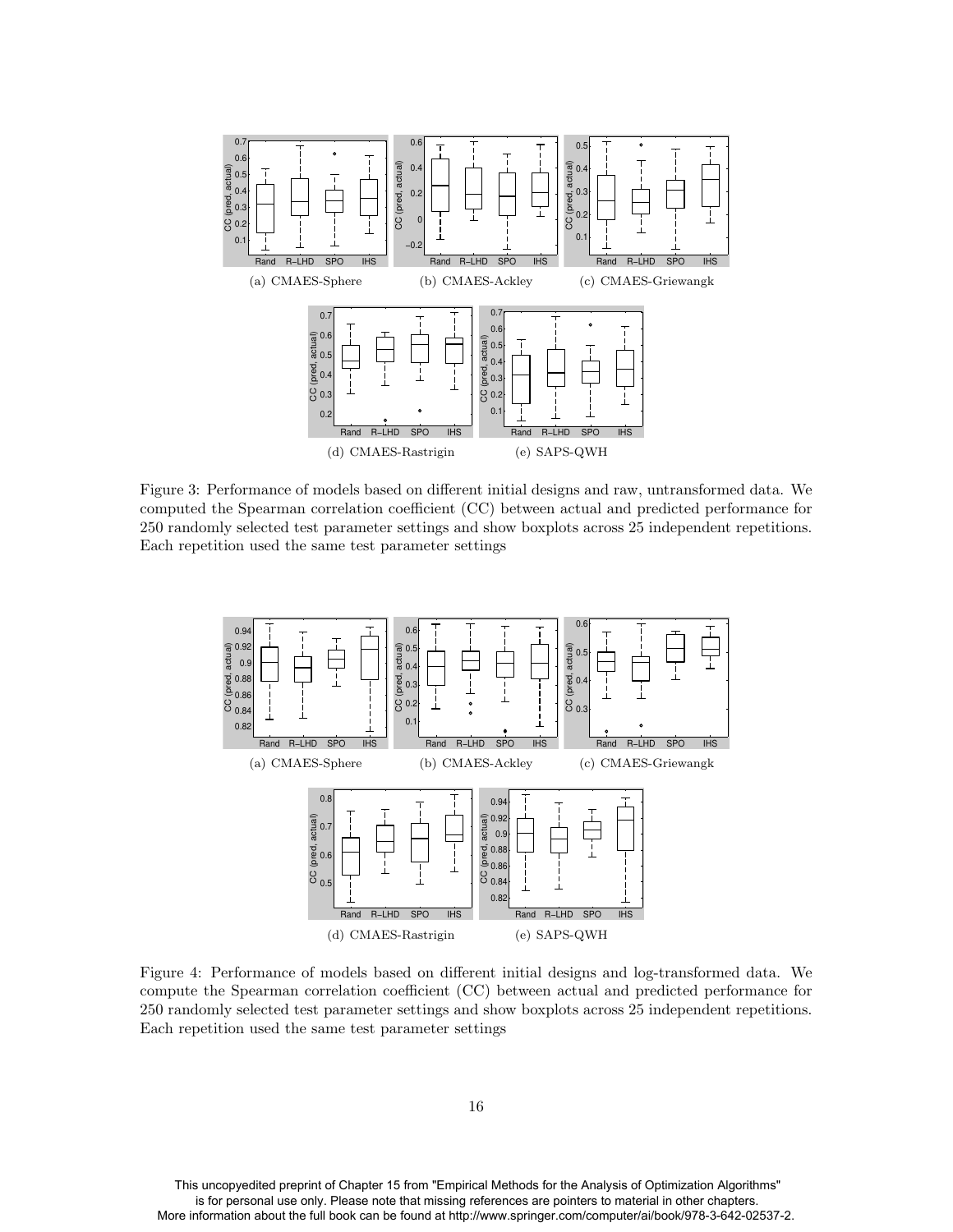others. In order to answer this question, we evaluated the Spearman correlation coefficient between true and predicted performance for 250 randomly-sampled test parameter settings. This value lies on the interval [-1,1], with 1 indicating perfect correlation of the predicted and the true ranks, 0 indicating no correlation, and −1 perfect anti-correlation.

The results of this analysis for our five test cases are summarized in Fig. [3.](#page-15-0) Overall, for the original untransformed data we observed little variation in predictive quality due to the procedure used for constructing the initial design. This observation is consistent with others that have been made in the literature; for example, [Santner et al](#page-43-6) [\(2003,](#page-43-6) p.149) state: "It has not been demonstrated that LHDs are superior to any designs other than simple random sampling (and they are only superior to simple random sampling in some cases)."

## <span id="page-16-1"></span>4.2 Transforming Performance Data

The second issue we investigated was whether more accurate models could be obtained by using log-transformed performance data for building and updating the model. Our consideration of this transformation was motivated by the fact that our main interest is in minimizing positive functions with spreads of several orders of magnitude that arise in the optimization of runtimes. Indeed, we have used log-transformations for predicting runtimes of algorithms in different contexts before (see., e.g., [Leyton-Brown et al](#page-42-12) [\(2002\)](#page-42-12)). All of the test functions we consider for CMA-ES are also positive functions; in general, non-positive functions can be transformed to positive functions by subtracting a lower bound. In the context of model-based optimization, log transformations were previously advocated by [Jones et al](#page-42-4) [\(1998\)](#page-42-4). The problem studied in that work was slightly different in that the functions considered were noise free. We adapt Jones et al's approach by first computing performance metrics (such as median runtime) and then fitting a GP model to the log-transformed metrics. Note that this is different from fitting a GP model to the log-transformed noisy data as done by [Williams et al](#page-43-1) [\(2000\)](#page-43-1) and [Huang et al](#page-42-0) [\(2006\)](#page-42-0). As discussed earlier, the performance metric that is implicitly optimized under this latter approach is geometric mean performance, which is a poor choice in situations where performance variations change considerably depending on the parameter setting. In contrast, when first computing performance metrics and then applying a transformation, any performance metric can be optimized, and we do not need to assume a Gaussian noise model. Finally, [Bartz-Beielstein et al](#page-41-6) [\(2008b\)](#page-41-6) and [Konen et al](#page-42-13) [\(2009\)](#page-42-13) report similar results based on squareroot or cube-root transformations as indeed does [Leyton-Brown](#page-42-14) [\(2003\)](#page-42-14); see also the discussion of transformations in Chap. ?? of this book.

We experimentally evaluated the impact of log transformations. For the same data as in the previous section (initial designs with 250 parameter settings, 2 repetitions each), we fit noise-free GP models based on log-transformed cost statistics. That is, for each of the 250 parameter settings,  $\theta_1,\ldots,\theta_{250}$ , we first computed the mean of the two responses,  $\hat{c}(\theta_i)$ , and then constructed a model using the data  $\{(\theta_1, \hat{c}(\theta_1)),...,(\theta_{250}, \hat{c}(\theta_{250}))\}$ . We then computed predictions for the same 250 test parameters settings used in the previous section and evaluated the Spearman correlations between predicted and true responses. As can be seen from the results reported in Fig. [4,](#page-15-1) the use of logtransformed performance data tended to result in much better model accuracy than the use of raw performance data. In some cases, the improvements were quite drastic. For example, for CMA-ES-sphere, the Spearman correlation coefficient improved from below 0.4 to above 0.9 when using models based on log-transformed performance data. Figure [5](#page-17-1) illustrates the predictive accuracy and predictive uncertainty of these two models.

## <span id="page-16-0"></span>5 Sequential Experimental Design

Having studied the initial design, we now turn our attention to the sequential search for performanceoptimizing parameters. Since log transformations consistently led to improved performance, and

This uncopyedited preprint of Chapter 15 from "Empirical Methods for the Analysis of Optimization Algorithms" is for personal use only. Please note that missing references are pointers to material in other chapters. More information about the full book can be found at http://www.springer.com/computer/ai/book/978-3-642-02537-2.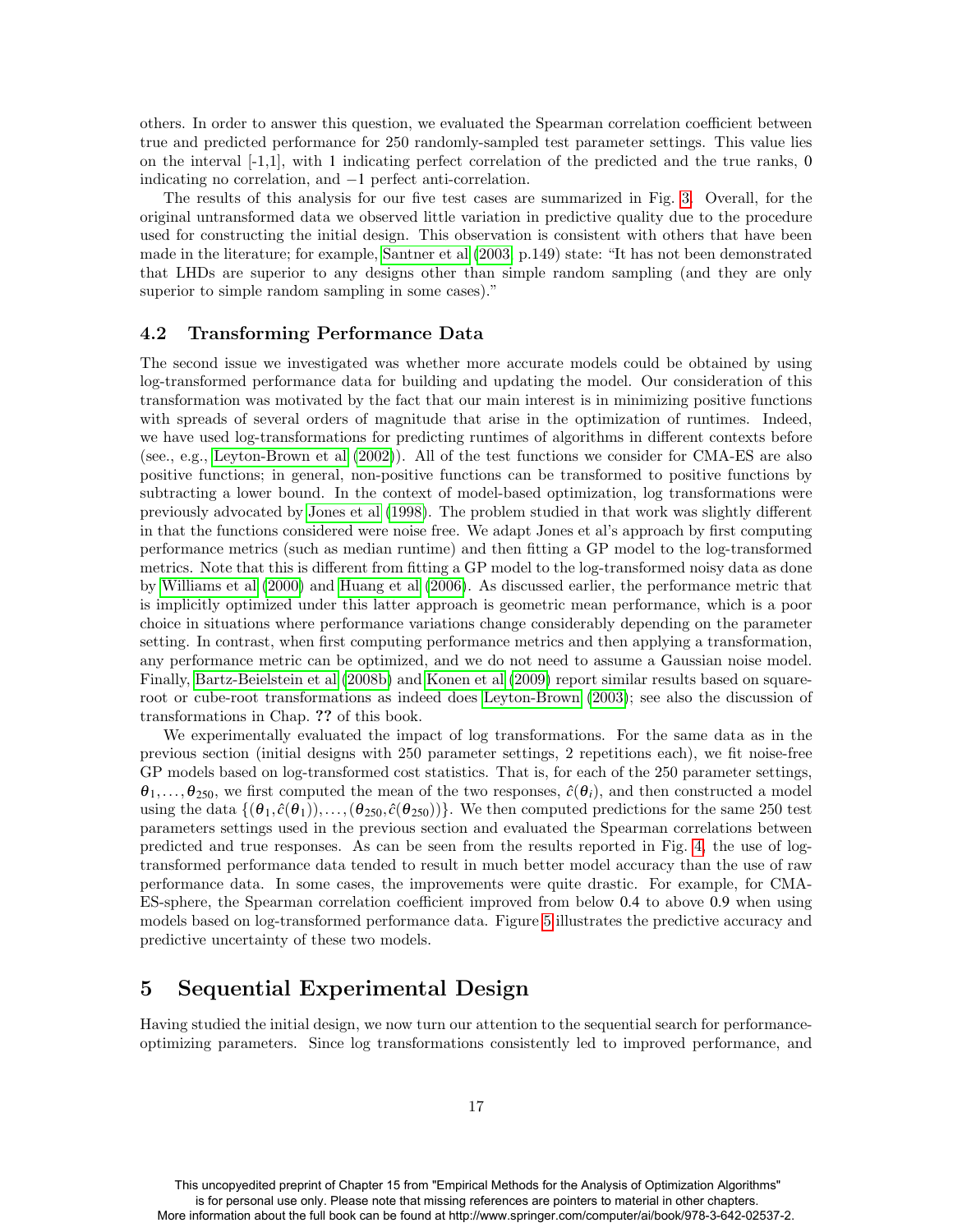

<span id="page-17-1"></span>Figure 5: Performance of noise-free GP models for CMA-ES-sphere based on an initial design using a random LHD; in (a) and (c) we plot mean  $\pm$  one standard deviation of the prediction. For better visual comparison to (c), (b) shows exactly the same mean predictions as (a), but on a log–log scale, restricted to the 228/250 data points whose predicted response values were positive

since random LHDs yielded performance comparable to that of more complex designs, we fixed these two design choices.

## <span id="page-17-0"></span>5.1 Intensification Mechanism

In order to achieve good results when optimizing parameters based on a noisy performance metric such as runtime or solution quality achieved by a randomized algorithm, it is important to perform a sufficient number of runs for the parameter settings considered. However, runs of a given target algorithm on interesting problem instances are typically computationally expensive. There is thus a delicate trade-off between the number of algorithm runs performed on each parameter setting and the number of parameter settings considered over the course of the optimization process.

Realizing the importance of this trade-off, SPO implements a mechanism for gradually increasing the number of runs to be performed for each parameter setting during the parameter optimization process. In particular, SPO increases the number of runs to be performed for each subsequent parameter setting whenever the incumbent  $\theta_{inc}$  selected in an iteration was already the incumbent in some previous iteration. SPO 0.3 [\(Bartz-Beielstein et al, 2005;](#page-41-0) [Bartz-Beielstein, 2006;](#page-40-5) [Bartz-](#page-40-6)[Beielstein and Preuss, 2006\)](#page-40-6) doubles the number of subsequent target algorithm runs whenever this happens; SPO 0.4 only increments the number of runs by one each time; see Procedures [10](#page-10-0) and [11](#page-10-0) in Sect. [3.2.4.](#page-10-1) Both versions perform additional runs for the current incumbent,  $\theta_{inc}$ , to make sure it is used in as many runs of the target algorithm as any new parameter setting. [5](#page-17-2)

While the intensification mechanisms of SPO 0.3 and SPO 0.4 work well in most cases, we have encountered runs of SPO in high-noise scenarios in which there are many parameter settings with few, "lucky" target algorithm runs that allow them to become incumbents. In those runs of SPO, a new incumbent was picked in almost every iteration, because the previous incumbent had been found to be poor after additional runs were performed on it. This situation continued throughout the entire parameter optimization process, leading to a final choice of parameter settings that had only been evaluated using very few ("lucky") target algorithm runs and that performed poorly in

<span id="page-17-2"></span><sup>&</sup>lt;sup>5</sup>Another approach for allocating an appropriate number of target algorithm runs to each parameter setting is [Chen](#page-41-11) [et al](#page-41-11) [\(2003\)](#page-41-11)'s optimal computational budget allocation (OCBA). [Lasarczyk](#page-42-15) [\(2007\)](#page-42-15) implemented OCBA as an explicit intensification method to improve SPO's selection procedure, especially in high-noise scenarios. This implementation was done in R [\(Ihaka and Gentleman, 1996\)](#page-42-16), and forthcoming versions of SPOT, which will also be based on R, will include OCBA.

This uncopyedited preprint of Chapter 15 from "Empirical Methods for the Analysis of Optimization Algorithms" is for personal use only. Please note that missing references are pointers to material in other chapters. More information about the full book can be found at http://www.springer.com/computer/ai/book/978-3-642-02537-2.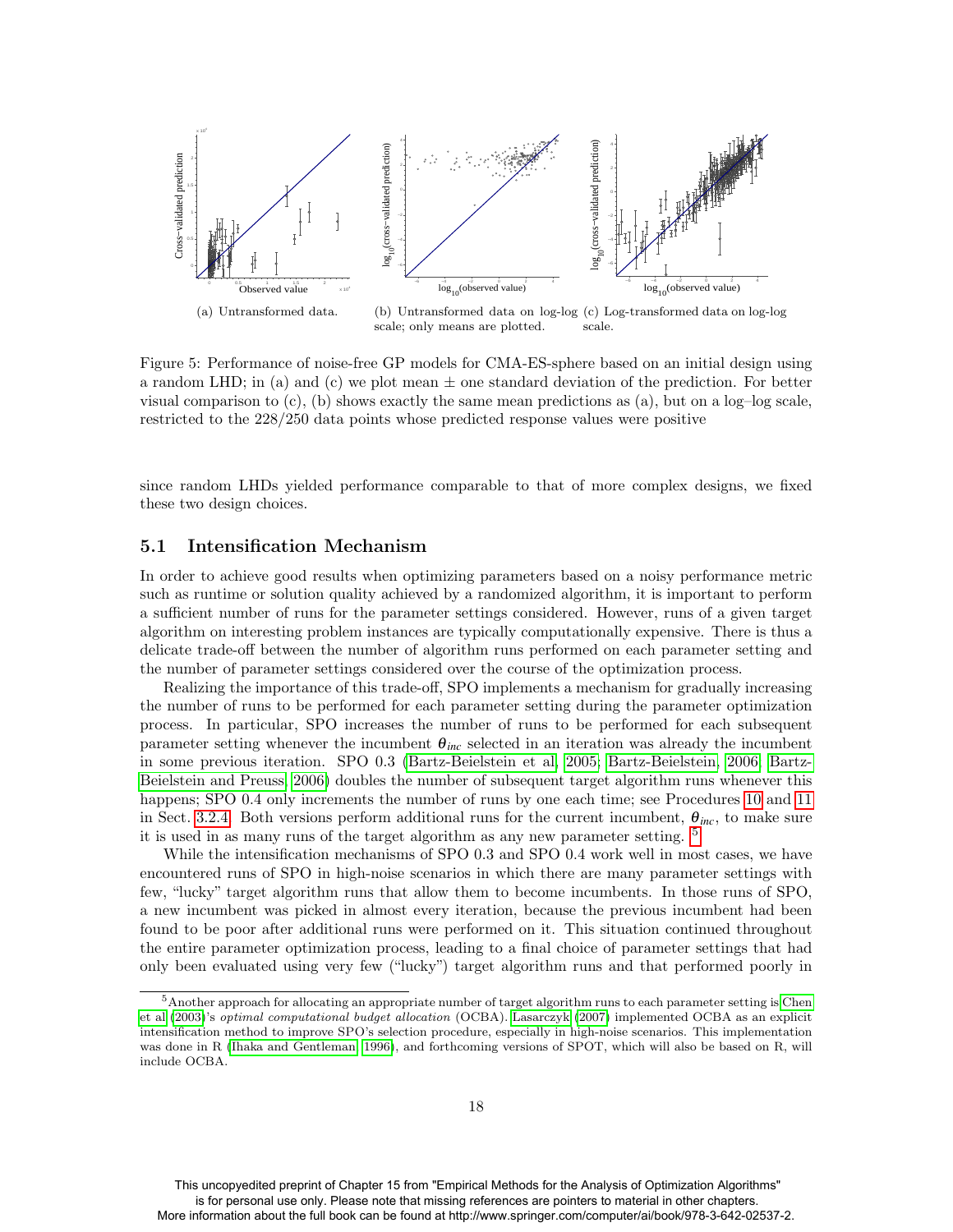**Procedure [12:](#page-18-0)** Intensify( $\Theta_{new}$ ,  $\theta_{inc}$ ,  $\mathcal{M}$ , history) in SPO<sup>+</sup> Recall that  $N(\theta)$  denotes the number of algorithm runs which have been performed for  $\theta$ ; it depends on the history

1 for all  $\theta \in \Theta_{new}$  do  $2 \mid r \leftarrow 1$ ;

**3** history ← ExecuteRuns(history,  $\theta$ , 1);  $4 \mid \text{numBonus} \leftarrow 1;$ 5 **if**  $N(\theta) > N(\theta_{inc})$  then 6 **history** ← ExecuteRuns(history,  $\theta_{inc}$ , 1);  $\tau$  | numBonus  $\leftarrow 0$ ; <sup>8</sup> while true do 9 if  $\hat{c}(\theta) > \hat{c}(\theta_{inc})$  then  $// == == Reject challenge, perform bonus runs for  $\theta_{inc}$$ 10 history ← ExecuteRuns(history,  $\theta_{inc}$ , min(numBonus, maxN -  $N(\theta_{inc}))$ ); <sup>11</sup> break; 12 **i** if  $N(\theta) \ge N(\theta_{inc})$  then  $// == == Challenger becomes \textit{incumbent}$ 13  $\vert \vert \vert \theta_{inc} \leftarrow \theta;$ <sup>14</sup> break; 15 | if TerminationCriterion() then 16 **return**  $[\theta_{inc},$ history]; 17 *r* ← min $(2r, N(\theta_{inc}) - N(\theta));$ 18 history ← ExecuteRuns(history,  $\theta$ , *r*); 19 | numBonus ← numBonus +*r*; 20 return [history,  $\theta_{inc}$ ];

independent test runs.[6](#page-18-1)

<span id="page-18-0"></span>This observation motivated us to introduce a different intensification mechanism that guarantees increasing confidence about the performance of the parameter settings we select as incumbents. In particular, inspired by the mechanism used in FocusedILS [\(Hutter et al, 2007\)](#page-42-1), we maintain the invariant that we never choose an incumbent unless it is the parameter setting with the most function evaluations. Promising parameter settings are given additional function evaluations until either they cease to appear promising or they receive enough function evaluations to become the new incumbent. We provide pseudocode for this new intensification mechanism in Procedure [12.](#page-18-0)

In detail, our new intensification mechanism works as follows. In the first iteration, the incumbent is chosen exactly as in SPO, because all parameter settings receive the same number of function evaluations. From then on, in each iteration we select a set of parameter settings and compare them to the incumbent  $\theta_{inc}$ . We denote the number of runs that have so far been executed with parameter setting  $\theta$  as  $N(\theta)$ , and the corresponding empirical performance as  $\hat{c}(\theta)$ . For each selected setting  $\theta$ , we iteratively perform runs until  $N(\theta) \ge N(\theta_{inc})$  and/or  $\hat{c}(\theta) > \hat{c}(\theta_{inc})$ .<sup>[7](#page-18-2)</sup> Whenever we reach a point where  $N(\theta) \ge N(\theta_{inc})$  and  $\hat{c}(\theta) \le \hat{c}(\theta_{inc})$ , we select  $\theta$  as the new incumbent. On the other hand, if we

<span id="page-18-1"></span> $6$ One possible explanation of this scenario is that SPO has problems when the number of LHD points is large (e.g.,  $d = 250$  in our experiments) in high-noise scenarios. SPO selects its incumbent as the previously visited parameter setting with the best empirical performance across the runs performed with it. All parameter settings in the LHD count as "previously visited". Thus, the larger the LHD, the more runs need to be performed in order for decisions about the incumbent to be based on a minimum number of runs.

<span id="page-18-2"></span><sup>&</sup>lt;sup>7</sup>We batch runs to reduce overhead, starting with a single new run for each  $\theta$  and doubling the number of new runs iteratively up to a maximum of  $N(\theta_{inc}) - N(\theta)$  runs.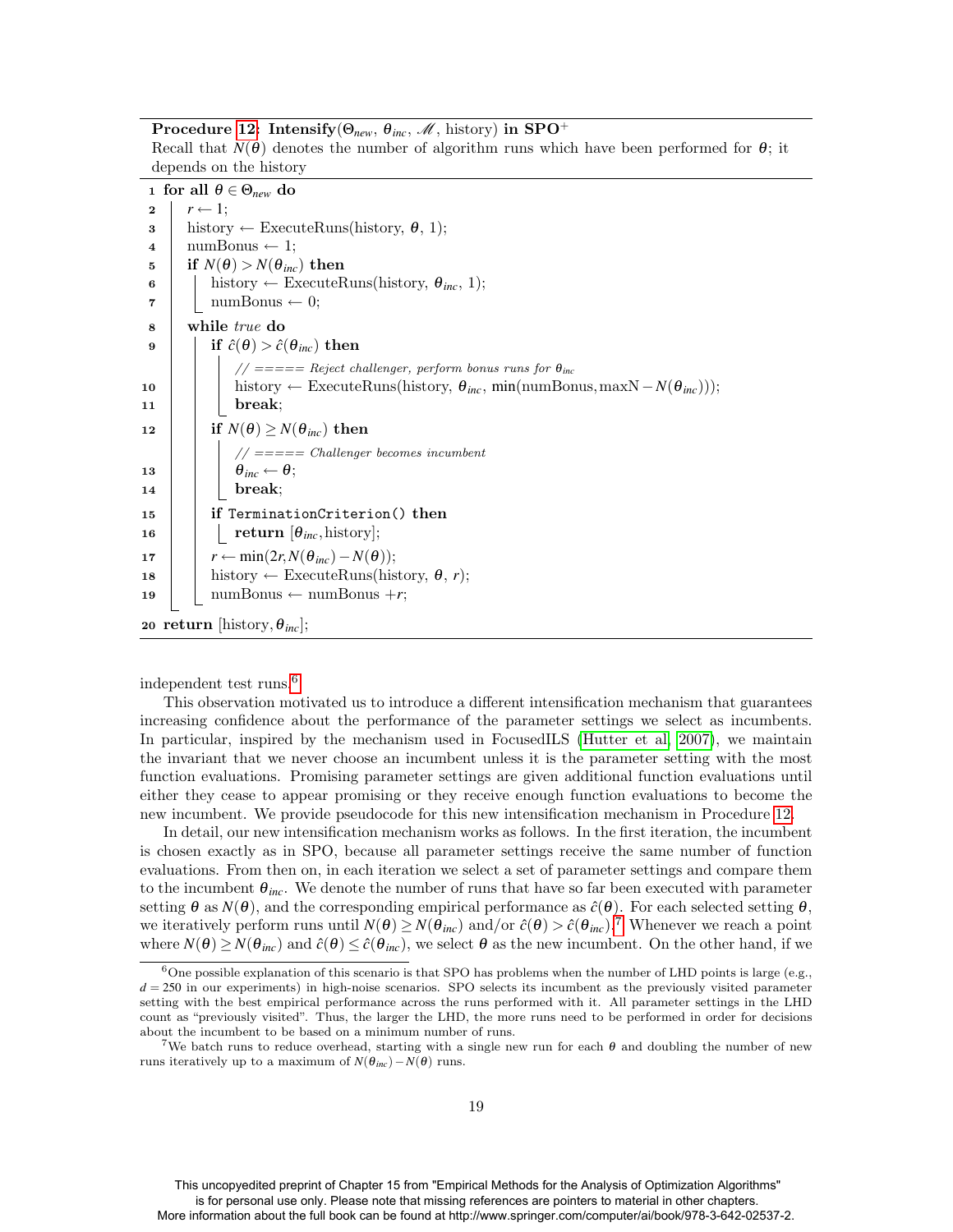Procedure [13:](#page-19-0) SelectNewParameterSettings(*M*, θ<sub>inc</sub>, history) in SPO<sup>+</sup> Recall that *p* and *m* are parameters of SPO<sup>+</sup>. We use  $m = 1$  and  $p = 5$  in our experiments

 $// == == Select m \ parameter \ settings \ with \ expected \ improvement$ 

1  $\Theta_{rand} \leftarrow$  set of 10,000 elements drawn uniformly at random from  $\Theta$ ;

2 for all  $\theta \in \Theta_{rand}$  do

 $\mathbf{a} \parallel [\mu_{\boldsymbol{\theta}}, \sigma_{\boldsymbol{\theta}}^2] \leftarrow \text{Predict}(\mathscr{M}, \boldsymbol{\theta});$ 

 $\mathcal{L}_4$   $\left[$   $EI(\theta) \leftarrow$  Compute expected improvement criterion given  $\mu_{\theta}$  and  $\sigma_{\theta}^2$ ;

**5** Θ<sub>new</sub> ← the *m* elements  $θ$  of Θ<sub>rand</sub> with highest  $EI(θ)$ ;

 $// == == Select p$  previously used parameter settings

6  $\Theta \leftarrow \bigcup_{i=1}^n \{\text{history.}\theta_i\};$ 

7  $\Theta_{previous} \leftarrow p$  elements  $\theta \in \Theta$ , drawn without repetitions with prob. proportional to  $1/\hat{c}(\theta)$ ;

8 return Θ<sub>new</sub>∪Θ<sub>previous</sub>;

<span id="page-19-1"></span>Table 4: The *p*-values for pairwise comparisons of different intensification mechanisms for optimizing the performance of CMA-ES on our standard benchmarks. These *p*-values correspond to the data in Fig. [6](#page-20-0) and are based on a pairwise Max-Wilcoxon test as described in Sect. [2](#page-3-0)

|                            | <b>Sphere</b> | Ackley | Griewangk | Rastrigin |
|----------------------------|---------------|--------|-----------|-----------|
| $SPO$ 0.3 versus $SPO$ 0.4 | 0.07          | 0.015  | 0.95      |           |
| $SPO$ 0.3 versus $SPO+$    | 0.20          | 0.020  | 0.00006   | 0.0005    |
| $SPO$ 0.4 versus $SPO+$    | 0.56          | 0.97   | 0.00009   | 0.0014    |

ever observe  $\hat{c}(\theta) > \hat{c}(\theta_{inc})$ , we reject  $\theta$ . Note this criterion for rejection is very aggressive. Indeed, rejection frequently occurs after a single run, at a point where a statistical test would not be able to conclude that  $\theta$  is worse than  $\theta_{inc}$ . Upon rejecting a configuration  $\theta$ , we also perform as many additional runs for  $\theta_{inc}$  as were just performed for evaluating  $\theta$ . This ensures that the number of runs used for intensification is comparable to that used for exploration of new parameter settings.

<span id="page-19-0"></span>The parameter settings we evaluate against  $\theta_{inc}$  at each iteration include one new parameter setting selected based on an expected improvement criterion (here  $E[I^2]$ , see Sect. [5.2\)](#page-23-0). They also include *p* previously evaluated parameter settings  $\theta_{1:p}$ , where *p* is an algorithm parameter and in this work always set to 5. This set is constructed by selecting  $p$  previously evaluated settings  $\theta$  with probability proportional to  $1/\hat{c}(\theta)$ , without replacement. Procedure [13](#page-19-0) provides pseudocode for this selection of parameter settings to evaluate against  $\theta_{inc}$ .

This mechanism guarantees that at each step there will be a positive probability of reevaluating a potentially optimal parameter setting after it has been rejected. It allows us to be aggressive in rejecting new candidates, since we can always get back to the most promising ones. Note that if the other SPO variants (0.3 and 0.4) discover the true optimal parameter setting  $\theta_{best}$  but observe one or more very "unlucky" runs on it, θ*best* will never be revisited, because the underlying noise-free GP model attributes a high mean and zero uncertainty to any previously visited parameter setting for which poor empirical performance has been observed across the target algorithm runs performed for it. Therefore, no expected improvement criterion will select such a parameter setting again in later iterations.

We denote as  $SPO<sup>+</sup>$  the variant of SPO that uses a random LHD, log-transformed data (for positive functions only; otherwise untransformed data), expected improvement criterion  $E[I^2]$ , and the new intensification criterion just described. We compared SPO 0.3, SPO 0.4, and  $SPO^+$ —all based on a random LHD and log-transformed data—for our CMA-ES test cases and summarize the results in Fig. [6](#page-20-0) and Table [4.](#page-19-1) For the Ackley function, SPO 0.4 performed best on average, but

This uncopyedited preprint of Chapter 15 from "Empirical Methods for the Analysis of Optimization Algorithms" is for personal use only. Please note that missing references are pointers to material in other chapters. More information about the full book can be found at http://www.springer.com/computer/ai/book/978-3-642-02537-2.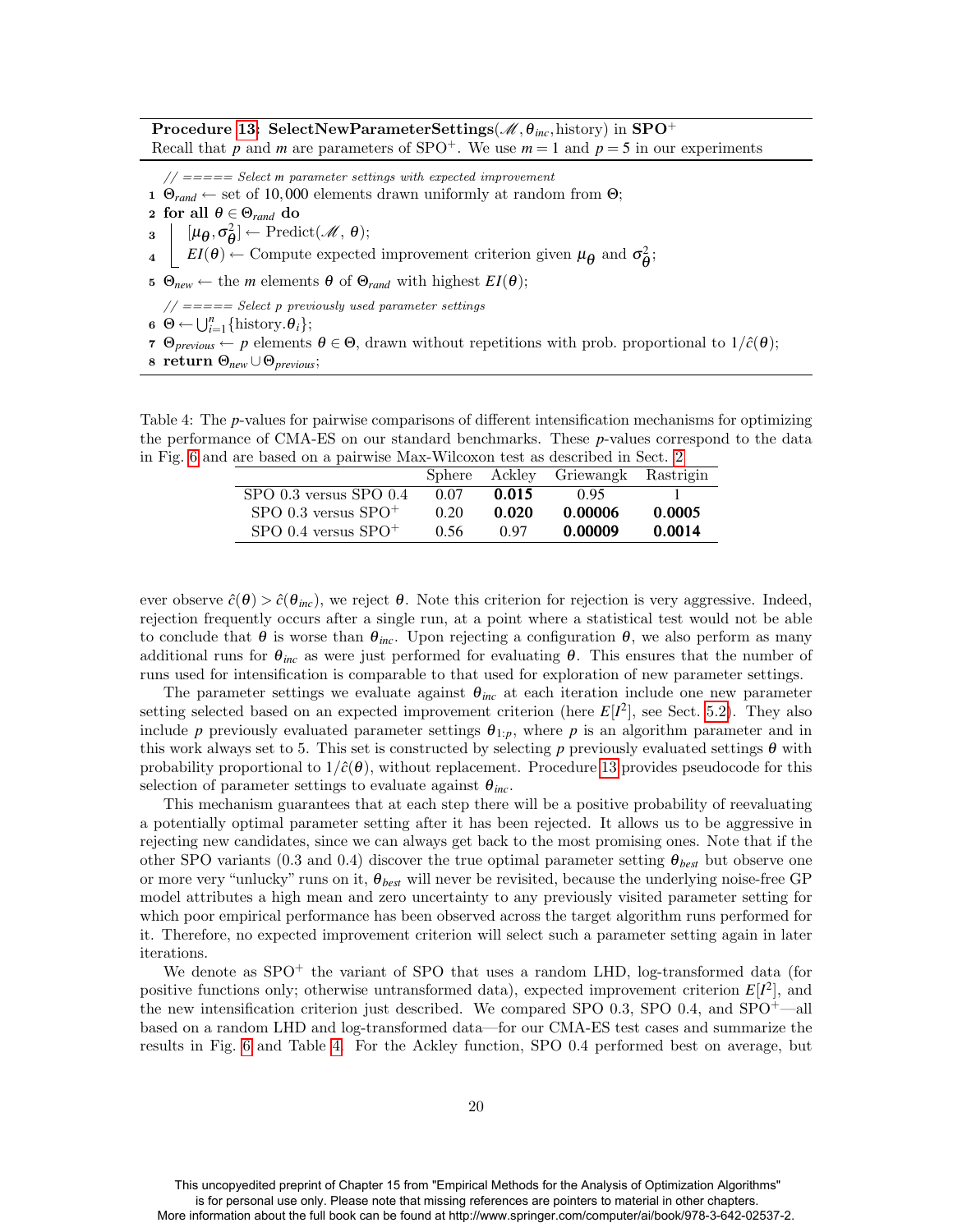

<span id="page-20-0"></span>Figure 6: Comparison of different intensification mechanisms for optimizing CMA-ES performance. We show boxplots of solution cost  $c_{1,000}$  achieved in the 25 runs of each parameter optimizer for each test case

only insignificantly better than  $SPO^+$ , one of whose runs performed quite poorly. For the Sphere function, on average  $SPO^+$  performed insignificantly better than the other SPO variants, showing better median performance and no poor outliers among its 25 runs. For the other two functions, SPO<sup>+</sup> performed both significantly and substantially better than either SPO 0.3 or SPO 0.4, finding parameter settings that led to CMA-ES performance orders of magnitude better than those obtained from SPO 0.3.

More importantly, as can be seen in Fig. [7,](#page-21-0) over the course of the optimization process,  $SPO^{+}$ showed much less variation in the quality of the incumbent parameter setting than the other SPO variants did. This was the case even for the Ackley function, where  $SPO^+$  did not perform best on average at the very end of its trajectory, and can also be seen on the Griewangk and Rastrigin functions, where  $SPO^+$  clearly produced the best results.

We now take a more in-depth look at how the mean solution costs  $c_k$  come about. To do this, for each of the four test cases, we extracted the finally-chosen parameter settings from nine automated parameter optimization runs: the best, median, and worst settings of each of SPO 0.3, SPO 0.4, and  $SPO^{+}$ , all with respect to test set performance. Recall that this test set performance is the mean solution quality across 100 test runs of CMA-ES. To obtain an independent estimate of a parameter setting's true performance, we performed an additional 100 test runs of CMA-ES for each of these nine parameter settings, with a set of random number seeds disjoint from those used in the original test set.

In Fig. [8,](#page-22-0) we plot the performance of these nine parameter settings for the 100 new seeds. (The figure also shows a parameter setting IA, found by our interactive approach. We defer its discussion until Sect. [6.](#page-27-0)) For test case CMA-ES-Sphere, all selected parameter settings performed very similarly. In test case CMA-ES-Ackley, SPO<sup>+</sup> seemed to perform slightly better than SPO 0.3 and 0.4, especially in their respective worst runs.

In test case CMA-ES-Rastrigin, note that most selected parameter settings yielded comparable performance, with the exception of the one identified in the worst repetition of SPO 0.3. With several runs whose performance was about five orders of magnitude worse than the remaining runs,

This uncopyedited preprint of Chapter 15 from "Empirical Methods for the Analysis of Optimization Algorithms" is for personal use only. Please note that missing references are pointers to material in other chapters. More information about the full book can be found at http://www.springer.com/computer/ai/book/978-3-642-02537-2.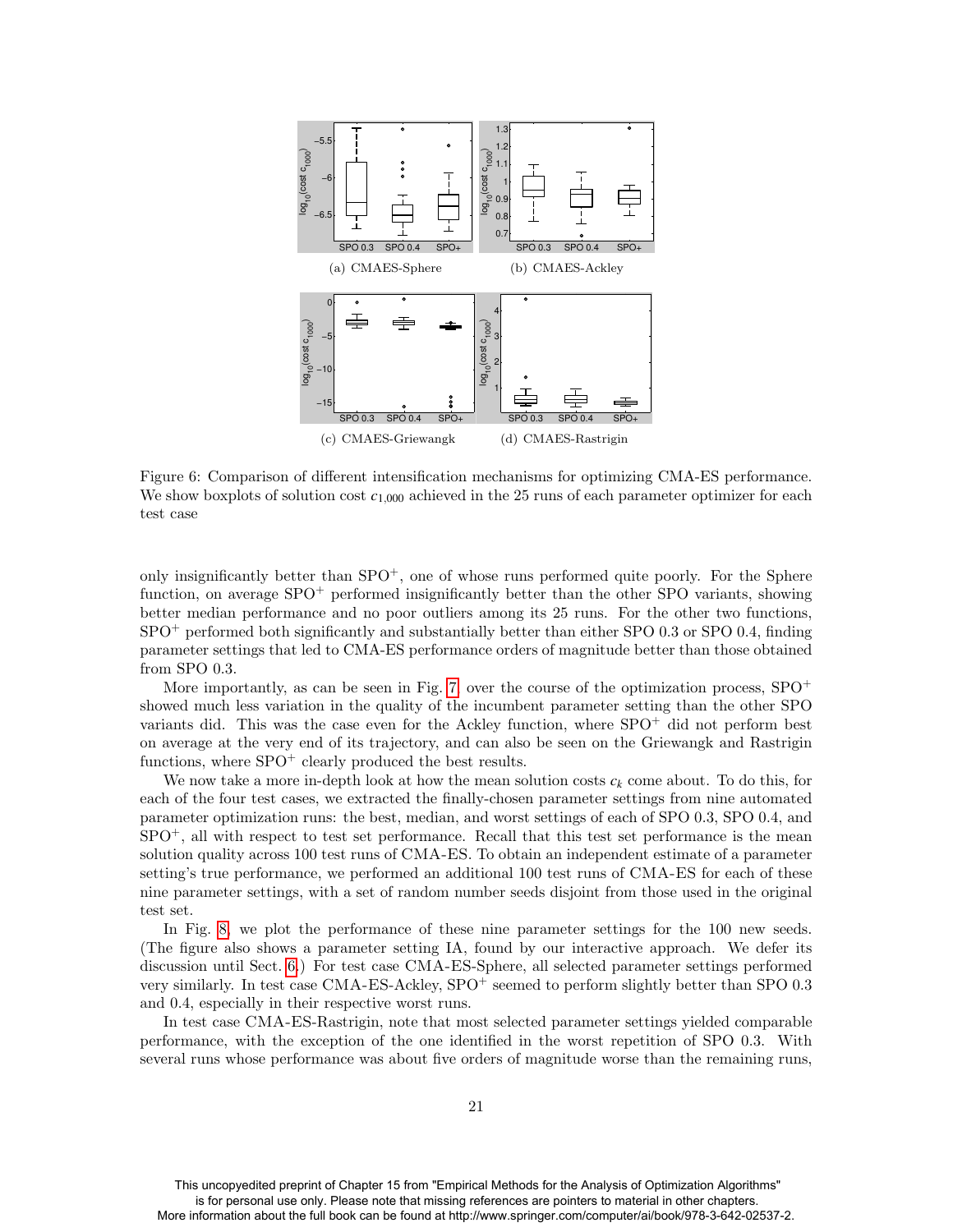

<span id="page-21-2"></span><span id="page-21-1"></span><span id="page-21-0"></span>Figure 7: Solution cost *c<sup>k</sup>* (mean solution quality CMA-ES achieved in 100 test runs using the method's chosen parameter settings) of SPO  $0.3$ , SPO  $0.4$ , and SPO<sup>+</sup>, as a function of the number of target algorithm runs,  $k$ , the method is allowed. We plot means of  $c_k$  across 25 repetitions of each parameter optimization procedure

This uncopyedited preprint of Chapter 15 from "Empirical Methods for the Analysis of Optimization Algorithms" is for personal use only. Please note that missing references are pointers to material in other chapters. More information about the full book can be found at http://www.springer.com/computer/ai/book/978-3-642-02537-2.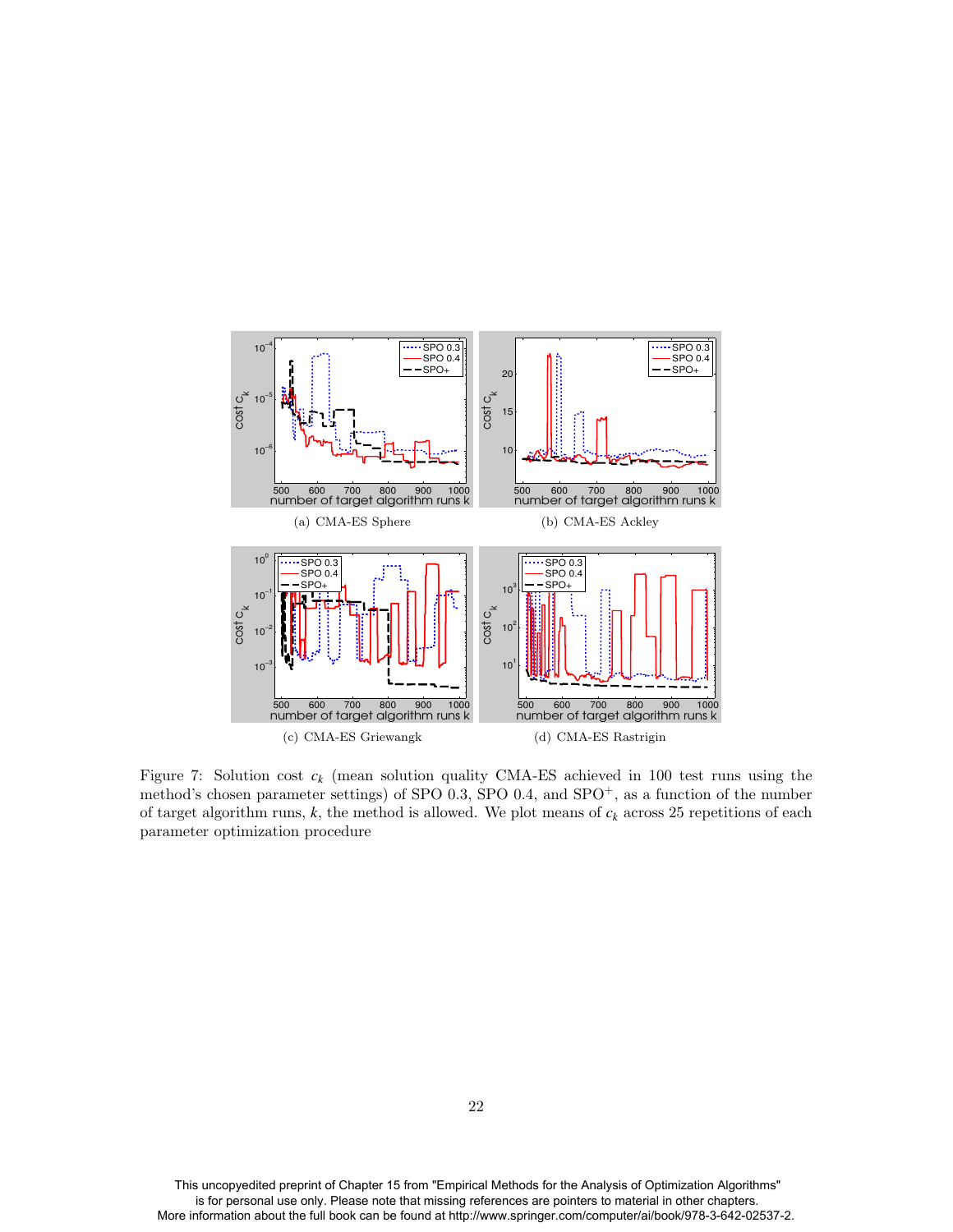

<span id="page-22-1"></span><span id="page-22-0"></span>Figure 8: Boxplots comparing automatically-identified parameter settings to those found with the interactive procedure. In the axis labels, "b" stands for the parameter setting of the best run of that parameter optimizer (with respect to "original" test performance), "m" stands for the median-best one, and "w" for the worst. IA stands for the interactively found setting. Each run of the interactive process used fewer than 200 function evaluations, whereas the automated optimization procedures were allowed 1,000 evaluations per run. In order to avoid clutter in subfigure (c), we plot data points below 0.1 as 0.1 (-1 after  $log_{10}$  transformation); note the poor performance of SPO 0.3's worst run

This uncopyedited preprint of Chapter 15 from "Empirical Methods for the Analysis of Optimization Algorithms" is for personal use only. Please note that missing references are pointers to material in other chapters. More information about the full book can be found at http://www.springer.com/computer/ai/book/978-3-642-02537-2.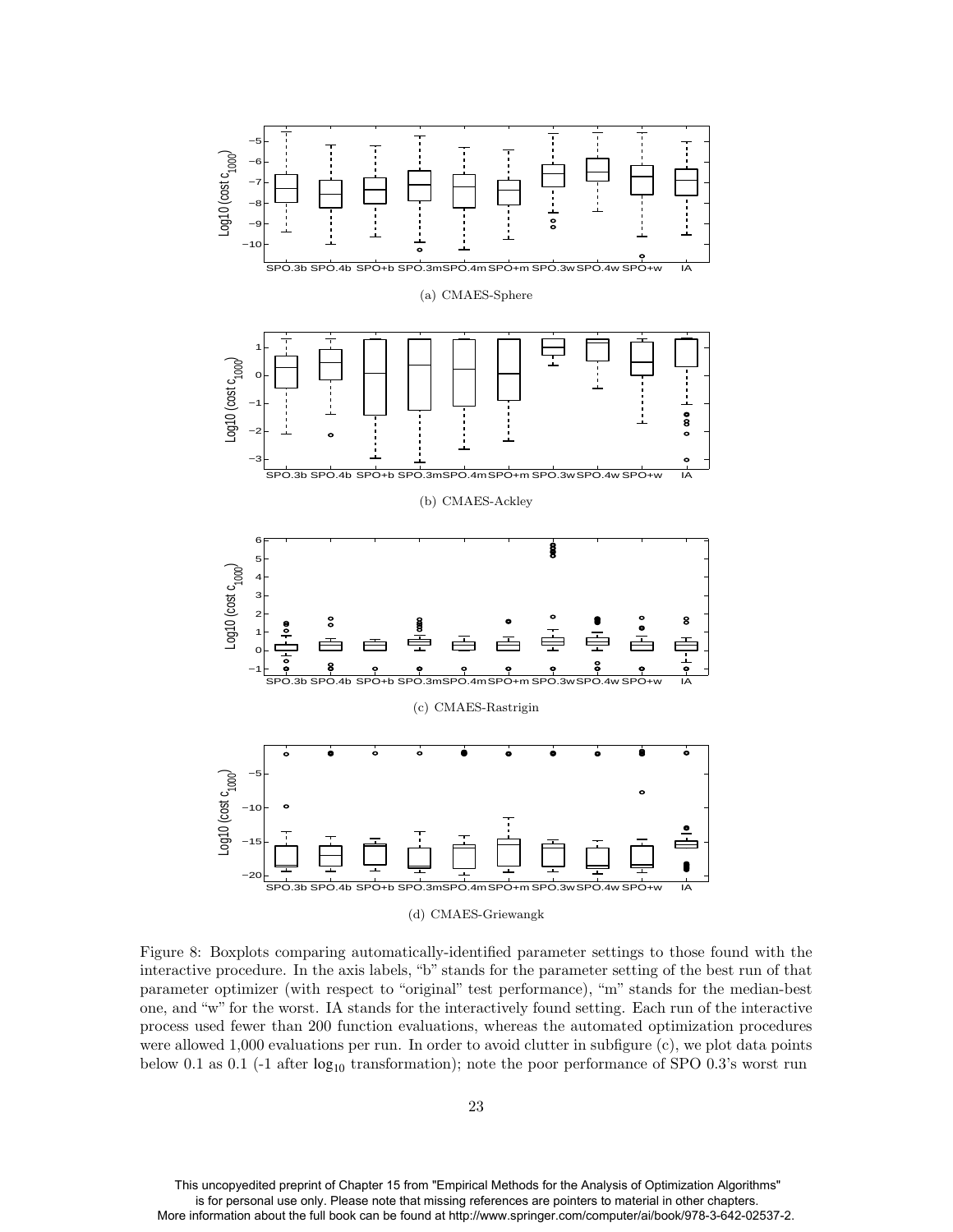

<span id="page-23-1"></span>(a) CMAES-Griewangk, 1,000 test runs of CMA-ES used for evaluation

Figure 9: Same as Fig.  $8(d)$ , but using 1,000 instead of 100 runs of CMA-ES to evaluate each parameter setting. Note the very poor performance of some CMA-ES runs with the parameter setting from the worst run of SPO 0.4. For this parameter setting, the cloud of points with much higher solution cost than any of the other runs contains 14 points

this parameter setting was responsible for the poor mean performance across the 25 runs indicated in Fig. [7\(d\).](#page-21-1) Note that the SPO 0.3 run returning this poor parameter setting selected it just before running out of its budget of 1,000 calls to CMA-ES. Likewise, one mostly poor SPO 0.4 run selected a good setting just before reaching the limit on target algorithm runs. As we can see in Fig. [7\(d\),](#page-21-1) SPO<sup>+</sup> performed much more robustly.

In test case CMA-ES-Griewangk, the situation is somewhat more complicated. While Fig. [7\(c\)](#page-21-2) shows very sensitive behavior of SPO 0.3 and SPO 0.4, we do not see any evidence for this in Fig. [8\(d\).](#page-22-1) Since the evaluation in Fig. [8\(d\)](#page-22-1) used 100 different random seeds (different from both the initial random seeds used during parameter optimization and from the "test" random seeds used to produce Fig. [8\(d\)\)](#page-22-1) there was no guarantee of obtaining similar performance. Indeed, the measured performances for the parameter settings from the worst run of SPO 0.3 and 0.4 were quite different than previously observed; while they yielded poor mean performance before, they did quite well based on the new set of 100 test seeds. We repeated the evaluation with a larger set of 1,000 random seeds and show the result in Fig. [9.](#page-23-1) In this experiment, 14 of the 1,000 CMA-ES runs for the worst repetition of SPO 0.4 showed extremely poor performance. For the setting from the worst run of SPO 0.3, even these 1,000 test runs did not explain the poor performance in Fig. [7\(c\).](#page-21-2) To study this further, we performed 100,000 additional test runs for this setting and found that nine of them yielded similarly poor performance as the 14/1000 poor CMA-ES for the setting above (best function values around  $10^2$ ). Another roughly 8500 runs yielded results around  $10^{-2}$  and the rest (about 91500 runs) yielded results  $\langle 10^{-10}$ . The optimization of target algorithms with such multimodal result distributions requires a large number of target algorithm runs: in the case above, a very sensitive setting performed just as well as a robust one based on as many as 1,000 runs of the target algorithm.

## <span id="page-23-0"></span>5.2 Expected Improvement Criterion

In sequential model-based optimization, parameter settings to be investigated are selected based on an expected improvement criterion (EIC). This aims to address the exploration/exploitation tradeoff between learning about new, unknown parts of the parameter space and intensifying the search locally in the best known region. We briefly summarize two common versions of the EIC, and then describe a novel variation that we also investigated.

The classic expected improvement criterion used by [Jones et al](#page-42-4) [\(1998\)](#page-42-4) is defined as follows. Given a deterministic function  $f$  and the minimal value  $f_{min}$  seen so far, the improvement at a new

This uncopyedited preprint of Chapter 15 from "Empirical Methods for the Analysis of Optimization Algorithms" is for personal use only. Please note that missing references are pointers to material in other chapters. More information about the full book can be found at http://www.springer.com/computer/ai/book/978-3-642-02537-2.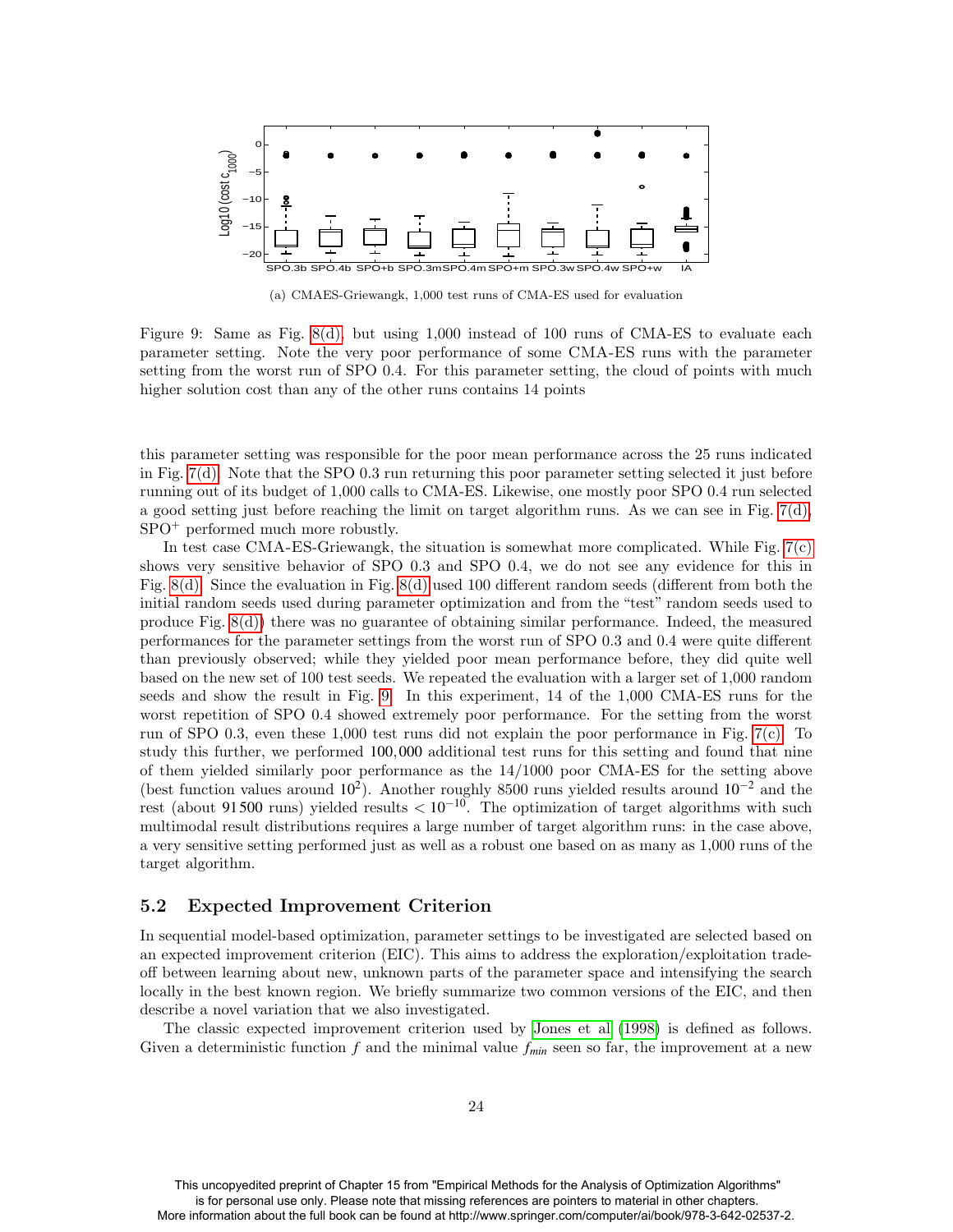

<span id="page-24-0"></span>Figure 10: Comparison of different expected improvement criteria for optimizing the performance of CMA-ES on our standard benchmarks. We show boxplots of performance *c*<sup>1000</sup> achieved in the 25 runs of each optimizer for each test case

<span id="page-24-1"></span>Table 5: The *p*-values for pairwise comparisons of different expected improvement criteria for optimizing the performance of CMA-ES on our standard benchmarks. These *p*-values correspond to the data in Fig. [10](#page-24-0) and are based on a pairwise Max-Wilcoxon test as described in Sect. [2](#page-3-0)

|                          | <b>Sphere</b> | Ackley | Griewangk | Rastrigin |
|--------------------------|---------------|--------|-----------|-----------|
| $E[I]$ vs $E[I^2]$       | 0.29          | 0.55   | 0.016     | 0.90      |
| $E[I]$ vs $E[I_{exp}]$   | 0.63          | 0.25   | 0.11      | 0.030     |
| $E[I^2]$ vs $E[I_{exp}]$ | 0.54          | 0.32   | 0.77      | 0.38      |

This uncopyedited preprint of Chapter 15 from "Empirical Methods for the Analysis of Optimization Algorithms" is for personal use only. Please note that missing references are pointers to material in other chapters. More information about the full book can be found at http://www.springer.com/computer/ai/book/978-3-642-02537-2.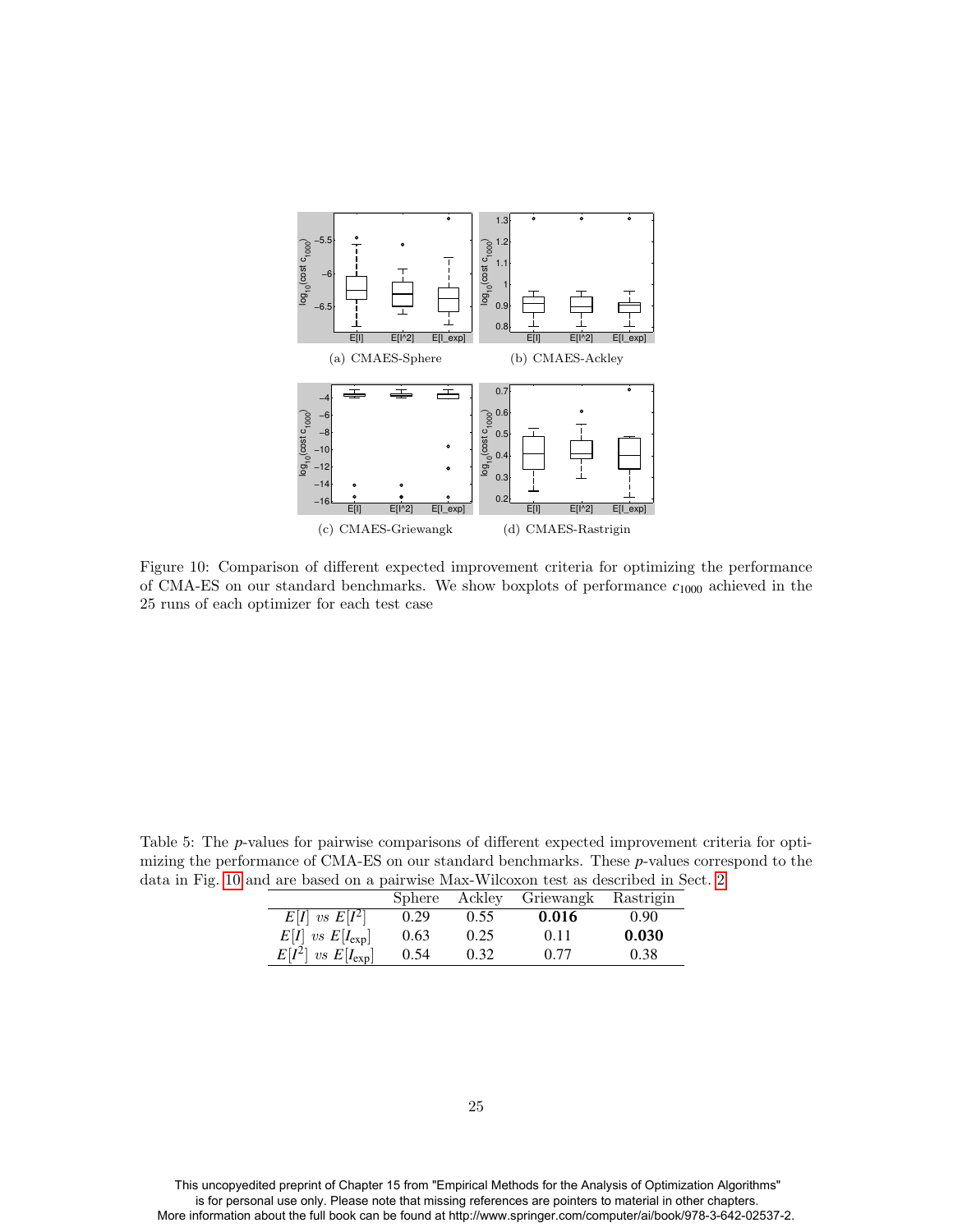parameter setting  $\theta$  is defined as

$$
I(\boldsymbol{\theta}) := \max\{0, f_{\min} - f(\boldsymbol{\theta})\}.
$$
\n(9)

Of course, this quantity cannot be computed, since  $f(\theta)$  is unknown. We therefore compute the expected improvement,  $E[I(\theta)]$ . To do so, we require a probabilistic model of f, in our case the GP model. Let  $\mu_{\theta} := E[f(\theta)]$  be the mean and  $\sigma_{\theta}^2$  be the variance predicted by our model, and define  $u := (f_{min} - \mu_{\theta})/\sigma_{\theta}$ . Then one can show that  $E[I(\theta)]$  has the following closed-form expression:

$$
E[I(\theta)] = \sigma_{\theta} \cdot [u \cdot \Phi(u) + \varphi(u)], \qquad (10)
$$

where  $\varphi$  and  $\Phi$  denote the probability density function and cumulative distribution function of a standard normal distribution, respectively.

A generalized expected improvement criterion was introduced by [Schonlau et al](#page-43-5) [\(1998\)](#page-43-5), who considered the quantity

$$
I^g(\boldsymbol{\theta}) := \max\{0, [f_{min} - f(\boldsymbol{\theta})]^g\}
$$
\n(11)

for  $g \in \{0, 1, 2, 3, \ldots\}$ , with larger *g* encouraging more global search behavior. The value  $g = 1$ corresponds to the classic EIC. SPO uses  $g = 2$ , which takes into account the uncertainty in our estimate of  $I(\theta)$ , since  $E[I^2(\theta)] = (E[I(\theta)])^2 + Var(I(\theta))$  and can be computed by the closed-form formula

$$
E[I^{2}(\theta)] = \sigma_{\theta}^{2} \cdot [(u^{2} + 1) \cdot \Phi(u) + u \cdot \varphi(u)].
$$
\n(12)

One issue that seems to have been overlooked in previous work is the interaction between logtransformations of the data and the EIC. When we use a log transformation, we do so in order to increase predictive accuracy, yet our loss function continues to be defined in terms of the untransformed data (e.g., actual runtimes). Hence we should optimize the criterion

$$
I_{\exp}(\theta) := \max\{0, f_{\min} - e^{h(\theta)}\},\tag{13}
$$

where  $h(\cdot)$  predicts log performance and  $f_{min}$  is the untransformed best known function value.

Let  $v := (\ln(f_{min}) - \mu_{\theta})/\sigma_{\theta}$ . Then, we have the following closed-form expression (see the appendix for the proof):

$$
E[I_{\exp}(\theta)] = f_{\min} \Phi(\nu) - e^{\frac{1}{2} \cdot \sigma_{\theta}^2 + \mu} \theta \cdot \Phi(\nu - \sigma_{\theta}). \tag{14}
$$

In Fig. [10](#page-24-0) and Table [5,](#page-24-1) we experimentally compare  $SPO^+$  with these three expected improvement criteria on the CMA-ES test cases, based on a random LHD and log-transformed data. Overall, the differences are small. On average,  $E[I^2]$  yielded the best results for test case CMA-ES-sphere, and our new criterion  $E[I_{\rm exp}]$  performed best in the remaining cases. Even though not visually obvious from the boxplots, 2 of the 12 pairwise differences were statistically significant based on a Max-Wilcoxon test.

### <span id="page-25-0"></span>5.3 Overall Evaluation

In Sects. [5.1](#page-17-0) and [5.2,](#page-23-0) we fixed the design choices of using log transformations and initial designs based on random LHDs. Now, we revisit these choices. Using our new  $SPO<sup>+</sup>$  intensification criterion and expected improvement criterion  $E[I^2]$ , we studied how much the final performance of  $SPO^+$  changed when not using a log-transformation and when using different methods to create the initial design. Not surprisingly, none of the initial designs led to significantly better final performance than any of the others. The result for the log transformation was more surprising. Although we saw in Sect. [4](#page-14-0) that the log transformation consistently improved predictive model performance, based on a Mann-Whitney U test it turned out to significantly improve *final* parameter optimization performance only for CMA-ES-sphere.

This uncopyedited preprint of Chapter 15 from "Empirical Methods for the Analysis of Optimization Algorithms" is for personal use only. Please note that missing references are pointers to material in other chapters. More information about the full book can be found at http://www.springer.com/computer/ai/book/978-3-642-02537-2.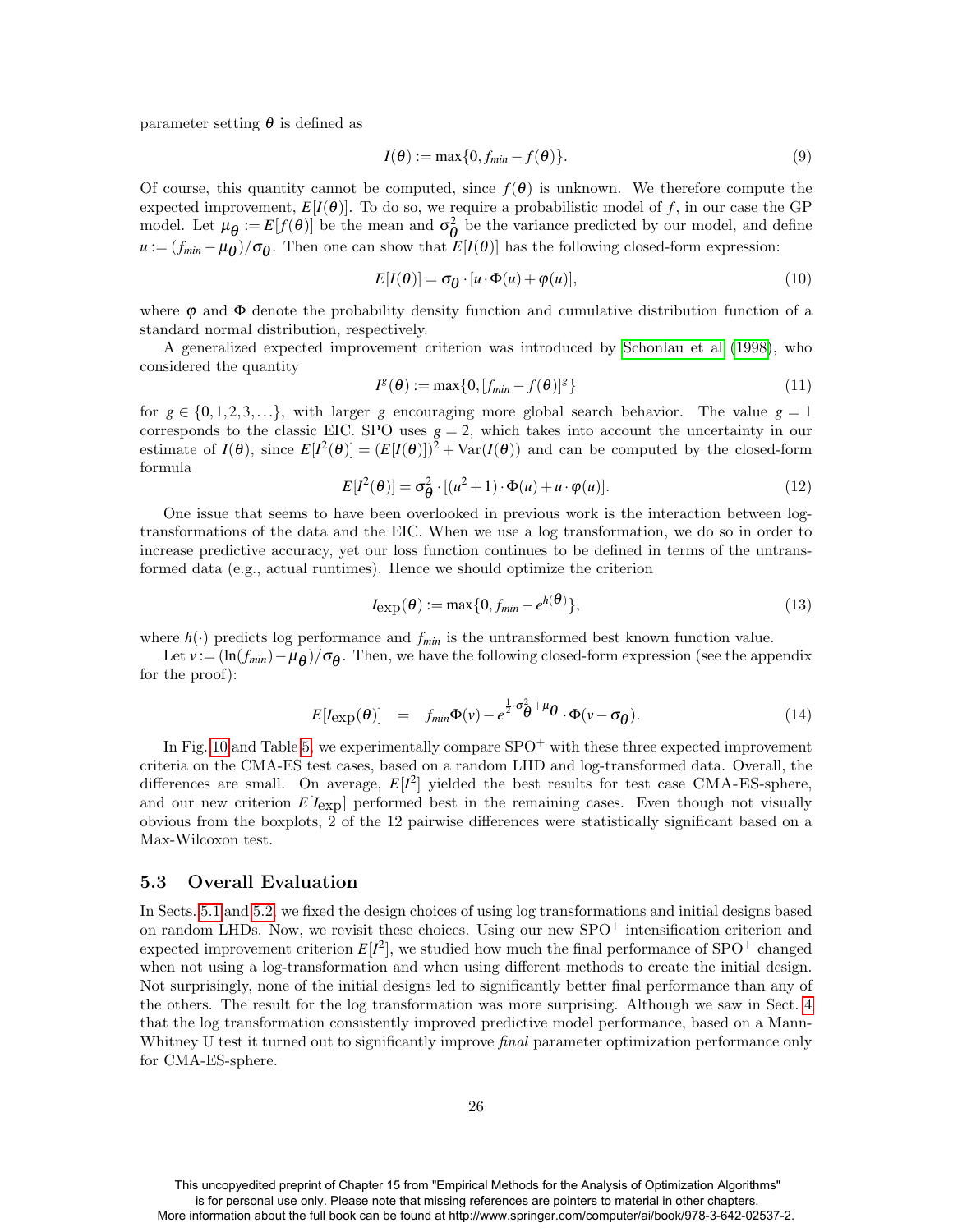<span id="page-26-0"></span>Table 6: Comparison of final performance of various parameter optimization procedures for optimizing SAPS on instance QWH. We report mean  $\pm$  standard deviation of performance  $c_{20000}$  (median search steps SAPS required on instance QWH in 1,000 test runs using the parameter settings the method chose after 20,000 algorithm runs), across 25 repetitions of each method. Based on a Mann-Whitney U test, SPO<sup>+</sup> performed significantly better than CALIBRA, BasicILS, FocusedILS, and SPO 0.3 with *p*-values 0.015, 0.0002, 0.0009, and 4 · 10<sup>-9</sup>, respectively. The *p*-value for a comparison against SPO 0.4 was 0.06

| Procedure                                   | SAPS median runtime [search steps]    |
|---------------------------------------------|---------------------------------------|
| SAPS default from Hutter et al (2002)       | $85.5 \cdot 10^3$                     |
| $CALIBRA(100)$ from Hutter et al $(2007)$   | $10.7 \cdot 10^3 \pm 1.1 \cdot 10^3$  |
| BasicILS $(100)$ from Hutter et al $(2007)$ | $10.9 \cdot 10^3 \pm 0.6 \cdot 10^3$  |
| FocusedILS from Hutter et al (2007)         | $10.6 \cdot 10^3 \pm 0.5 \cdot 10^3$  |
| $SPO$ 0.3                                   | $18.3 \cdot 10^3 \pm 13.7 \cdot 10^3$ |
| SPO 0.4                                     | $10.4 \cdot 10^3 \pm 0.7 \cdot 10^3$  |
| $SPO^+$                                     | $10.0 \cdot 10^3 \pm 0.4 \cdot 10^3$  |



<span id="page-26-1"></span>Figure 11: Comparison of SKO and two variants of SPO (discussed in Sect. [5.1\)](#page-17-0) for optimizing CMA-ES on the Sphere function. Comparison of SPO variants (all based on a random LHD and log-transformed data) for minimizing SAPS median runtime on instance QWH. We plot the solution cost  $c_k$  of each method (median search steps SAPS required on instance QWH in 1,000 test runs using the parameter settings the method chose after *k* algorithm runs), as a function of the number of algorithm runs, *k*, it was allowed to perform. These values are averaged across 25 runs of each method

This uncopyedited preprint of Chapter 15 from "Empirical Methods for the Analysis of Optimization Algorithms" is for personal use only. Please note that missing references are pointers to material in other chapters. More information about the full book can be found at http://www.springer.com/computer/ai/book/978-3-642-02537-2.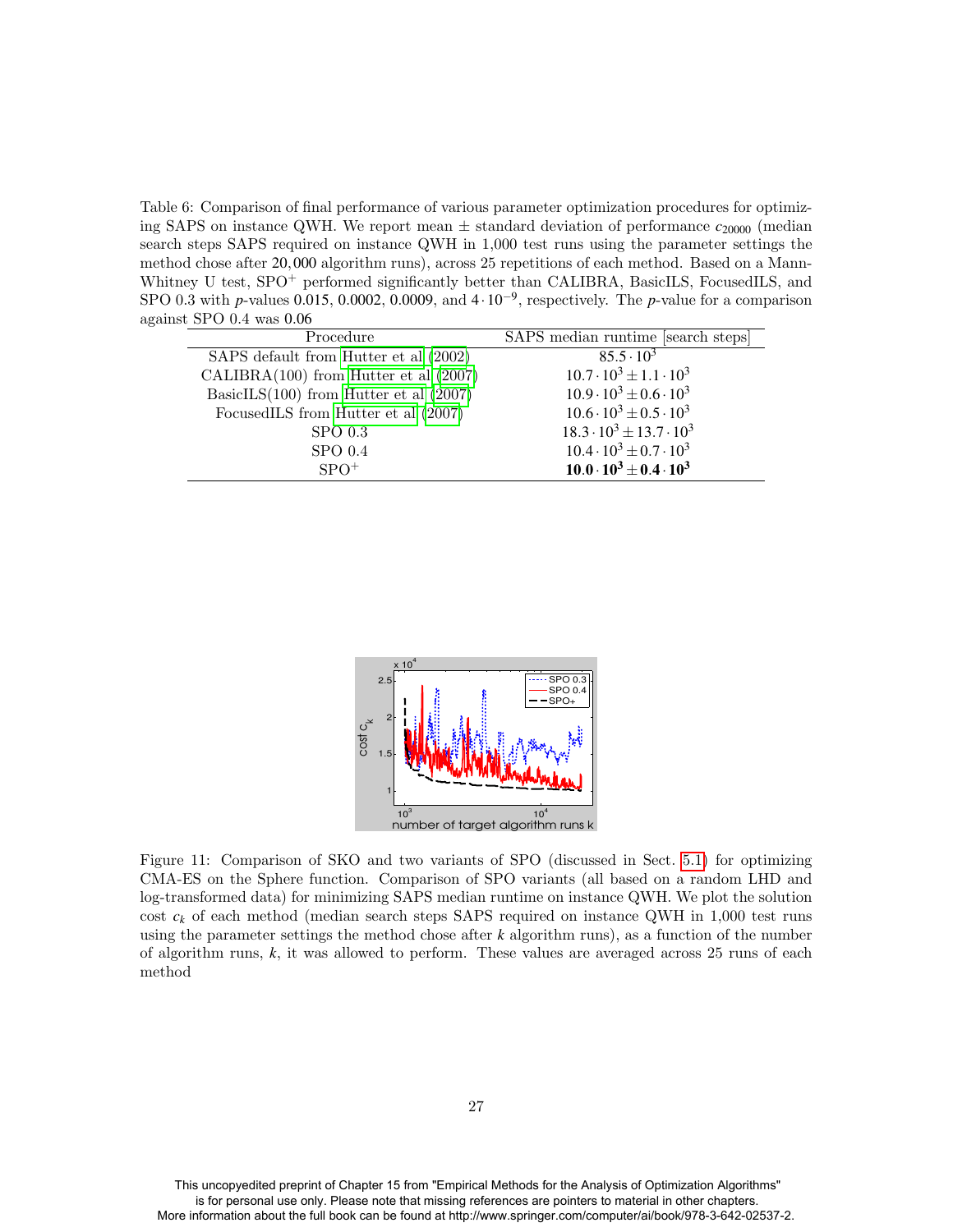Finally, we compared the performance of SPO 0.3, 0.4, and  $SPO^+$  (all based on random LHDs and using log-transformed data) to the parameter optimization methods studied by [Hutter et al](#page-42-1) [\(2007\)](#page-42-1). We summarize the results in Table [6.](#page-26-0) While SPO 0.3 performed worse than the other methods, SPO  $0.4$  performed comparably, and SPO<sup>+</sup> outperformed all methods with the exception of SPO 0.4 significantly. Figure [11](#page-26-1) illustrates the difference between SPO 0.3, SPO 0.4, and SPO<sup>+</sup> for this SAPS benchmark. Similar to what we observed for CMA-ES (Fig. [7\)](#page-21-0), SPO 0.3 and 0.4 changed their incumbents very frequently, with SPO 0.4 showing more robust behavior than SPO 0.3, and  $SPO^+$  in turn much more robust behavior than SPO 0.4.

## <span id="page-27-0"></span>6 Interactive Exploration of Parameter Space

The automated methods discussed so far in this chapter can be very effective when it is possible to perform a relatively large number of evaluations of the given target algorithm to be optimized. However, there are cases in which target algorithm evaluations are overwhelmingly costly compared to the overall computational resources and time available for the parameter optimization process. Real-world applications of this nature can be found in the optimization of engineering designs in the aerospace and automotive industry [\(Alexandrov et al, 2001\)](#page-40-8), in hydrological applications [\(Mayer](#page-42-17) [et al, 2002\)](#page-42-17), and in climate modeling. In those examples, the algorithms to be optimized control or model the behavior of complex systems, and evaluating their performance for a single parameter configuration can take hundreds of CPU hours. In such cases, the number of parameter configurations that can be evaluated is severely limited, and approaches that achieve good results based on a small number of evaluations are required. In the following, we explore an interactive approach for model-based parameter optimization that utilizes human judgement and insight in conjunction with statistical methods.

## 6.1 Using SPOT Interactively

The sequential parameter optimization toolbox (SPOT) was developed to improve the performance of algorithms and to gain insight into their working mechanisms [\(Beielstein, 2003\)](#page-41-3). When using SPOT interactively, the experimenter makes use of the statistical analysis techniques supported by the toolbox to sequentially select new settings for the given target algorithm. The general flow of the interactive sequential parameter optimization process is illustrated in Fig. ?? on page ??. We will illustrate this interactive approach by means of a case study, in which we focus primarily on the performance of CMA-ES on the Rastrigin function. This function was chosen because the previously studied, fully-automated SPO procedures SPO 0.3 and SPO 0.4 performed relatively poorly compared to  $SPO^+($ see, e.g., Fig. [1\)](#page-12-0). The interactive approach might shed some light on this poor performance, since it provides tools for understanding the structure of the search space (ROI) and the determination of factor effects. Later, we also report results for CMA-ES on the other three classical test problems from global optimization introduced in Sect. [2](#page-3-0) (Sphere, Griewangk, and Ackley). We note that, while in principle, the interactive approach can be applied to the optimization of any objective function, the linear regression models used in the following fit arithmetic mean performance. Further, although experimenters working in the context of real-world performance optimization tasks often rely upon prior knowledge about the target algorithm, here we assume, for the sake of generality, that no prior knowledge is available regarding important parameters, optimal experimental designs or regression models (predictors) for the target algorithm. We do, however, assume some general knowledge about reasonable ranges for parameters of evolutionary strategies, such as CMA-ES.

This uncopyedited preprint of Chapter 15 from "Empirical Methods for the Analysis of Optimization Algorithms" is for personal use only. Please note that missing references are pointers to material in other chapters. More information about the full book can be found at http://www.springer.com/computer/ai/book/978-3-642-02537-2.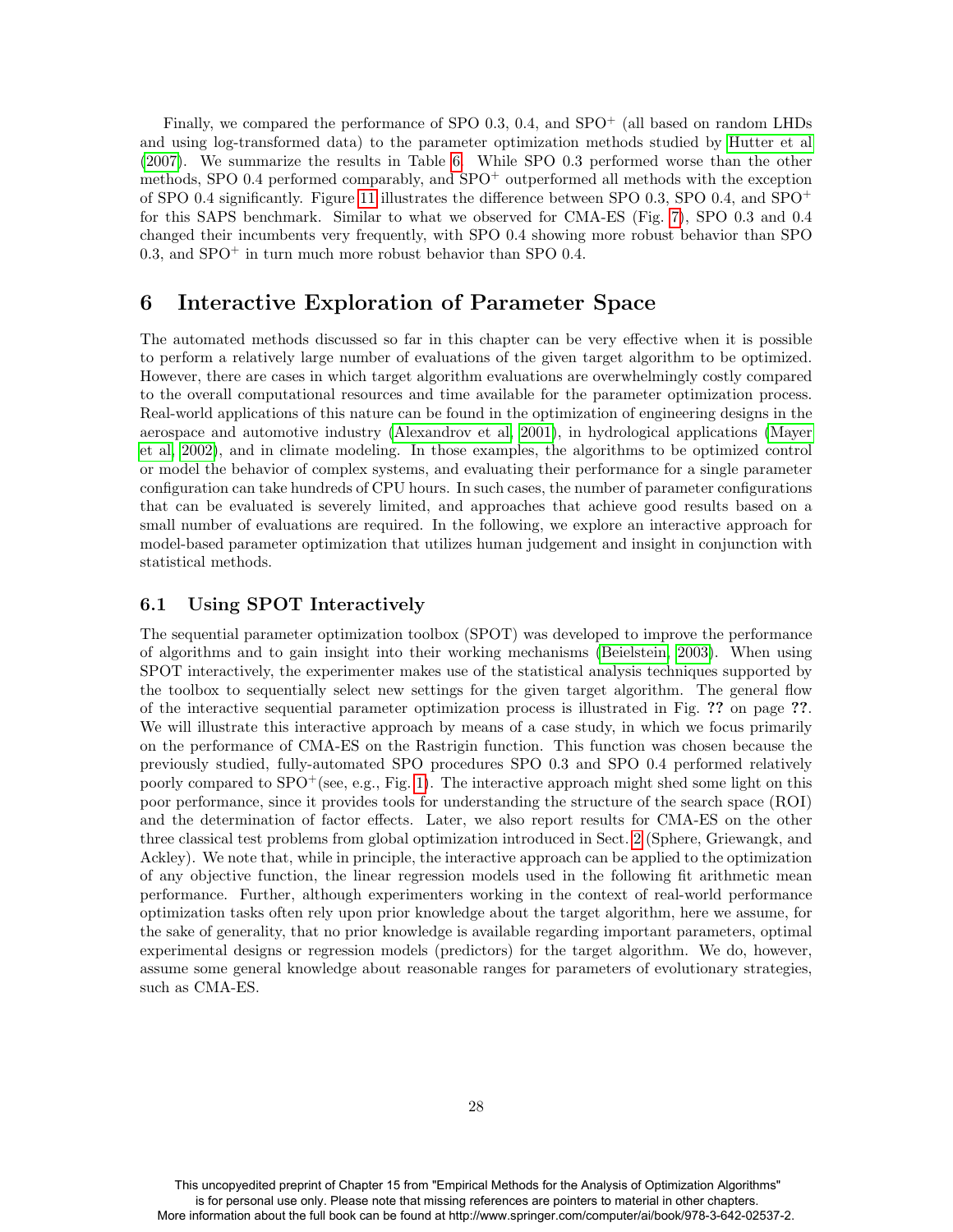#### <span id="page-28-1"></span>6.1.1 Pre-experimental Planning

In the pre-experimental planning phase, we have to select an initial design, a predictor, and a quality measure. Our goal is to improve CMA-ES, which requires the specification of the four parameters NPARENTS, NU, CS, and DAMPS. As a rule of thumb, we assert that the experimenter should not invest more than about a quarter of the available budget (here the number of CMA-ES runs) in the first design.<sup>[8](#page-28-0)</sup> In most circumstances, it is unwise to plan too comprehensive a design at this outset [\(Box](#page-41-12) [et al, 1978\)](#page-41-12).

In light of our goal of keeping the number of configurations to be evaluated relatively small, we have chosen a Box–Behnken design as the initial design [\(Box and Behnken, 1960;](#page-41-13) [Pukelsheim,](#page-42-18) [1993\)](#page-42-18). Box–Behnken designs are central composite designs that augment  $2<sup>k</sup>$  designs with center points (see also the discussion of designs in Chap. ?? of this book). Box–Behnken designs can be used to calibrate full quadratic models; furthermore, they are rotatable and, when the number of factors is four or fewer, require fewer runs than central composite designs. (Chapts. ?? and ?? in this book discuss further design considerations.) Box–Behnken designs avoid the corners of the region of interest and allow experimenters to work around extreme factor combinations. This is especially important for the optimization of CMA-ES, because large NPARENTS and large NU values at the same time are expected to produce poor results. The four-factor Box–Behnken design used in the first step of our analysis requires 27 runs [\(Pukelsheim, 1993\)](#page-42-18).

We now discuss how the region of interest (ROI) was determined for our experiments. We note that this determination of the ROI settings is an integral part of the interactive approach and more elaborate than in the previously discussed automated approach. Imagine that a single run of CMA-ES has a budget of  $t = 10,000$  function evaluations. (Note that here we discuss the number of function evaluations performed by every CMA-ES run, not the number of CMA-ES parameter settings that can be evaluated by the experimenter.) As a rule of thumb, the smallest number of generations for evolutionary algorithms that use some step-length adaptation is  $g = 10$ . This gives an upper limit for the population size of NPARENTS  $\times$  NU = 1,000, so NPARENTS<sub>max</sub> = 100 and NU<sub>max</sub> = 10 are reasonable values. The lower bounds of the region of interest for these two variables was chosen as  $NPARENTS_{min} = 2$  and  $NU_{min} = 2$ . Since no information about reasonable settings for CS and DAMPS is known, we have chosen the maximum interval length, i.e.,  $CS \in [0.1; 1]$  and DAMPS  $\in [0.25; 0.99]$ . In general, we recommend liberally-chosen intervals in the absence of prior knowledge justifying tighter bounds.

#### <span id="page-28-2"></span>6.1.2 Prediction Model

First, we consider a linear model without interactions. We apply a logarithmic transformation because it improves the fit. The transformation is motivated by model diagnostics, e.g., residuals plotted versus predicted values and histogram plots of the data. Our regression modeling is based on coded variables, i.e.,  $\{-1,0,+1\}$ , rather than on the natural variables of the target algorithm. For example, consider a region of interest for some variable in the range from one to ten. The coded variables  $\{-1,0,+1\}$  correspond to the natural variables  $\{1,5.5,10\}$ . The linear regression model is given by

$$
y_i = \beta_0 + \beta_1 x_1 + \beta_2 x_2 + \beta_3 x_3 + \beta_4 x_4 + \varepsilon,
$$

where the  $x_i$ 's are explanatory variables (or predictors) representing NPARENTS, NU, CS, and DAMPS, and the  $\beta_i$ 's can be estimated using the method of least squares. Further details are presented in the Appendix to this book. Here, *y* denotes the function value produced by the run of the target

<span id="page-28-0"></span><sup>8</sup>Note, however, that there are exceptions to this rule. For example, [Bartz-Beielstein and Preuss](#page-40-6) [\(2006\)](#page-40-6) state:

The experimental analysis clearly demonstrated that the determination of a suitable initial design is of crucial importance for the second phase, which performs a local tuning. To play safe, we recommend increasing the number of initial design points. The number of sequential optimization steps could be reduced in many situations without a significant performance loss.

This uncopyedited preprint of Chapter 15 from "Empirical Methods for the Analysis of Optimization Algorithms" is for personal use only. Please note that missing references are pointers to material in other chapters. More information about the full book can be found at http://www.springer.com/computer/ai/book/978-3-642-02537-2.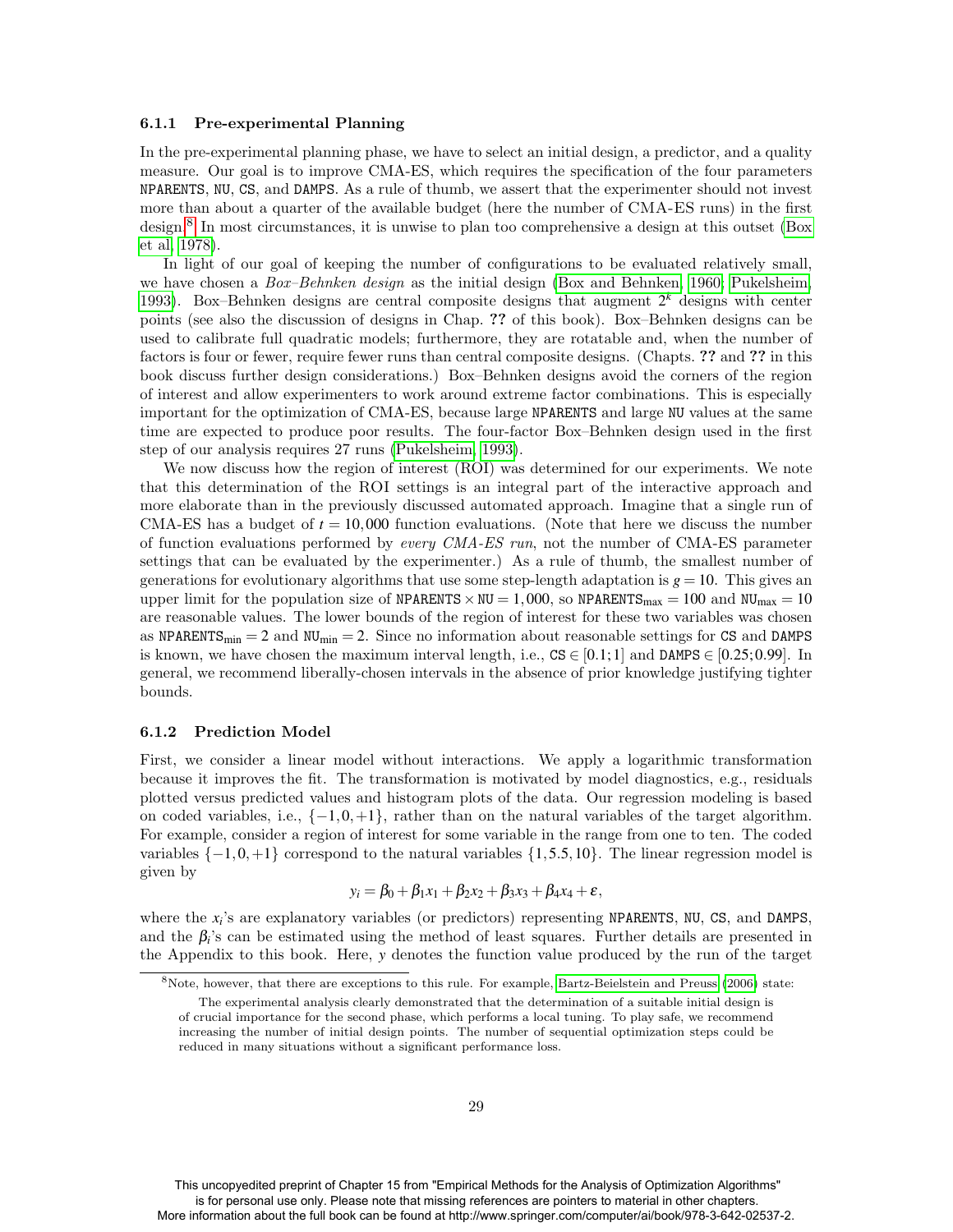```
Stepwise Model Path
Analysis of Deviance Table
Initial Model:
Y ~ NPARENTS + NU + DAMPS + CS
Final Model:
Y ~ NPARENTS + NU + DAMPS + CS + NPARENTS:NU + DAMPS:CS +
   NU:CS
         Step Df Deviance Resid. Df Resid. Dev AIC<br>22 57.95982 30.62566
1 22 57.95982 30.62566
2 + NPARENTS:NU 1 7.082627 21 50.87720 29.10660
3 + CS:DAMPS 1 5.881372 20 44.99582 27.78979
4 + NU:CS 1 4.350343 19
```
<span id="page-29-0"></span>Figure 12: Output from R's stepAIC() procedure

algorithm (CMA-ES). The fitted least squares equation we obtained based on data from the first 27 runs was

 $\hat{y} = 3.8 + 0.93x_1 + 1.37x_2 - 1.84x_3 + 0.39x_4$ .

In addition, we also performed visual inspections, e.g., on the basis of added-variable plots (see also Chap. ??). [Box and Draper](#page-41-14) [\(1987\)](#page-41-14) mention some elementary checks for interaction and curvature. For example, a comparison of the average  $y_c$  at the center of the design with the average of the remaining points of the Box–Behnken design *y*−*<sup>c</sup>* gives a measure of the overall curvature of the response surface.

### 6.1.3 Model Selection

Next, we check whether interaction terms should be included into the model. This is done by increasing model complexity in a stepwise manner. R's stepAIC() function is used for performing model searches by the *Akaike information criterion* (AIC) [\(Venables and Ripley, 2002\)](#page-43-7). Here, smaller AIC values are better. The function stepAIC() can be used for an automated stepwise selection procedure. It requires a fitted model to define the starting process and a list of two formulae defining the most complex and the simplest models. We have chosen the linear model with two-factor interactions as the most complex model, and the model which includes the four main factors only as the simplest model. The automated search leads to a model which, in addition to the four main factors, includes interactions between NPARENTS and NU, DAMPS and CS, and NU and CS. Figure [12](#page-29-0) shows the output from this analysis. We note that it is easy to be misled by this automated model search, and experience shows that different variables could be selected if the stepAIC() procedure were repeated on a new, similar data set [\(Dalgaard, 2002\)](#page-41-15). In many cases, the decision between models cannot be based on the data alone, but should take into consideration results from previous investigations or theoretical considerations. Therefore, it is recommended that users carefully evaluate results obtained by the stepAIC() procedure.

In the second step of the model selection process, we analyze the enhanced model from the point of view of regression-based significance. Here, we apply R's dropterm() function to the final model from the stepAIC() procedure. [Venables and Ripley](#page-43-7) [\(2002\)](#page-43-7) note that selecting the terms on the basis of the stepAIC() criterion can be somewhat permissive in its choice of terms. We also observed this in our own analysis (Fig. [13\)](#page-30-0).

We observe that the regression coefficients for NPARENTS, NU, and DAMPS are large relative to their standard errors. Based on the conventional significance level from the regression analysis, i.e.,  $Pr(>|t|)$ , we conclude that the model Y ~ NPARENTS + NU + DAMPS should be used for the steepest descent. Predictions of this model are illustrated in Fig. [14.](#page-31-0) The contour lines can be tentatively accepted as a rough estimate of the underlying response function over the region of interest explored

This uncopyedited preprint of Chapter 15 from "Empirical Methods for the Analysis of Optimization Algorithms" is for personal use only. Please note that missing references are pointers to material in other chapters. More information about the full book can be found at http://www.springer.com/computer/ai/book/978-3-642-02537-2.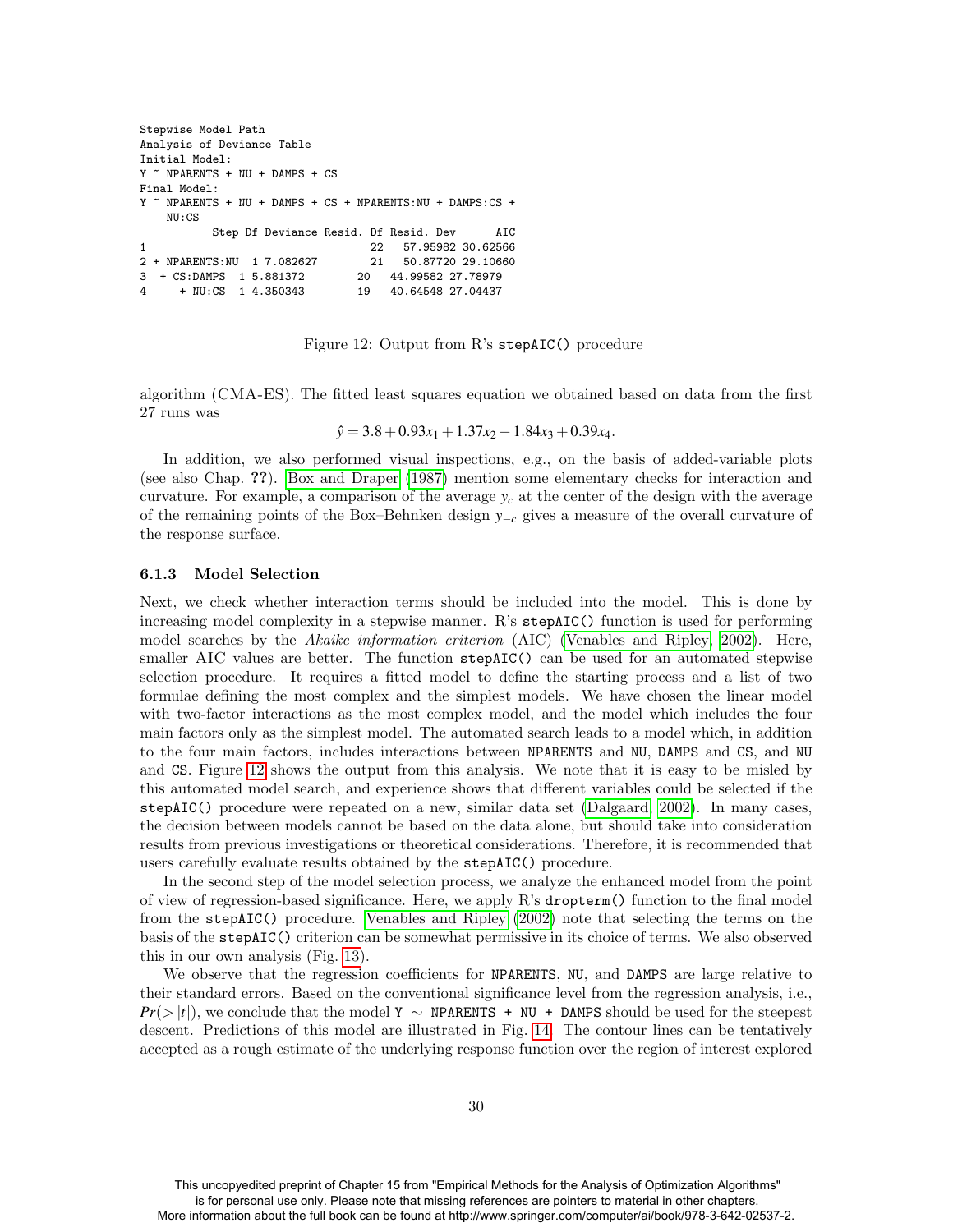```
Call: lm(formula = Y ~ mPARENTS + NU + DAMPS + CS + NPARENTS:NU,data = df0012normlogy)
Residuals:
     Min 1Q Median 3Q Max
-3.79993 -0.79931 0.02917 1.04553 2.12640
Coefficients:
            Estimate Std. Error t value Pr(>|t|)
(Intercept) 3.8001 0.2996 12.686 2.59e-11 ***<br>NPARENTS 0.9279 0.4493 2.065 0.051483.
                                 2.065 0.051483
NU 1.3686 0.4493 3.046 0.006142 **
DAMPS -1.8354 0.4493 -4.085 0.000531 ***<br>CS 0.3886 0.4493 0.865 0.396912
                       CS 0.3886 0.4493 0.865 0.396912
NPARENTS:NU 1.3307 0.7783 1.710 0.102040
---
Residual standard error: 1.557 on 21 degrees of freedom
Multiple R-squared: 0.6175, Adjusted R-squared: 0.5264
F-statistic: 6.78 on 5 and 21 DF, $p$-value: 0.0006601
```
<span id="page-30-0"></span>Figure 13: Result from R's dropterm() analysis. Starting point for this analysis is the model proposed by the stepwise selection method stepAIC()

so far. (Further details of the model selection based on the *t*-statistics are discussed on p. ?? of the Appendix to this book.)

### 6.1.4 Steepest Descent

We proceed with the steepest descent based on the model Y  $\sim$  NPARENTS + NU + DAMPS + CS (note that we included factor CS; although this factor was not judged to have a significant impact by the regression model, including it also did not require any additional effort). The procedure of steepest descent is performed as described on p. ?? in Chap. ??. Again, as the largest step width we recommend the value that leads to the border of the ROI. Here, we obtained a step width of  $\delta x_4 = 0.036$  in the natural variables for DAMPS, leading to 11 design points until we hit the border of the ROI (DAMPS reaches its maximal value 0.99). Data from the steepest descent experiments are shown in Table [7.](#page-30-1) A graph of these results to determine the new region of interest following the direction of the steepest descent is shown in Fig. [15.](#page-32-0)

|                | Y     | <b>NPARENTS</b> | NU   | TCCS | DAMPS | <b>CONFIG</b> |
|----------------|-------|-----------------|------|------|-------|---------------|
| 1              | 39.29 | 51              | 6.00 | 0.55 | 0.62  | 26            |
| $\overline{2}$ | 24.31 | 49              | 5.70 | 0.54 | 0.66  | 27            |
| 3              | 18.63 | 46              | 5.40 | 0.53 | 0.69  | 28            |
| 4              | 13.49 | 44              | 5.11 | 0.52 | 0.73  | 29            |
| 5              | 27.61 | 41              | 4.81 | 0.51 | 0.77  | 30            |
| 6              | 2.00  | 39              | 4.51 | 0.50 | 0.81  | 31            |
| 7              | 0.01  | 36              | 4.21 | 0.49 | 0.84  | 32            |
| 8              | 0.00  | 34              | 3.91 | 0.48 | 0.88  | 33            |
| 9              | 1.99  | 31              | 3.61 | 0.47 | 0.92  | 34            |
| 10             | 0.99  | 29              | 3.32 | 0.46 | 0.95  | 35            |
| 11             | 1.99  | 26              | 3.02 | 0.45 | 0.99  | 36            |

<span id="page-30-1"></span>Table 7: Steepest descent experiment

This uncopyedited preprint of Chapter 15 from "Empirical Methods for the Analysis of Optimization Algorithms" is for personal use only. Please note that missing references are pointers to material in other chapters. More information about the full book can be found at http://www.springer.com/computer/ai/book/978-3-642-02537-2.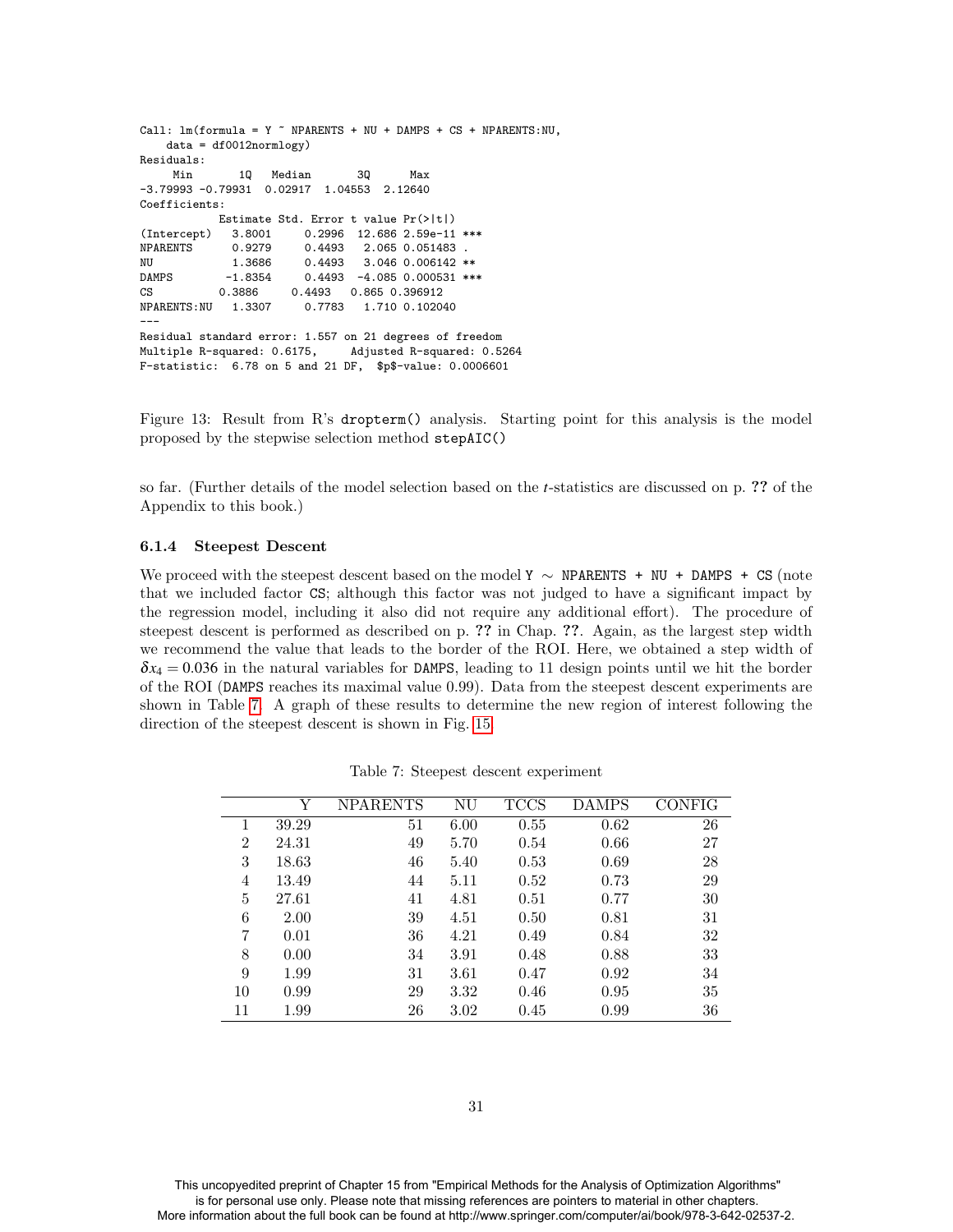

<span id="page-31-0"></span>Figure 14: Data from the first design (27 runs). These data were used to determine the steepest descent. These contour plots support the assumption that the values for DAMPS should be increased, and values for NU should be decreased, whereas the impact of the population size (NPARENTS) is relatively small. Predicted values are based on the regression equation  $\hat{y} = 3.8 + 0.93x_1 + 1.37x_2 -$ .84*x*3. Values for NPARENTS are taken from the interval [2,100], which was split into nine subintervals. The slider on top of each panel indicates the value of population size

This uncopyedited preprint of Chapter 15 from "Empirical Methods for the Analysis of Optimization Algorithms" is for personal use only. Please note that missing references are pointers to material in other chapters. More information about the full book can be found at http://www.springer.com/computer/ai/book/978-3-642-02537-2.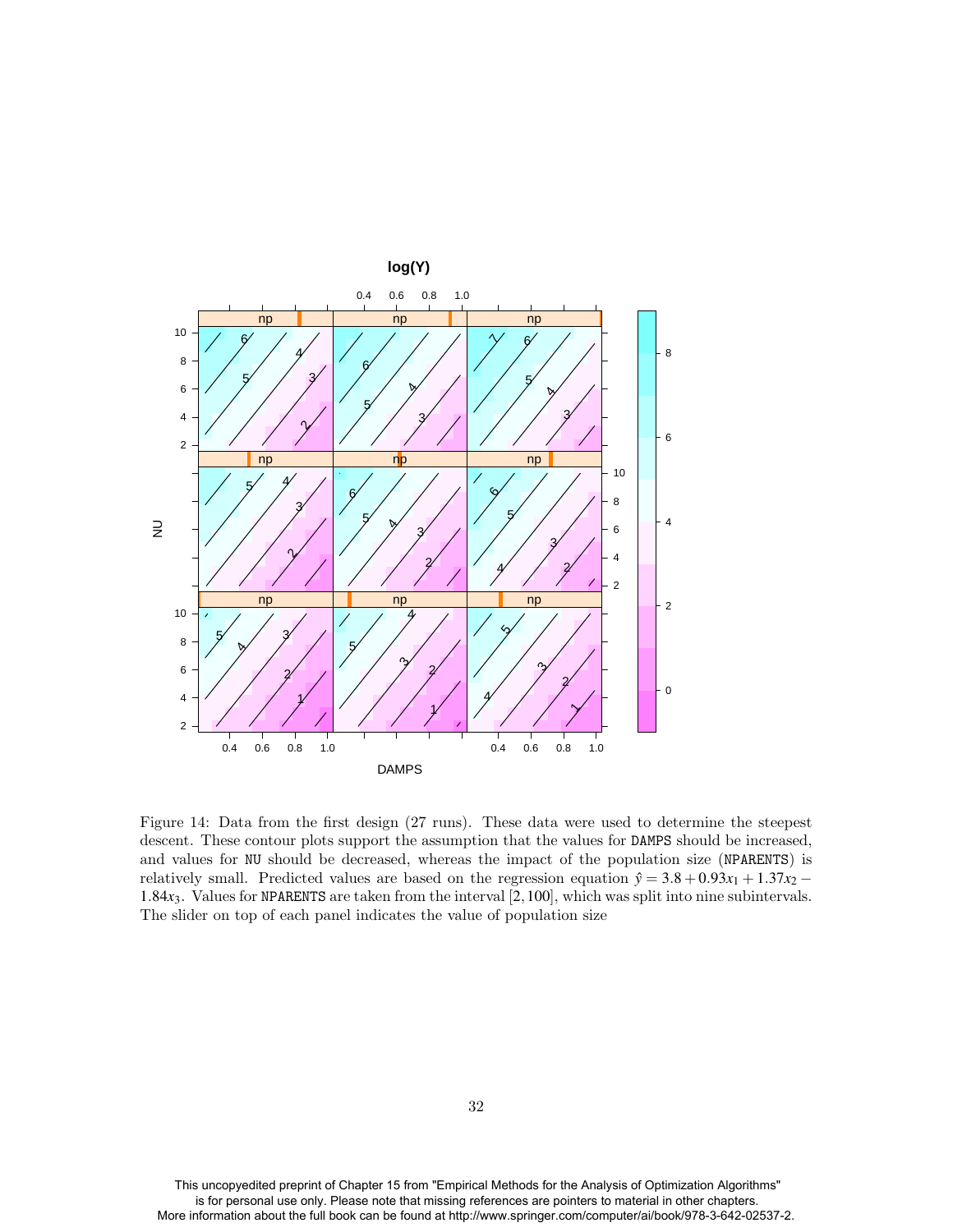

<span id="page-32-0"></span>Figure 15: Left: Function values  $f(x)$  (Rastrigin) versus steps along the path of the steepest descent. Indices denote the eleven steps from the steepest descent. Note that these values are based on one repeat only, so variation in the data, e.g., the peak (index 5), is not surprising. These data were used during the interactive approach. Right: Boxplots showing the variance of the data used for the steepest descent. Same situation as on the *left*, but 100 repeats of each CMA-ES configuration. These experiments were performed after the CMA-ES tuning was finished. Information from these runs was not used to determine the tuned CMA-ES parameter set

These settings are used for additional runs of CMA-ES. Figure [15](#page-32-0) plots the yield at each step along the path of the steepest descent. Based on visual inspection of the yields in Fig. [15,](#page-32-0) the new central point was determined to be the eighth point of the steepest descent since no significant decrease occurred during steps nine through eleven. Furthermore, this new central point leaves some space for variation of the DAMPS values, say, in the interval  $[0.8, 0.99]$ .

#### 6.1.5 Second Model and Steepest Descent

Based on the best value obtained with the steepest descent, we build a new model with center point

$$
\vec{x}_c = [\text{NPARENTS}, \text{NU}, \text{CS}, \text{DAMPS}] = [34, 3.91, 0.48, 0.88].
$$

The specification of the new region of interest requires user knowledge. The new center point was determined by interpreting graphical results based on the steepest descent. Next, we have to determine a new region around  $\vec{x}_c$ . Sometimes, especially when a classical factorial design is used during the first step, it can be useful to increase the region of interest at this stage. However, we have chosen a Box–Behnken design for the first step and therefore have to decrease the region of interest. As a rule of thumb, to be reconsidered on a case-by-case basis, we use at least  $\pm$  1/5th of the values at the new central point. For example, if the value of the new population size NPARENTS is 50, we define a new region of interest for this values as the interval [40,60]. Here, the new region of interest reads as follows: NPARENTS  $\in$  [24,44], NU  $\in$  [3,5], CS  $\in$  [0.4,0.6], and DAMPS  $\in$  [0.8,0.99].

Again, a Box–Behnken design with 27 points is used to set up a regression model to determine the path of the steepest descent. Steps along this path are performed until no improvement is obtained. Note that five repeats are used now (previous experiments used only one repeat). The path among the steepest descents consists of 14 steps. Thus, 70 experiments are performed. The final configuration reads

 $[NPARENTS, NU, CS, DAMPS] = [34, 3, 0.43, 0.98].$ 

This uncopyedited preprint of Chapter 15 from "Empirical Methods for the Analysis of Optimization Algorithms" is for personal use only. Please note that missing references are pointers to material in other chapters. More information about the full book can be found at http://www.springer.com/computer/ai/book/978-3-642-02537-2.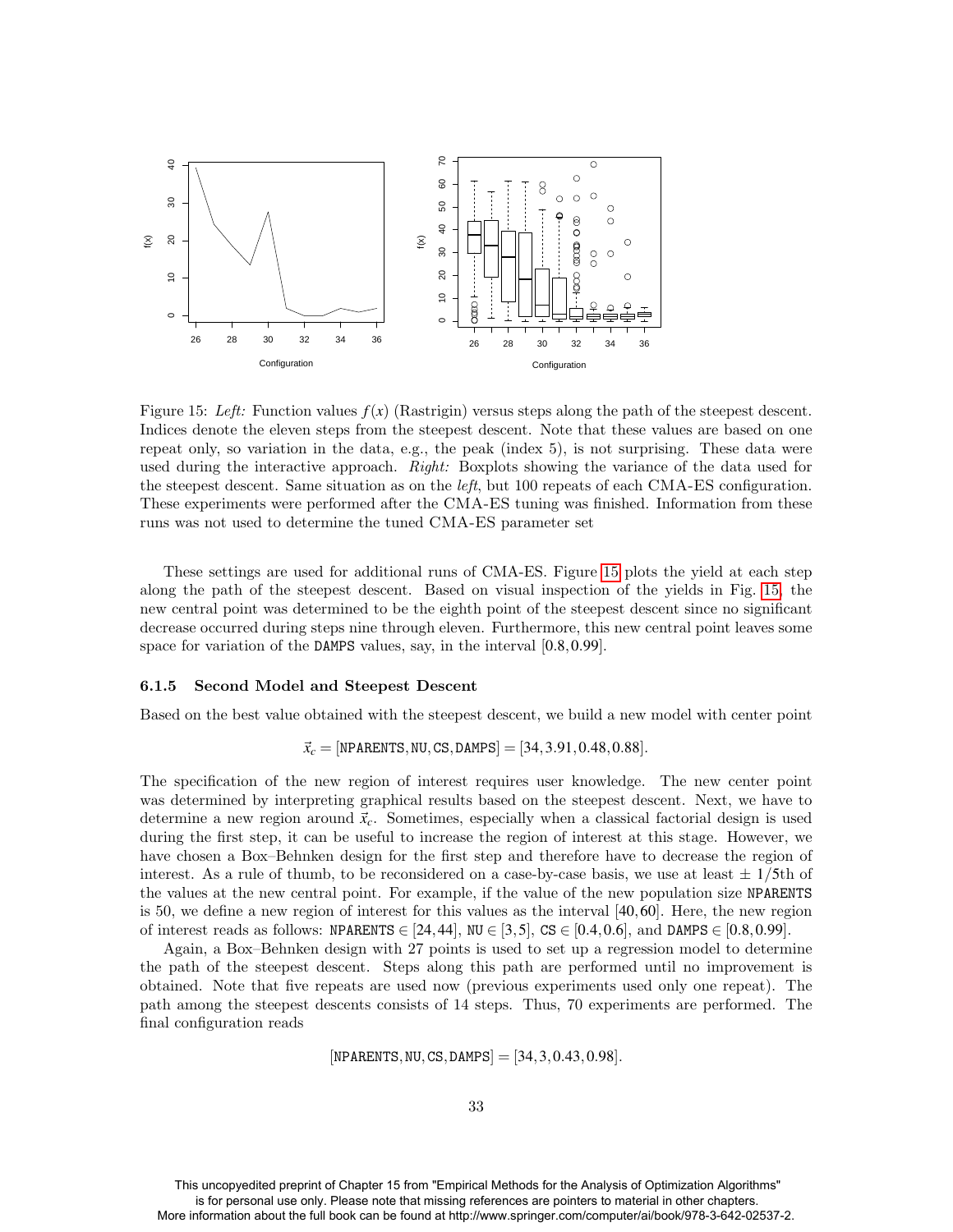**log(Y)**



<span id="page-33-0"></span>Figure 16: Contour plot based on the complete data set (CMAES-Rastrigin with 135 function evaluations). Smaller values are better. Better configurations are placed in the lower right corner of the panels. The factor which has the smallest effect, CS, is held constant. NU is plotted versus DAMPS, while values of the factor with the second smallest effect, namely NPARENTS (np), are varied with the slider on top of each panel

#### 6.1.6 Final Exploration

Finally, we use graphical tools to get an overview of the experimental region used in our experiments. Figure [16](#page-33-0) displays a fit of the response surface which is based on the complete data set. A local regression model based on R's loess() function is fitted to the data.

Altogether 135 ( $= 27 + 11 + 27 + 70$ ) runs of CMA-ES were used. The experiments were performed on a 2.3 GHz Pentium 4 with 4 GB RAM running MatlabVersion 7.6 on a Linux system. The SPOT runs for the interactive exploration required 39 seconds. Writing the reports and setting up the R scripts for the interactive exploration took approximately one hour. Our experience from working on real-world problems indicates that one working day is necessary to perform the complete SPOT process if applied to a new simulation or optimization algorithm. This includes discussions with domain experts to define performance criteria and the specification and implementation of SPOT interfaces. Substantially more time might be required in cases where target algorithm runs are very costly.

This uncopyedited preprint of Chapter 15 from "Empirical Methods for the Analysis of Optimization Algorithms" is for personal use only. Please note that missing references are pointers to material in other chapters. More information about the full book can be found at http://www.springer.com/computer/ai/book/978-3-642-02537-2.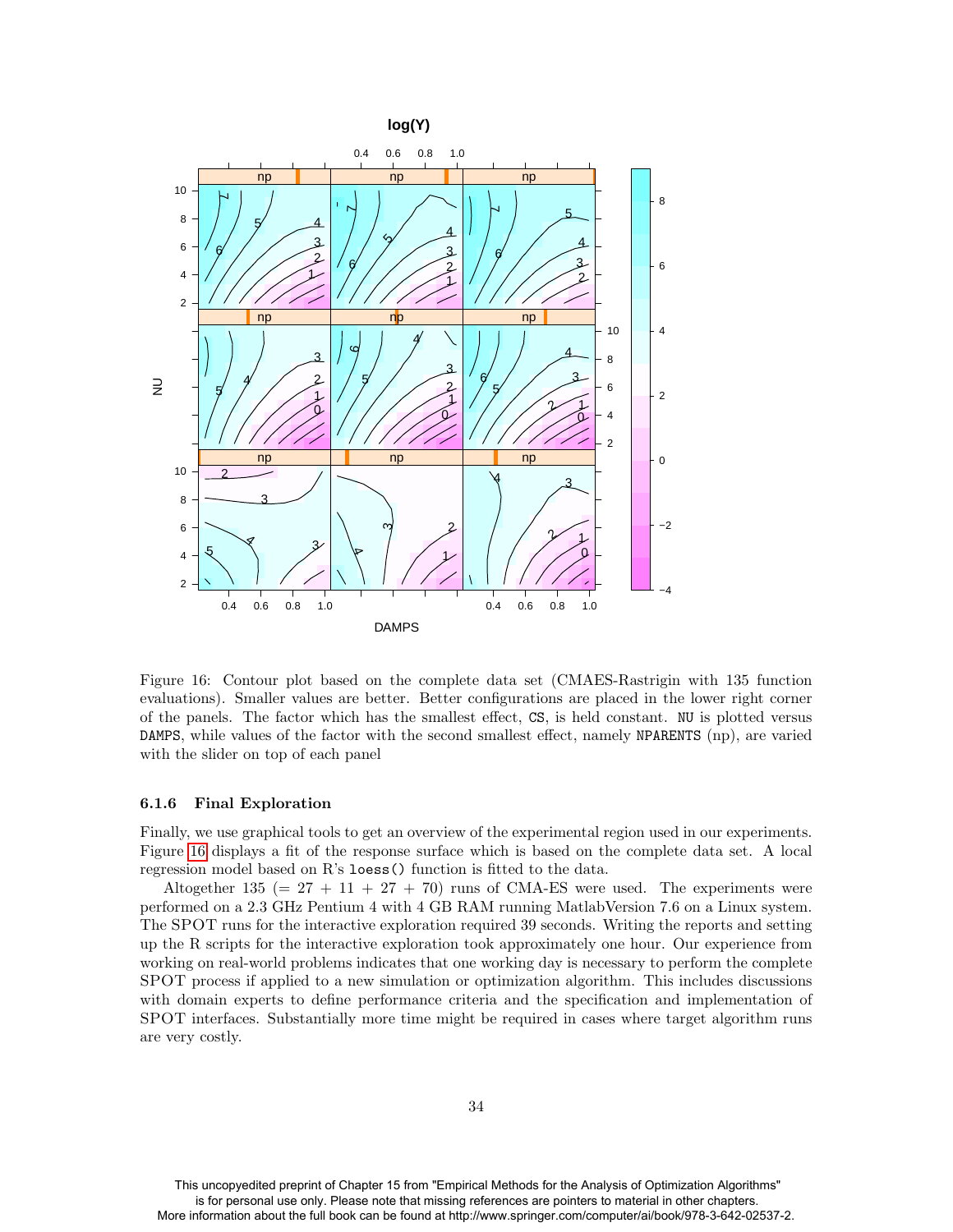### 6.2 Further Interactive Tuning Results

We also applied our interactive tuning approach to the other three CMA-ES scenarios introduced in Sect. [2.](#page-3-0) Here we briefly summarize the results.

#### 6.2.1 Interactive Tuning of CMA-ES on the Sphere Function

Our experiments with CMA-ES on the Sphere function used a different setup (i.e., different values of starting point, dimension, and number of function evaluations); see Table [2.](#page-4-1) However, regarding the region of interest, the same initial settings as reported in Sect. [6.1.1](#page-28-1) were used. Again, a Box– Behnken design was generated, and 27 runs of CMA-ES were performed. Based on the results from these runs, the following regression model was fitted:

$$
\hat{y} = 2.13 + 9.25x_1 + 1.13x_2 + 0.003x_3 - 0.74x_4.
$$

The regression analysis revealed that the value for NPARENTS should be decreased. The regression model as described in Sect. [6.1.2](#page-28-2) and its refinement by steepest descent produced

$$
[NPARENTS, NU, CS, DAMPS] = [2.0, 3.5, 0.6, 0.9].
$$

Note the drastic change in the NPARENTS values, whereas other predictors are only slightly modified. Here, following the direction of the steepest descent resulted in a significant improvement of CMA-ES's performance. The function value could be reduced from 7132 to 1.40e-05, and—in a repeat of the steepest descent—from 5862 to 1.27e-06. Since we reached a region with small function values and relatively little variation, we decided to stop the procedure at this stage and perform a visual inspection based on contour plots (see Fig. [17\)](#page-35-0). This required no additional function evaluations.

The final configuration for the sphere function reads

 $[NPARENTS, NU, CS, DAMPS] = [2.0, 3.5, 0.6, 0.9].$ 

Altogether 49 (=  $27 + 2 \times 11$ ) runs of CMA-ES were used to produce this result.

#### 6.2.2 Interactive Tuning of CMA-ES on the Ackley Function

The same initial settings as reported in Sect. [6.1.1](#page-28-1) were used for the interactive tuning of the Ackley function. Again, we generated a Box–Behnken design and performed 27 runs of CMA-ES. Based on the results from these runs, the following regression model was obtained (through fitting, as previously described):

$$
\hat{y} = 1.75 + 0.88x_2 + 0.21x_3 - 0.61x_4.
$$

Compared to the fit of the functions considered so far, where the regression model showed *p*-values smaller than 0.01 (e.g., a value of 0.0008 in the first regression model), the fit of the regression model was relatively poor (*p*-value 0.2). This behavior can be explained as follows. Running CMA-ES on Ackley's function with parameters from the initial ROI produces many outliers which disturb the modeling process. CMA-ES generates good  $(< 5$ ) and bad  $(> 15)$  solutions with the same parameter setting. The SPOT tuning procedure applied in this study is based on mean values. Figure [17](#page-35-0) illustrates difficulties arising from this situation. The RSM is based on mean values and produces unhelpful gradient information. There is a relatively large gap between good and bad solutions. Note that the mean lies exactly in this gap, so it represents a value that is never realized. We believe that in this case tuning mean performance might not yield the most meaningful results. Instead, one could use the trimmed distribution; this will be subject of forthcoming studies.

We nevertheless present results from the interactive approach to complete our study. A contour plot of the predicted function values of the CMA-ES for parameter values from the region of interest

This uncopyedited preprint of Chapter 15 from "Empirical Methods for the Analysis of Optimization Algorithms" is for personal use only. Please note that missing references are pointers to material in other chapters. More information about the full book can be found at http://www.springer.com/computer/ai/book/978-3-642-02537-2.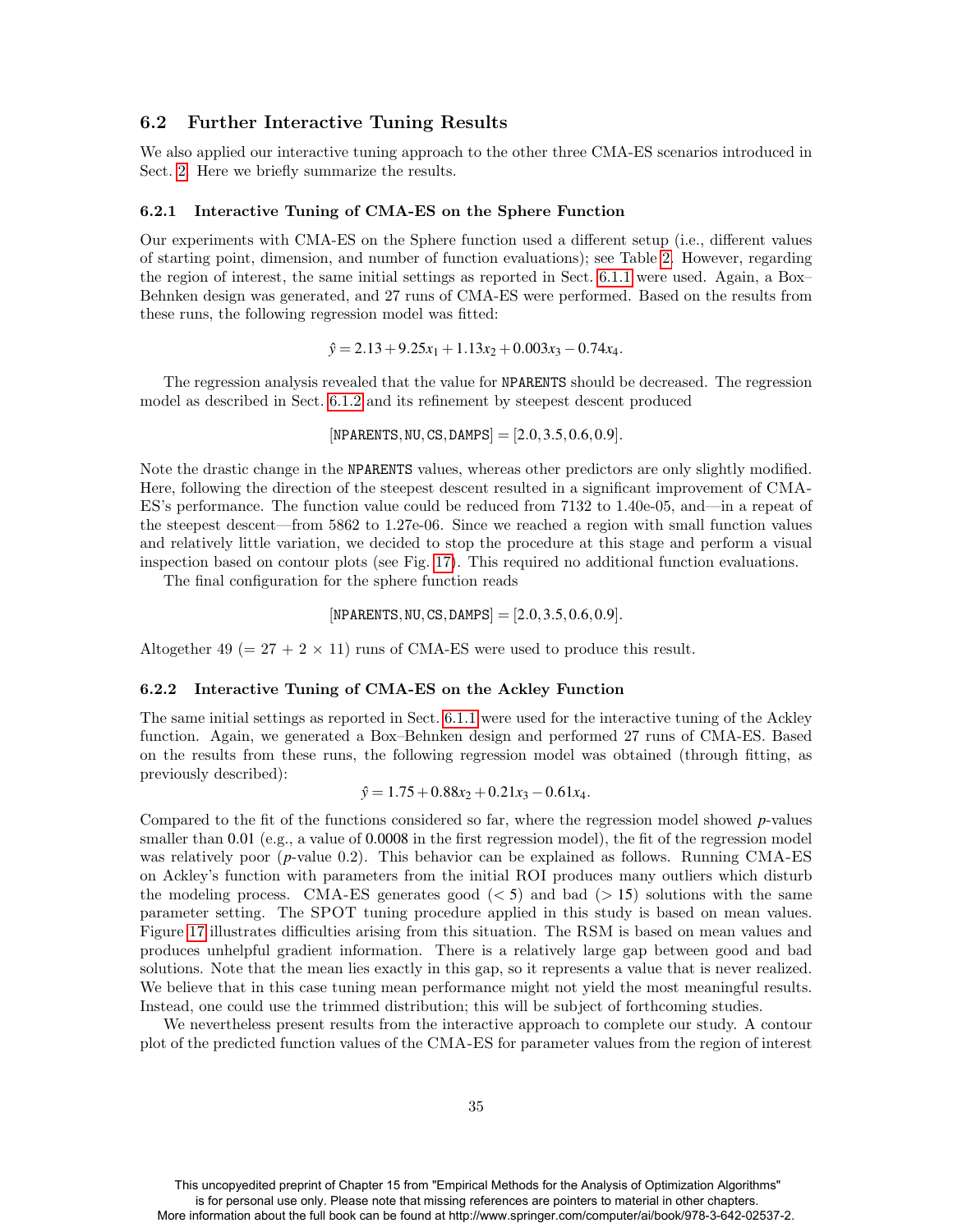

<span id="page-35-0"></span>Figure 17: Top: Contour plot based on the complete data set (CMAES-Sphere, 49 data points). Smaller values are better. The factor which has the smallest effect, CS, is held constant. NU is plotted versus DAMPS, while values of the factor with the last but one effect, namely NPARENTS (np), are varied with the slider on top of each panel. Bottom: Function values  $f(x)$  (Ackley) versus steps along the path of the steepest descent. Indices denote the eleven steps from the steepest descent. Note that these values are based on five repeats 36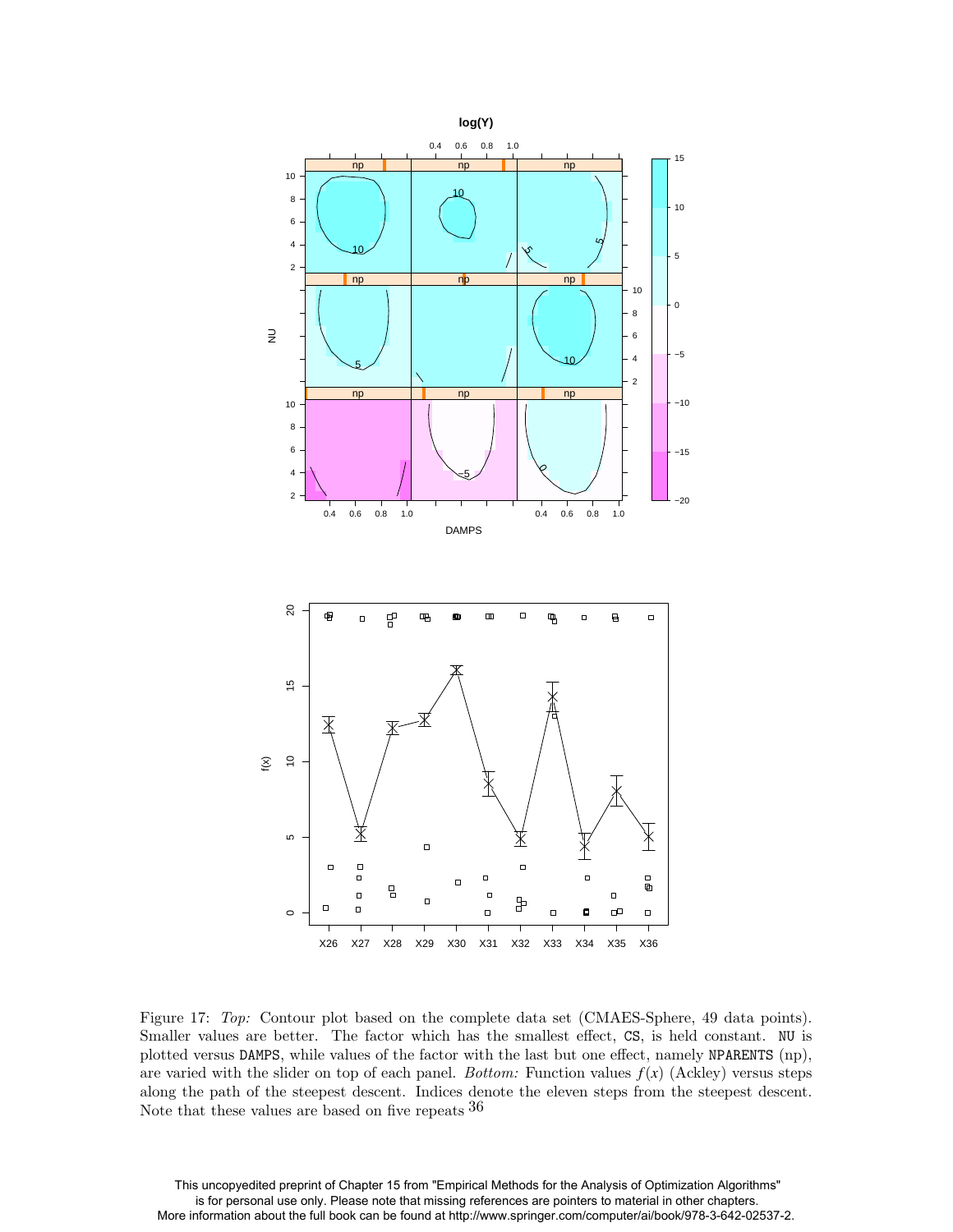<span id="page-36-0"></span>Table 8: Performance comparison of the parameter settings found by our automatic and interactive approaches. We give median and mean of solution costs  $c_{1000}$  across the 25 repetitions of SPO<sup>+</sup>. For each function, we also give the number of target algorithm runs,  $K$ , used in the interactive approach and the resulting solution cost,  $c_K$ , as well as the quantile corresponding to this value in the empirical distribution of SPO<sup>+</sup> results (e.g., 56% means that 14 of 25 SPO<sup>+</sup> runs yielded better results)

| Test                                     | 25 repetitions of $SPO^+$ |                   |     | Interactive approach |                                     |  |
|------------------------------------------|---------------------------|-------------------|-----|----------------------|-------------------------------------|--|
| case                                     | median                    | mean $\pm$ stddev | K   |                      | sol. cost quantile of $SPO^+$ dist. |  |
| Sphere $\left[\times 10^{-7}\right]$     | 4.16                      | $5.55 \pm 5.15$   | 49  | 4.65                 | 56%                                 |  |
| Ackley                                   | 7.97                      | $8.48 \pm 2.61$   | 82  | 12.25                | 96%                                 |  |
| Griewangk $\lceil \times 10^{-4} \rceil$ | 1.73                      | $2.66 \pm 2.53$   | 69  | 2.22                 | 56%                                 |  |
| Rastrigin                                | 2.50                      | $2.62 \pm 0.51$   | 135 | 2.82                 | 68%                                 |  |

used in the interactive tuning study of the Ackley function is shown in Fig. [18.](#page-37-0) The final configuration reads

### $[NPARENTS, NU, CS, DAMPS] = [2, 2, 0.11, 0.55].$

As in the case of the Sphere function, 27 initial runs were performed, followed by the evaluations on the path of the steepest descent  $(2 \times 11)$ . To obtain more insight, we performed three additional runs during the steepest descent  $(3 \times 11)$ . Therefore, a total of 82 runs  $(= 27 + 2 \times 11 + 3 \times 11)$ was used in this experiment.

### 6.2.3 Interactive Tuning of CMA-ES on the Griewangk Function

The same initial settings as reported in Sect. [6.1.1](#page-28-1) was used. Again, a Box–Behnken design was generated, and 27 runs of CMA-ES were performed. Based on the results from these runs, the following regression model was fitted:

$$
\hat{y} = -5.65 + 0.61x_1 + 9.07x_2 - 1.12x_3 - 4.30x_4.
$$

A steepest descent (with two repeats) based on this first regression model led directly to an improved CMA-ES configuration. To validate the improvement following the path of the steepest descent, we repeated the corresponding runs twice. The improved configuration reads

$$
[NPARENTS, NU, CS, DAMPS] = [48, 2, 0.61, 0.80].
$$

Since  $49 = 27 + (11 \times 2)$  runs of CMA-ES already resulted in an improved configuration, we used 20 additional CMA-ES runs to obtain an overview of the region of interest, scanning this region based on Latin hypercube sampling. The corresponding contour plot is shown in Fig. [18.](#page-37-0) As for the Sphere function, 27 initial runs were performed, followed by the evaluations on the path of the steepest descent  $(2 \times 11)$ . Therefore, a total of 69 runs  $(27 + 2 \times 11 + 20)$  was used in this experiment.

### 6.3 Comparison of Solutions Found Automatically and Interactively

Next, we evaluate how the interactively found parameter settings compare to the automatically found ones in terms of CMA-ES performance achieved. Table [8](#page-36-0) compares the performance of the manually identified parameter settings against the distribution of performance achieved across 25 runs of  $SPO^+$ . In all test cases, the median-best  $SPO^+$  run achieved better performance than the manual procedure; between  $56\%$  ( $14/25$ ) and  $96\%$  ( $24/25$ ) of the automatically found parameter settings performed better than the one identified manually. However, recall that the manual process used many function evaluations less than the automatic procedure. Nevertheless, on two test cases, the manually identified parameter settings performed better than the automatically found settings

This uncopyedited preprint of Chapter 15 from "Empirical Methods for the Analysis of Optimization Algorithms" is for personal use only. Please note that missing references are pointers to material in other chapters. More information about the full book can be found at http://www.springer.com/computer/ai/book/978-3-642-02537-2.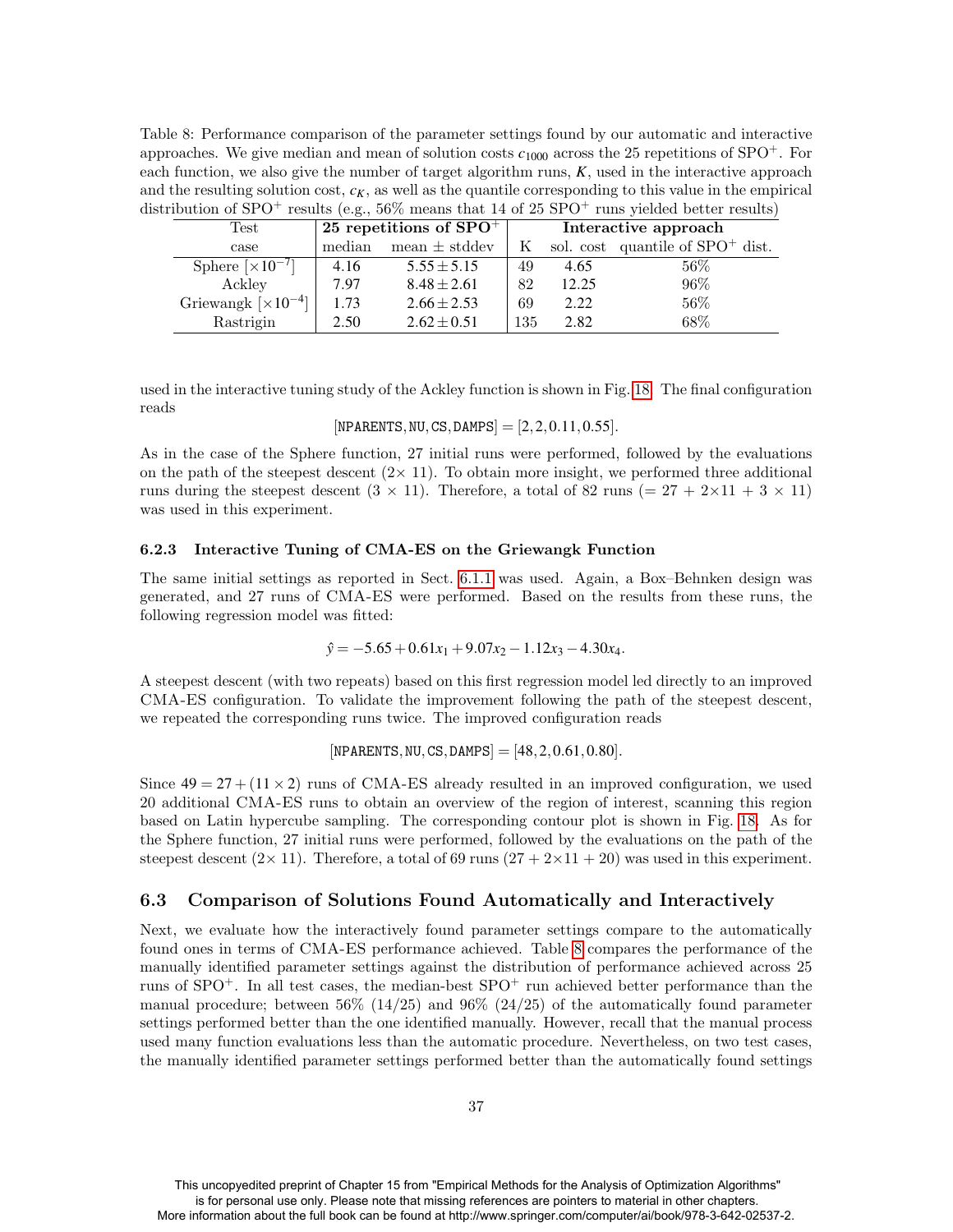

<span id="page-37-0"></span>Figure 18: Top: Contour plots based on the complete data set (CMA-ES Ackley based on 82 function evaluations). Smaller values are better. Better configurations are placed in the lower area of the panels. The factor CS is held constant. NU is plotted versus DAMPS, while values of the factor NPARENTS (np), are varied with the slider on top of each panel. Bottom: Contour plots based on the complete data set (CMA-ES Griewangk based on 69 function evaluations). Smaller values are better. Better configurations are placed in the lower region, i.e., small NU values are important. The factor which has the smallest effect, CS, is held constant. NU is plotted versus DAMPS, while values of the factor with the last but one effect, namely NPARENTS (np), are varied with the slider on top of each panel

 This uncopyedited preprint of Chapter 15 from "Empirical Methods for the Analysis of Optimization Algorithms" is for personal use only. Please note that missing references are pointers to material in other chapters. More information about the full book can be found at http://www.springer.com/computer/ai/book/978-3-642-02537-2.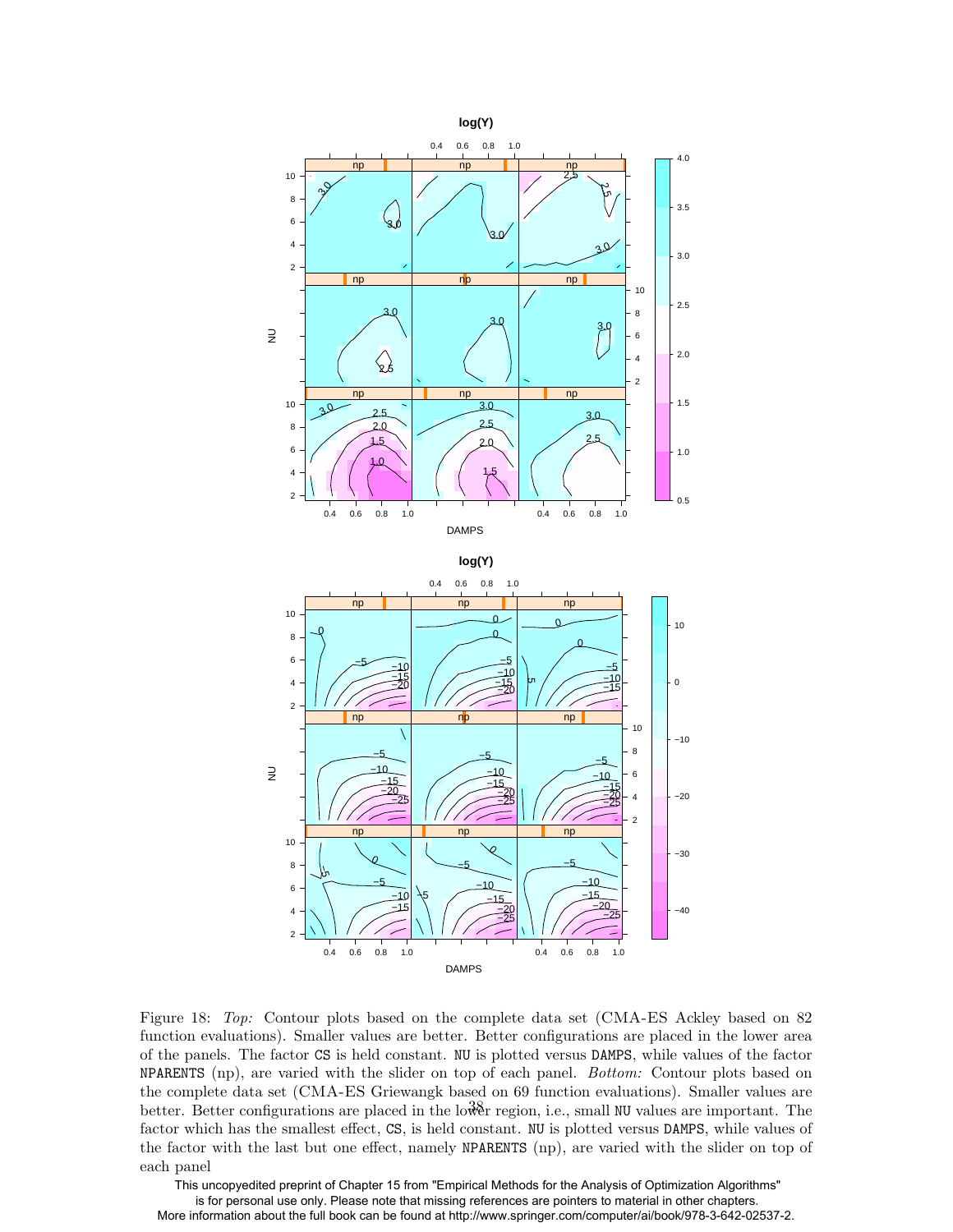do on average. We also provide boxplots for the performance of the interactively found settings in Fig. [8;](#page-22-0) their performance is comparable to the one of the automatically found settings.

We conclude that often a manually executed classical regression analysis can yield well-performing parameter settings using a very limited number of runs of the target algorithm. The exception in our experiments was test case CMA-ES-Ackley. For this test case, we observed a pronounced multimodal distribution during the interactive tuning; we hypothesize that this caused problems for the classical regression analysis. Although the distributions for test cases CMA-ES-Rastrigin and CMA-ES-Griewangk were also multimodal, the poor runs were much rarer in these test cases and rather played the role of outliers. (In the boxplots of Fig. [8](#page-22-0) on page [23,](#page-22-0) the poor runs in test cases CMA-ES-Rastrigin and CMA-ES-Griewangk were indeed marked as outliers, while the multimodal distributions for CMA-ES-Ackley were not seen as caused by outliers).

## 6.4 Discussion of the Interactive Approach

Similar to microscopes in biology, SPOT can be used as a "datascope" to gain insight into algorithm behavior, by revealing factor effects and their importance to the experimenter. Such insights can not only be used to guide the interactive parameter optimization process, but also be of intrinsic value to the developer or end user of a target algorithm.

The classical response surface methodology (as discussed in Chap. 15 of [Box et al](#page-41-12) [\(1978\)](#page-41-12)) underlying our interactive approach was developed not only for finding parameter settings that achieve improved performance, but also to provide insights into how the performance of a target algorithm is affected by parameter changes. This latter question is related to the analysis of the response surface in the region of interest, and contour plots as shown in Fig. [16](#page-33-0) are useful tools to answer it.

In particular, from the results reported earlier in this section, we can conclude that CMA-ES performs robustly on the test functions we studied in the sense that its mean performance (e.g., as summarized by contour plots) varies only moderately with changes in the parameters. We furthermore observed that large DAMPS values and smaller NU values resulted in better CMA-ES performance, while the effect of CS was rather marginal. Finally, small population sizes improved CMA-ES's performance on the Sphere function, corresponding nicely with theoretical results for evolution strategies [\(Schwefel, 1995;](#page-43-8) [Beyer, 2001\)](#page-41-16). These statements can be understood as hypotheses derived from our experimental results, and each of them could be further studied by additional experiments, e.g., as described on p. ?? in Chap. ?? of this book.

In our case study illustrating the interactive approach, we used classical regression models, because these models can be interpreted quite easily; features of the response surface can be seen directly from the regression equation  $Y = X\beta$ . This is not the case for more sophisticated prediction models, such as neural networks or Gaussian process models. Furthermore, as demonstrated here in the case of CMA-ES, it is possible to obtain competitive results using such simple models. Nevertheless, in principle, more complex regression models could be used in the context of the interactive sequential parameter optimization approach. Furthermore, we note that observations and hypotheses regarding the dependence of a given target algorithm's performance on its parameter settings could also be obtained by analyzing more complex models, including the Gaussian process models constructed by the previously discussed, automatic sequential parameter optimization procedures.

Clearly, the interactive approach makes it easy to use results from early stages of the sequential parameter optimization process to effectively guide decisions made at later stages. For example, looking back at the initial stages of the process, the experimenter can detect that the set of variables studied at this stage was chosen poorly, or that inappropriate ranges were chosen for certain variables. [Box et al](#page-41-12) [\(1978\)](#page-41-12) state: "It is rather like looking at an old movie of a swimmer, who can now do back flips from a high diving board, when he was a young child making his first feeble attempts to keep his head above water. [...] The investigator must learn from the swimmer, who was prepared to begin by putting his foot in the water and was not afraid of getting wet." We note that the models used in early stages of the automated procedures discussed earlier in this chapter also provide guidance to

This uncopyedited preprint of Chapter 15 from "Empirical Methods for the Analysis of Optimization Algorithms" is for personal use only. Please note that missing references are pointers to material in other chapters. More information about the full book can be found at http://www.springer.com/computer/ai/book/978-3-642-02537-2.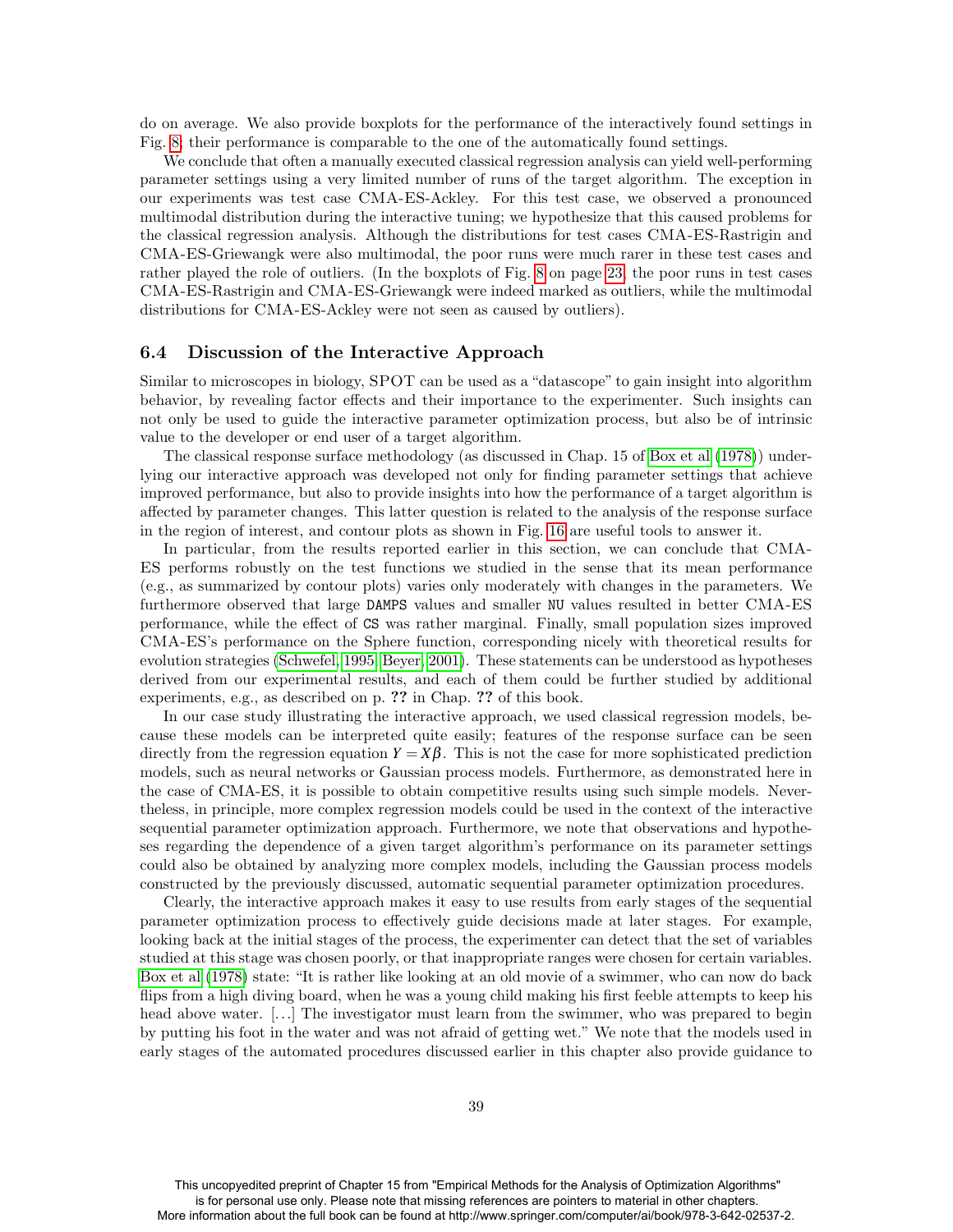later stages of the process. However, the interactive process leaves room for expert human judgement, which can often be more effective in terms of the improvement achieved based on a small number of target algorithm runs.

The human expertise required to use the interactive approach successfully can be seen as a drawback compared to fully automated approaches. However, by providing dedicated support for the various operations that need to be carried out in this context, SPOT eases the burden on the experimenter and lowers the barrier to using the interactive approach effectively.

## <span id="page-39-0"></span>7 Conclusions and Future Work

In this work, we experimentally investigated model-based approaches for optimizing the performance of parametrized, randomized algorithms. First, we restricted our attention to procedures based on GP models, the most popular family of models for this problem. We evaluated two approaches from the literature, and found that "out-of-the-box" sequential parameter optimization (SPO) offered more robust performance than the sequential Kriging optimization (SKO) approach. However, when a logtransformation was used, SKO performed competitively. We then investigated key design decisions within the SPO paradigm: the initial design; whether to fit models to raw or log-transformed data; the expected improvement criterion; and the intensification criterion. Of these four, the log transformation and the intensification criterion substantially affected performance. Based on our findings, we proposed a new version of SPO, dubbed  $SPO^{+}$ , which yielded substantially better performance than SPO for optimizing the solution quality of CMA-ES [\(Hansen and Ostermeier, 1996;](#page-42-7) [Hansen and Kern, 2004\)](#page-41-7) on a number of test functions, as well as the runtime of SAPS [\(Hutter et al,](#page-42-8) [2002\)](#page-42-8) on a SAT instance. In this latter domain, for which performance results for other (model-free) parameter optimization approaches are available, we demonstrated that  $SPO<sup>+</sup>$  achieved state-of-theart performance.

We then contrasted this automated tuning approach with an interactive approach based on classical linear regression models. The interactive approach yielded well-performing parameter settings based on very few function evaluations, and also provided the basis for interesting hypotheses about CMA-ES's performance under different parameter settings. The interactive approach is particularly suitable in situations where the evaluation of individual configurations is computationally very expensive and therefore the overall number of parameter configurations evaluated has to be kept as low as possible.

In the future, we plan to extend our work to deal with optimization of runtime across a set of instances, along the lines of the approach of [Williams et al](#page-43-1) [\(2000\)](#page-43-1). We also plan to compare other types of models, such as random forests [\(Breiman, 2001\)](#page-41-17), to the Gaussian process approach. SPOT and the interactive approach already support the optimization of categorical parameters using tree-based regression models (Chap. ??). We further plan to develop automated methods for the sequential optimization of categorical variables.

## Acknowledgements

We thank Theodore Allen for making the original SKO code available to us. This work was supported by the collaborative research project COSA.

## Appendix

We show that for a random variable *X* distributed according to a Gaussian distribution  $\mathcal{N}(\mu, \sigma^2)$ , it is the case that  $E[\max(f_{min} - \exp(X), 0)] = f_{min}\Phi(v) - e^{\frac{1}{2}\sigma^2 + \mu} \cdot \Phi(v - \sigma)$ , where  $v = \frac{\ln(f_{min}) - \mu}{\sigma}$  $\frac{\sin \theta - \mu}{\sigma}$ . We

This uncopyedited preprint of Chapter 15 from "Empirical Methods for the Analysis of Optimization Algorithms" is for personal use only. Please note that missing references are pointers to material in other chapters. More information about the full book can be found at http://www.springer.com/computer/ai/book/978-3-642-02537-2.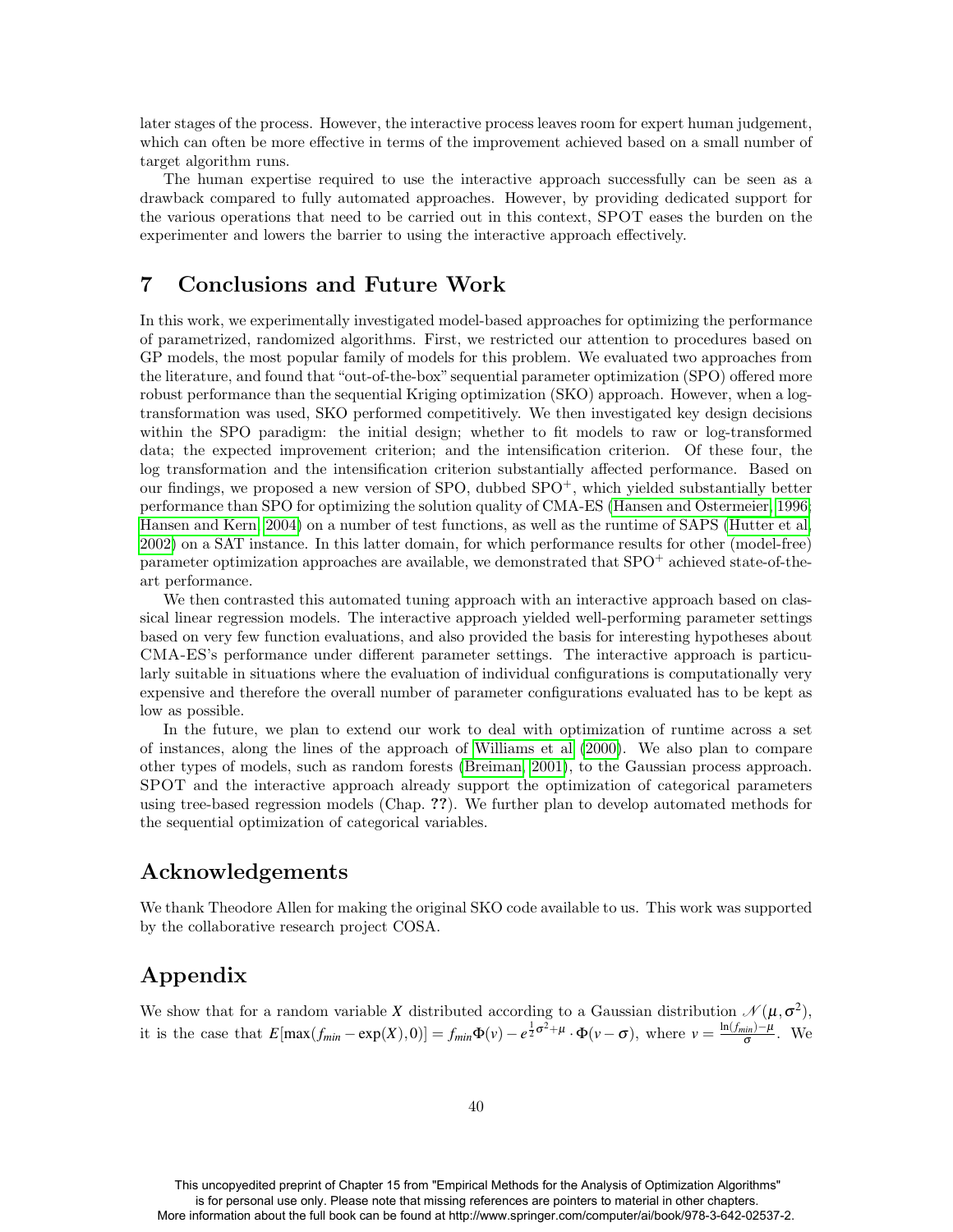denote the probability density function and cumulative distribution function of a standard normal distribution as  $\varphi$  and  $\Phi$ , respectively.

$$
E[\max(f_{min} - \exp(X), 0)]
$$
\n
$$
= \int_{-\infty}^{\infty} \max(f_{min} - \exp(x), 0) p(x) dx
$$
\n
$$
= \int_{-\infty}^{\ln(f_{min})} (f_{min} - \exp(x)) \frac{1}{\sigma} \varphi(\frac{x - \mu}{\sigma}) dx
$$
\n
$$
= f_{min} \Phi(\frac{\ln(f_{min}) - \mu}{\sigma}) - \int_{-\infty}^{\frac{\ln(f_{min}) - \mu}{\sigma}} \exp[x\sigma + \mu] \frac{1}{\sqrt{2\pi}} \exp\left[-\frac{1}{2}x^2\right] dx
$$
\n
$$
= f_{min} \Phi(\frac{\ln(f_{min}) - \mu}{\sigma}) - \int_{-\infty}^{\frac{\ln(f_{min}) - \mu}{\sigma}} \exp\left[\frac{1}{2}\sigma^2 + \mu\right] \frac{1}{\sqrt{2\pi}} \exp\left[-\frac{1}{2}(x - \sigma)^2\right] dx
$$
\n
$$
= f_{min} \Phi(\frac{\ln(f_{min}) - \mu}{\sigma}) - \exp\left[\frac{1}{2}\sigma^2 + \mu\right] \Phi(\frac{\ln(f_{min}) - \mu}{\sigma} - \sigma).
$$

## References

- <span id="page-40-1"></span>Adenso-Diaz B, Laguna M (2006) Fine-tuning of algorithms using fractional experimental design and local search. Operations Research 54(1):99–114
- <span id="page-40-8"></span>Alexandrov NM, Lewis RM, Gumbert CR, Green LL, Newman PA (2001) Approximation and model management in aerodynamic optimization with variable-fidelity models. Journal of Aircraft 38(6):1093–1101
- <span id="page-40-0"></span>Audet C, Orban D (2006) Finding optimal algorithmic parameters using the mesh adaptive direct search algorithm. SIAM Journal on Optimization 17(3):642–664
- <span id="page-40-3"></span>Balaprakash P, Birattari M, Stützle T  $(2007)$  Improvement strategies for the f-race algorithm: Sampling design and iterative refinement. In: Bartz-Beielstein T, Aguilera MJB, Blum C, Naujoks B, Roli A, Rudolph G, Sampels M (eds) 4th International Workshop on Hybrid Metaheuristics (HM'07), pp 108–122
- <span id="page-40-7"></span>Bartz-Beielstein T (2003) Experimental analysis of evolution strategies—overview and comprehensive introduction. Interner Bericht des Sonderforschungsbereichs 531 Computational Intelligence CI–157/03, Universität Dortmund, Germany
- <span id="page-40-5"></span>Bartz-Beielstein T (2006) Experimental Research in Evolutionary Computation—The New Experimentalism. Natural Computing Series, Springer, Berlin, Heidelberg, New York
- <span id="page-40-2"></span>Bartz-Beielstein T, Markon S (2004) Tuning search algorithms for real-world applications: A regression tree based approach. In: Greenwood GW (ed) Proceedings 2004 Congress on Evolutionary Computation (CEC'04), Portland OR, IEEE, Piscataway NJ, vol 1, pp 1111–1118
- <span id="page-40-6"></span>Bartz-Beielstein T, Preuss M (2006) Considerations of budget allocation for sequential parameter optimization (SPO). In: Paquete L, et al (eds) Workshop on Empirical Methods for the Analysis of Algorithms, Proceedings, Reykjavik, Iceland, pp 35–40
- <span id="page-40-4"></span>Bartz-Beielstein T, Parsopoulos KE, Vrahatis MN (2004a) Analysis of particle swarm optimization using computational statistics. In: Simos TE, Tsitouras C (eds) Proceedings International Conference Numerical Analysis and Applied Mathematics (ICNAAM), Wiley-VCH, Weinheim, Germany, pp 34–37

This uncopyedited preprint of Chapter 15 from "Empirical Methods for the Analysis of Optimization Algorithms" is for personal use only. Please note that missing references are pointers to material in other chapters. More information about the full book can be found at http://www.springer.com/computer/ai/book/978-3-642-02537-2.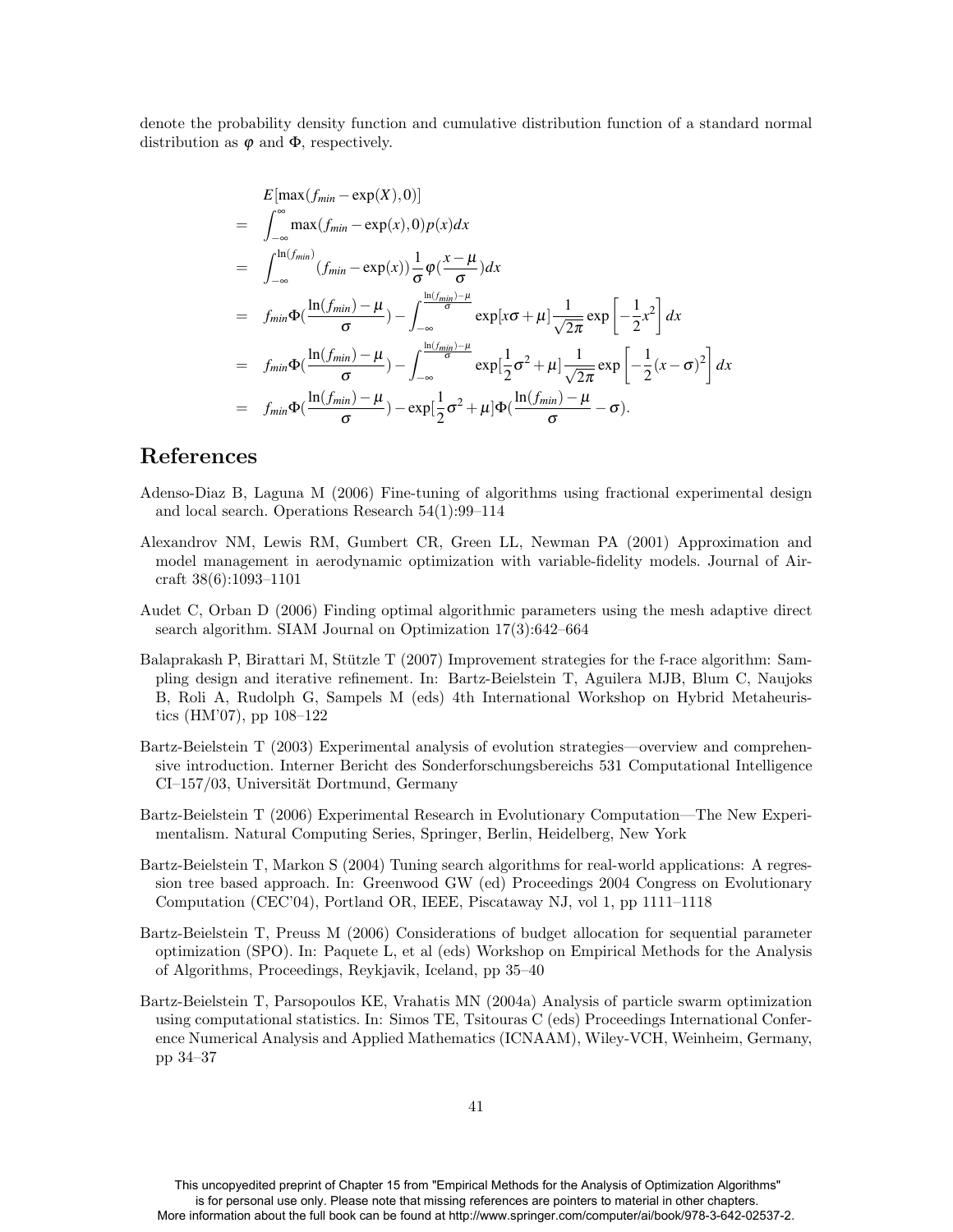- <span id="page-41-5"></span>Bartz-Beielstein T, Parsopoulos KE, Vrahatis MN (2004b) Design and analysis of optimization algorithms using computational statistics. Applied Numerical Analysis and Computational Mathematics (ANACM) 1(2):413–433
- <span id="page-41-4"></span>Bartz-Beielstein T, de Vegt M, Parsopoulos KE, Vrahatis MN (2004c) Designing particle swarm optimization with regression trees. Interner Bericht des Sonderforschungsbereichs 531 Computational Intelligence CI–173/04, Universität Dortmund, Germany
- <span id="page-41-0"></span>Bartz-Beielstein T, Lasarczyk C, Preuß M (2005) Sequential parameter optimization. In: McKay B, et al (eds) Proceedings 2005 Congress on Evolutionary Computation (CEC'05), Edinburgh, Scotland, IEEE Press, Piscataway NJ, vol 1, pp 773–780
- <span id="page-41-8"></span>Bartz-Beielstein T, Lasarczyk C, Preuss M (2008a) Sequential parameter optimization toolbox, manual version 0.5, September 2008, available at http://www.gm.fh-koeln.de/imperia/ md/content/personen/lehrende/bartz\_beielstein\_thomas/ spotdoc.pdf
- <span id="page-41-6"></span>Bartz-Beielstein T, Zimmer T, Konen W (2008b) Parameterselektion für komplexe modellierungsaufgaben der wasserwirtschaft – moderne CI-verfahren zur zeitreihenanalyse. In: Mikut R, Reischl M (eds) Proc. 18th Workshop Computational Intelligence, Universitätsverlag, Karlsruhe, pp 136–150
- <span id="page-41-10"></span>Beachkofski B, Grandhi R (2002) Improved distributed hypercube sampling. American Institute of Aeronautics and Astronautics Paper 2002-1274
- <span id="page-41-3"></span>Beielstein T (2003) Tuning evolutionary algorithms—overview and comprehensive introduction. Interner Bericht des Sonderforschungsbereichs 531 Computational Intelligence CI–148/03, Universität Dortmund, Germany
- <span id="page-41-16"></span>Beyer HG (2001) The Theory of Evolution Strategies. Springer, Berlin, Heidelberg, New York
- <span id="page-41-2"></span>Birattari M, Stützle T, Paquete L, Varrentrapp K (2002) A racing algorithm for configuring metaheuristics. In: Proc. of GECCO-02, pp 11–18
- <span id="page-41-13"></span>Box G, Behnken D (1960) Some new three level designs for the study of quantitative variables. Technometrics 2:455–475
- <span id="page-41-14"></span>Box GEP, Draper NR (1987) Empirical Model Building and Response Surfaces. Wiley, New York NY
- <span id="page-41-12"></span>Box GEP, Hunter WG, Hunter JS (1978) Statistics for Experimenters. Wiley, New York NY
- <span id="page-41-17"></span>Breiman L (2001) Random forests. Machine Learning 45(1):5–32
- <span id="page-41-11"></span>Chen J, Chen C, Kelton D (2003) Optimal computing budget allocation of indifference-zone-selection procedures, working paper, taken from <http://www.cba.uc.edu/faculty/keltonwd>. Cited 6 January 2005
- <span id="page-41-1"></span>Coy SP, Golden BL, Runger GC, Wasil EA (2001) Using experimental design to find effective parameter settings for heuristics. Journal of Heuristics 7(1):77–97

<span id="page-41-15"></span>Dalgaard P (2002) Introductory Statistics with R. Springer, Berlin, Heidelberg, New York

- <span id="page-41-9"></span>Hansen N (2006) The CMA evolution strategy: a comparing review. In: Lozano J, Larranaga P, Inza I, Bengoetxea E (eds) Towards a new evolutionary computation. Advances on estimation of distribution algorithms, Springer, pp 75–102
- <span id="page-41-7"></span>Hansen N, Kern S (2004) Evaluating the CMA evolution strategy on multimodal test functions. In: Yao X, et al (eds) Parallel Problem Solving from Nature PPSN VIII, Springer, LNCS, vol 3242, pp 282–291

This uncopyedited preprint of Chapter 15 from "Empirical Methods for the Analysis of Optimization Algorithms" is for personal use only. Please note that missing references are pointers to material in other chapters. More information about the full book can be found at http://www.springer.com/computer/ai/book/978-3-642-02537-2.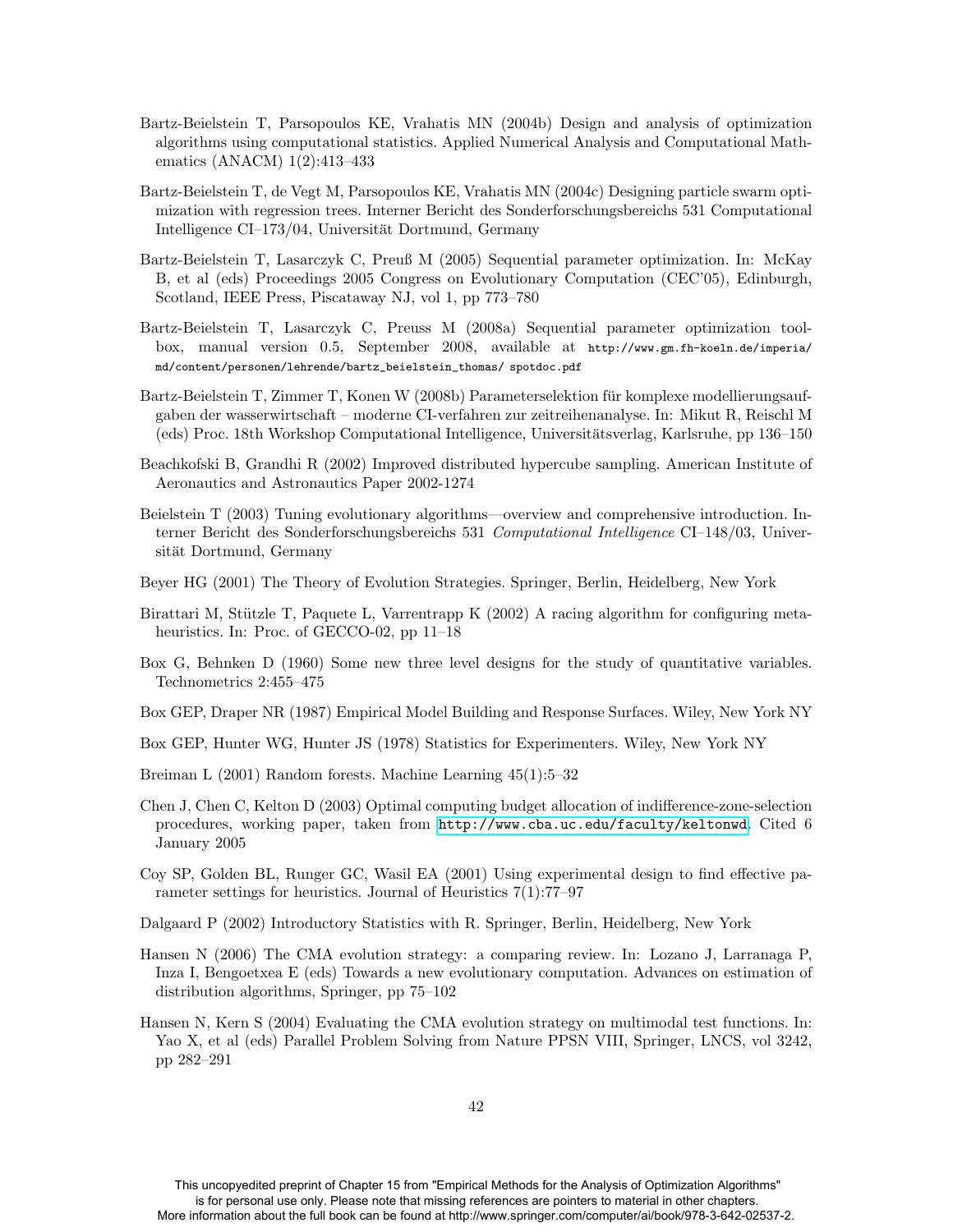- <span id="page-42-7"></span>Hansen N, Ostermeier A (1996) Adapting arbitrary normal mutation distributions in evolution strategies: the covariance matrix adaptation. In: Proc. of CEC-96, Morgan Kaufmann, pp 312– 317
- <span id="page-42-11"></span>Hoos HH, Stützle T (2005) Stochastic Local Search – Foundations & Applications. Morgan Kaufmann
- <span id="page-42-0"></span>Huang D, Allen TT, Notz WI, Zeng N (2006) Global optimization of stochastic black-box systems via sequential kriging meta-models. Journal of Global Optimization 34(3):441–466
- <span id="page-42-8"></span>Hutter F, Tompkins DAD, Hoos HH (2002) Scaling and probabilistic smoothing: Efficient dynamic local search for SAT. In: Proc. of CP-02, pp 233–248
- <span id="page-42-3"></span>Hutter F, Hamadi Y, Hoos HH, Leyton-Brown K (2006) Performance prediction and automated tuning of randomized and parametric algorithms. In: Proc. of CP-06, pp 213–228
- <span id="page-42-1"></span>Hutter F, Hoos HH, Stützle T (2007) Automatic algorithm configuration based on local search. In: Proc. of AAAI-07, pp 1152–1157
- <span id="page-42-5"></span>Hutter F, Hoos HH, Leyton-Brown K, Murphy KP (2009a) An experimental investigation of modelbased parameter optimisation: SPO and beyond. In: Proc. of GECCO-09, pp 271–278
- <span id="page-42-2"></span>Hutter F, Hoos HH, Leyton-Brown K, Stützle T (2009b) ParamILS: an automatic algorithm configuration framework. Journal of Artificial Intelligence Research 36:267–306
- <span id="page-42-16"></span>Ihaka R, Gentleman R (1996) R: A language for data analysis and graphics. Journal of Computational and Graphical Statistics 5(3):299–314
- <span id="page-42-4"></span>Jones DR, Schonlau M, Welch WJ (1998) Efficient global optimization of expensive black box functions. Journal of Global Optimization 13:455–492
- <span id="page-42-13"></span>Konen W, Zimmer T, Bartz-Beielstein T (2009) Optimierte modellierung von füllständen in regenüberlaufbecken mittels ci-basierter parameterselektion. at – Automatisierungstechnik Im Druck
- <span id="page-42-15"></span>Lasarczyk CWG (2007) Genetische programmierung einer algorithmischen chemie. PhD thesis, Technische Universiti $\pounds$ <sub>i</sub>t Dortmund
- <span id="page-42-14"></span>Leyton-Brown K (2003) Resource allocation in competitive multiagent systems. PhD thesis, Stanford University
- <span id="page-42-12"></span>Leyton-Brown K, Nudelman E, Shoham Y (2002) Learning the empirical hardness of optimization problems: The case of combinatorial auctions. In: Proc. of CP-02
- <span id="page-42-10"></span>Lophaven SN, Nielsen HB, Sondergaard J (2002) Aspects of the Matlab toolbox DACE. Tech. Rep. IMM-REP-2002-13, Informatics and Mathematical Modelling, Technical University of Denmark, DK-2800 Kongens Lyngby, Denmark
- <span id="page-42-17"></span>Mayer AS, Kelley C, Miller CT (2002) Optimal design for problems involving flow and transport phenomena in saturated subsurface systems. Advances in Water Resources 12:1233–1256
- <span id="page-42-6"></span>Mockus J, Tiesis V, Zilinskas A (1978) The application of bayesian methods for seeking the extremum. Towards Global Optimisation 2:117–129, north Holland, Amsterdam
- <span id="page-42-9"></span>Montgomery DC (2001) Design and Analysis of Experiments, 5th edn. Wiley, New York NY

<span id="page-42-18"></span>Pukelsheim F (1993) Optimal Design of Experiments. Wiley, New York NY

This uncopyedited preprint of Chapter 15 from "Empirical Methods for the Analysis of Optimization Algorithms" is for personal use only. Please note that missing references are pointers to material in other chapters. More information about the full book can be found at http://www.springer.com/computer/ai/book/978-3-642-02537-2.